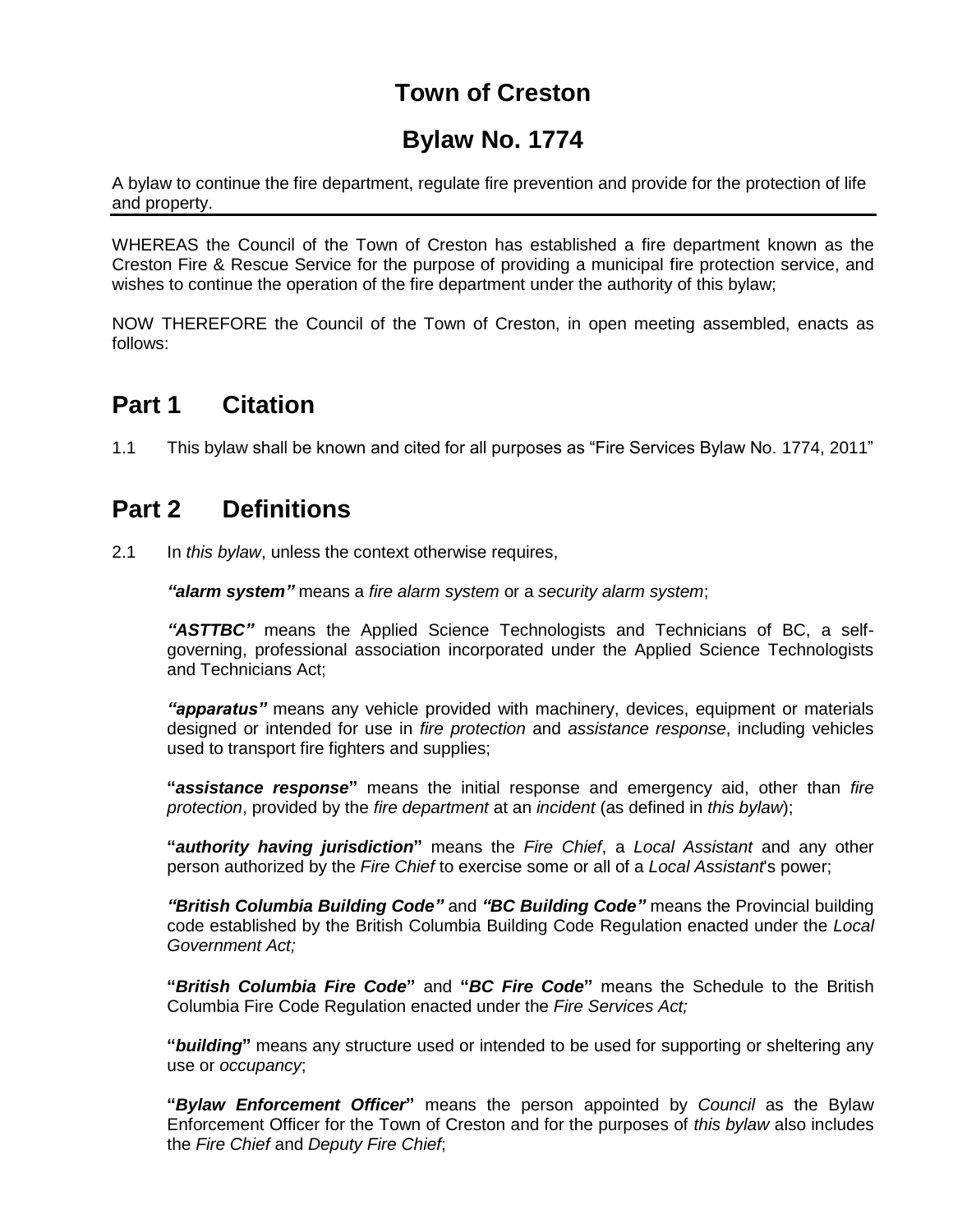**"***Bylaw Notice***"** means a notice issued under *this bylaw* to a person that has failed to comply with the regulations, prohibitions and requirements of *this bylaw* and that the person must comply within a certain period of time and meet certain conditions;

**"***costs***"** in the context of costs recovered by the *fire department* under *this bylaw*, means costs as defined in the *Fees and Charges Bylaw*.

**"***Council***"** means the elected Council of the Town of Creston;

**"***Deputy Fire Chief***"** means a person authorized to act for the *Fire Chief* on his or her behalf or in his or her absence;

**"***excessive false alarms***"** mean three or more *false alarm*s originating from one *alarm system* and responded to by *protective services* in any twelve month period of time;

**"***exposure fire***"** means a fire that

- (a) is the result of heat radiation, heat convection or direct flame contact from a fire that is proximate to the *exposure fire;* and
- (b) affects a person, object, thing or structure;

**"***false alarm***"** means the activation, whether caused by human error, equipment testing, intentional act or a malfunction of the system attributed to improper installation or lack of maintenance, of a *alarm system* resulting in a response by *protective services* or otherwise on behalf of the *municipality* during which the responders find no evidence of fire, fire damage, smoke, criminal activity, unauthorized entry or other emergency requiring a response by *protective services*;

**"***fee***"** and **"***fees"* means the fees and charges prescribed by the *Fees and Charges Bylaw*;

**"***Fees and Charges Bylaw***"** means the Fees and Charges Bylaw in force from time to time and adopted by the *Council* under section 194 of the *Community Charter* or similar successor legislation;

**"***fire alarm system***"** means one or more devices and other interconnecting parts of a system installed on or in real property and designed to warn *protective services* of a fire by activating an audible alarm signal and / or alerting a monitoring facility, but does not include a fire alarm system that is intended to alert only the occupants of the dwelling unit in which it is installed;

**"***Fire Chief***"** means a person appointed by *Council* to serve as Chief of the *fire department*;

**"***fire department***"** means Creston Fire & Rescue Services, a department of the Town of Creston;

**"***fire department equipment***"** means any tools, contrivances, devices, hoses, or materials used by the *fire department*.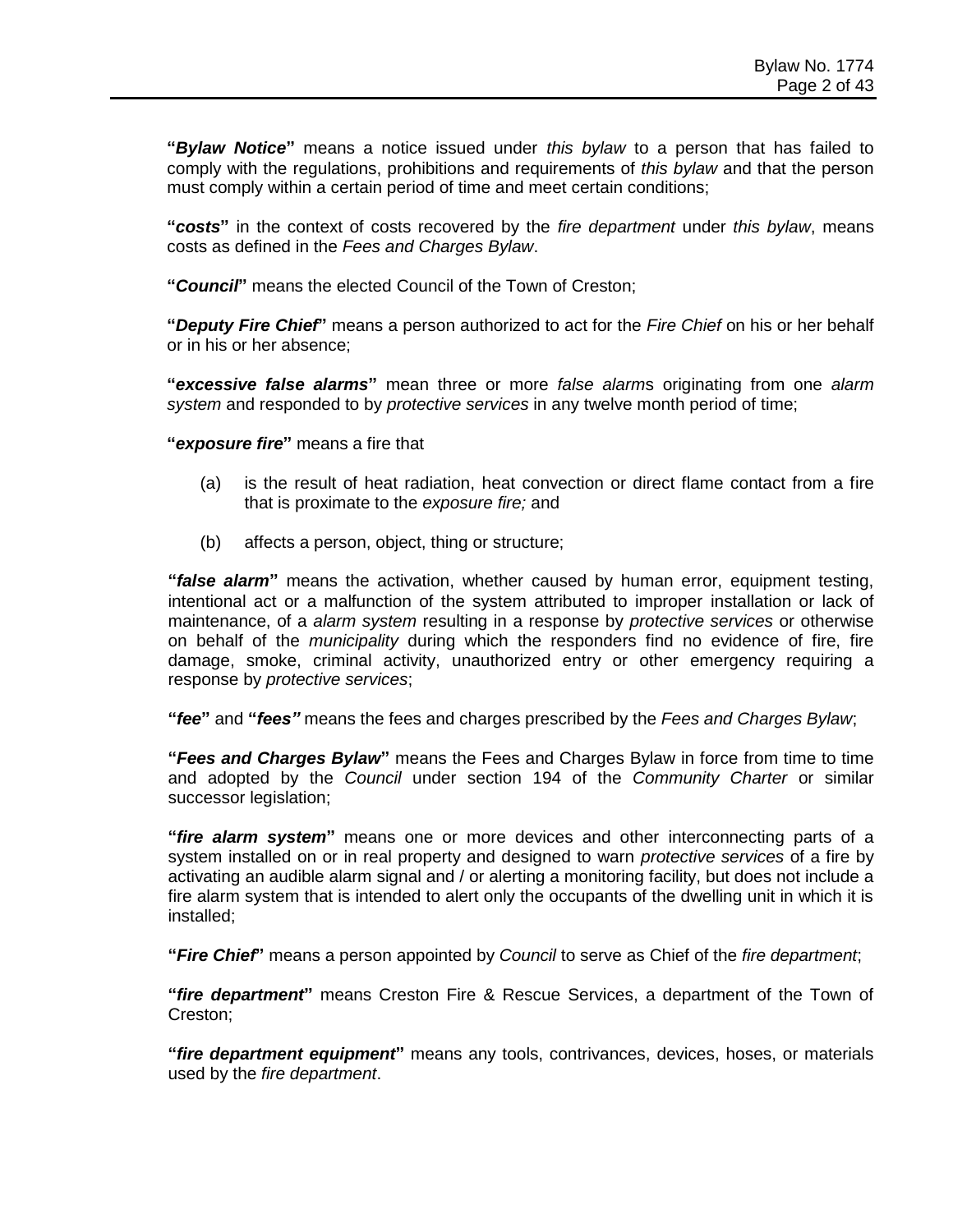**"***fire protection***"** means all aspects of fire safety and includes,

- (a) fire prevention,
- (b) fire fighting,
- (c) fire suppression,
- (d) *BC Fire Code*, fire hazard and fire safety inspections, including inspections required by the *Fire Services Act* and *this bylaw*,
- (e) pre-fire planning,
- (f) fire investigation,
- (g) inspecting, monitoring and advising on *hazardous materials* storage and handling,
- (h) public education and information in relation to fire safety and prevention,
- (i) training, advising and other development of *Member*s in relation to the activities listed as (a) to (i) in this definition;

**"***fire protection equipment***"** means but is not limited to *fire alarm system*s, automatic sprinkler systems, special fire extinguishing systems, portable fire extinguishers, standpipe and hose systems, fixed pipe fire suppression systems in commercial kitchen exhaust systems, and emergency lighting and power installations;

**"***fire protection service area***"** means the area of the jurisdiction of the *fire department* as defined in section 4.0 of *this bylaw*;

**"***fire protection technician***"** means a person certified by *ASTTBC* to inspect and test *fire protection equipment* or systems;

**"***hazardous materials***"** has the same meaning as "dangerous goods", as defined in the *Transportation of Dangerous Goods Act (Canada)*, i.e. "a product, substance or organism included by its nature or by the regulations in any of the classes listed in the schedule to that Act": (For illustrative purposes only, the current Schedule to that Act has been reproduced in Appendix 1 attached to *this bylaw*.)

**"***hotel***"** includes

- (a) an apartment building,
- (b) a residential condominium building that has:
	- i. 2 or more levels of strata lots as defined in the *Strata Property Act*, and
	- ii. One or more corridors that are common property as defined in the *Strata Property Act*, and
- (c) A boarding house, lodging house, club or any other building, where lodging is provided, except a private dwelling;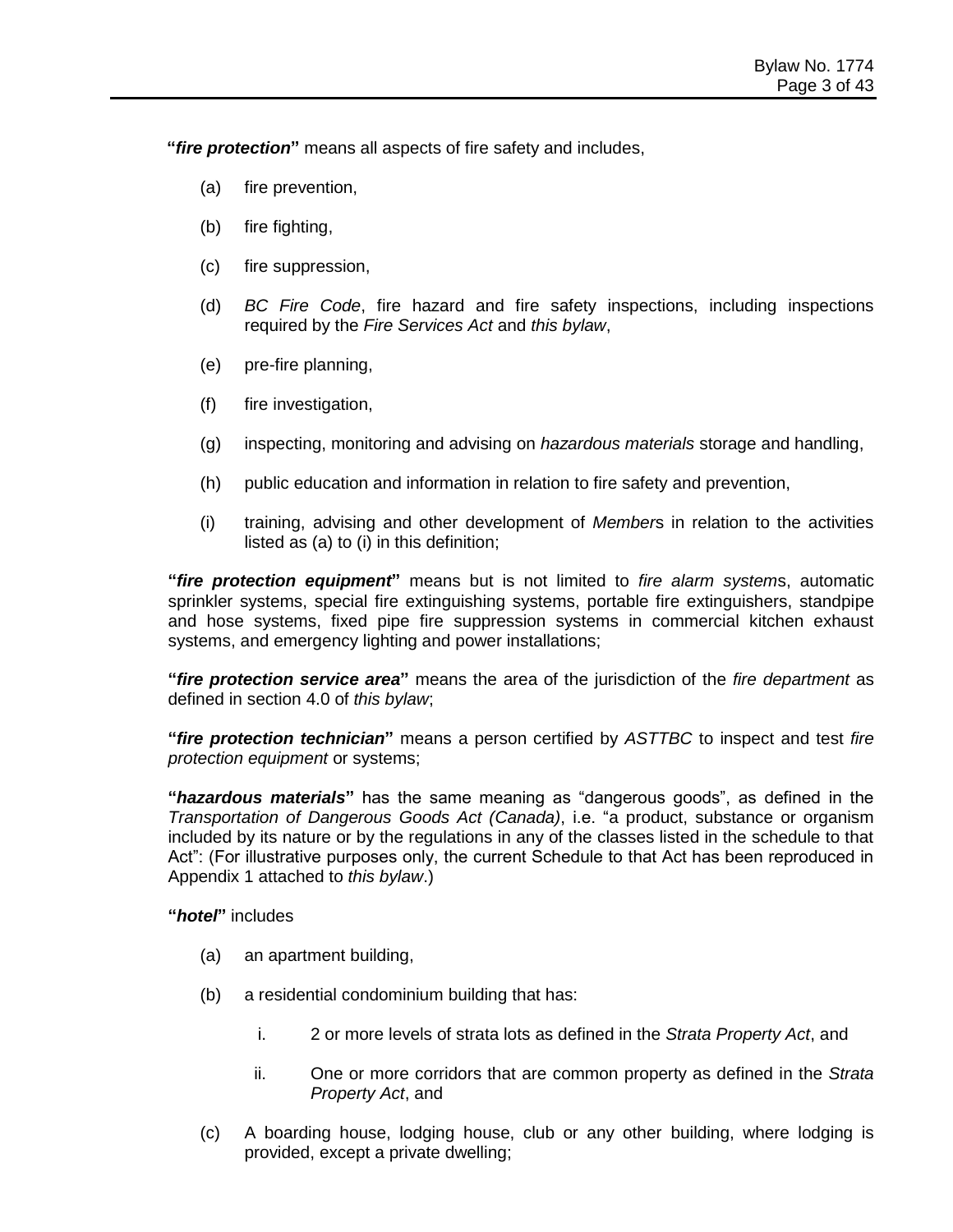#### **"***incident***"**

- (a) means a fire or explosion or a situation in which a fire, explosion or life threatening condition is imminent, and
- (b) includes, without limitation, any one or more of the following situations in which harm to persons or property may arise:
	- i. an accident involving a motor vehicle, train or other circumstance;
	- ii. a medical or other emergency;
	- iii. a circumstance on land or water requiring a rescue operation;
	- iv. a danger arising from hazardous situations or escape of *hazardous materials*;
	- v. an earthquake or other natural disaster;
	- vi. an act of terrorism;

**"***Local Assistant***"** means a Local Assistant as defined in the *Fire Services Act*;

**"***Member***"** means any person appointed by the *Fire Chief* as an employee of the *fire department*, whether paid or volunteer, and includes the *Fire Chief*;

**"***municipality***"** means the body incorporated as the Town of Creston and the Town's territorial jurisdiction, according to its context in *this bylaw*;

**"***occupancy***"** means the use or intended use of a *building* or part thereof for the shelter or support of persons, animals or property as defined in the *British Columbia Building Code*;

**"***Occupier***"** includes an *Owner*, tenant, lessee, agent, and any other person who has the care, control and the right of access to real property or a *building*;

**"***Officer***"** means a *Member* of the *fire department* appointed by the *Fire Chief* and given specific authority to assist the *Fire Chief* in his or her duties;

**"***order***"** means taking a remedial action, giving an approval, making a decision or a determination, issuing a *permit* or exercising a discretion under *this bylaw* and/or the *BC Fire Code* by the *Fire Chief*, an *authority having jurisdiction* or a *Member*.

**"***Owner***"** has the same meaning as in the *Community Charter*;

**"***Peace Officer***"** means, for the purposes of *this bylaw* only, a person employed as the *Fire Chief* of the *municipality* or appointed as a *Local Assistant* to the Fire Commissioner for the *municipality*, any person employed or appointed by the *municipality* as a *Bylaw Enforcement Officer*, a member of the Royal Canadian Mounted Police or any municipal police officer;

**"***permit***"** means a document issued by the *Fire Chief*, *Officer* or person(s) authorized by the *Fire Chief,* to approve a person to carry out a procedure or undertaking described in the permit;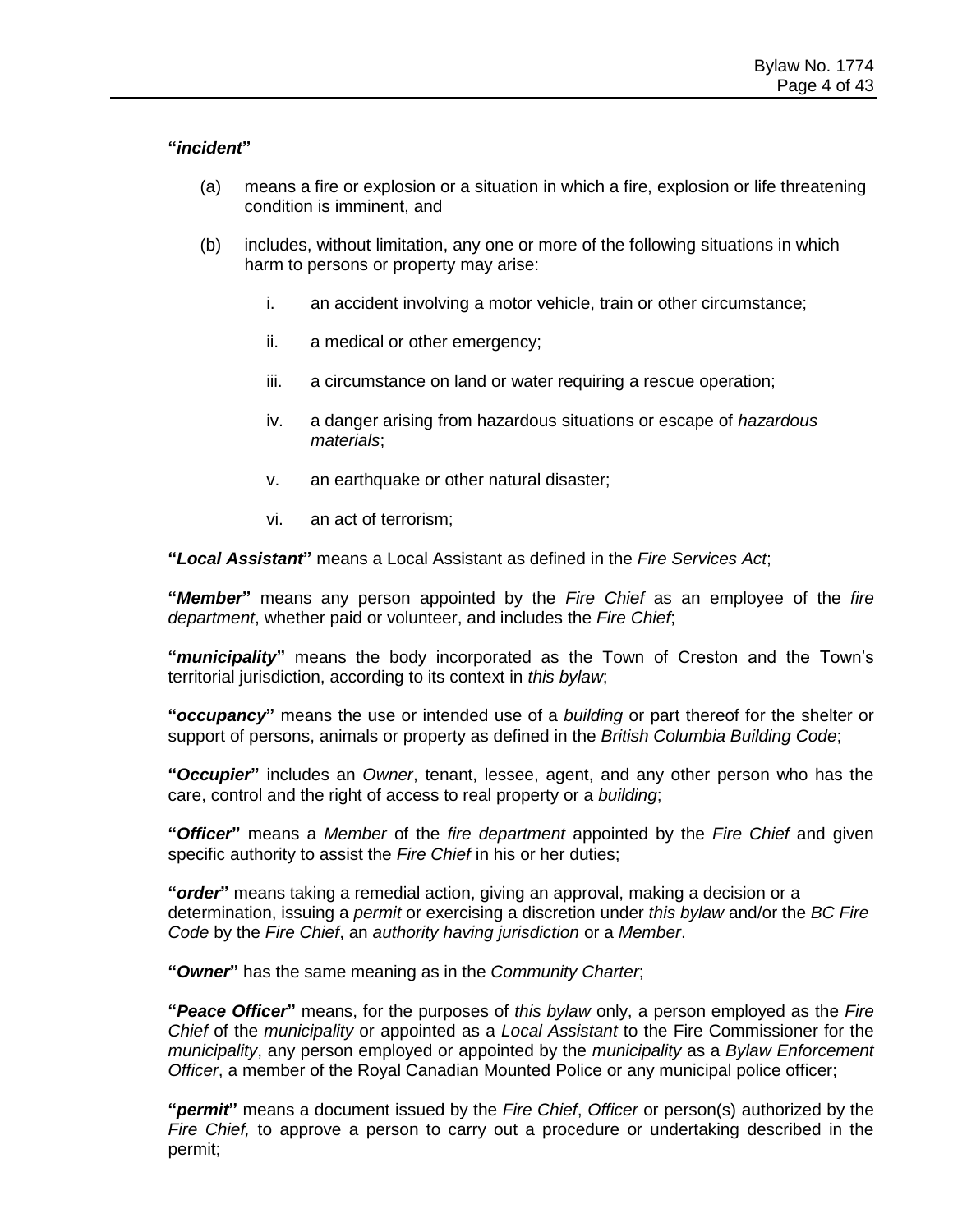**"***police***"** means the detachment of the Royal Canadian Mounted Police providing police services to the Town of Creston;

**"***premises***"** means *hotel*, *public building*, private *building* or real property;

**"***prohibited materials***"** means oil, rubber, plastics, fertilizers, tires, material containing creosote, wiring insulation, petroleum products, biomedical waste, herbicides, pesticides, drywall, asphalt, asphalt products, paint, railway ties, chemicals, insulation, treated lumber, fuel and lubricant containers, garbage, recyclables, demolition waste, land clearing waste, construction waste, manure, other manufactured material and any prohibited material listed in Schedule A of the *Open Burning Smoke Control Regulation, B.C. Reg. 145/93*, under the *Environmental Management Act*;

**"***property representative***"** means an *Owner*, *Occupier*, or person, who is capable of gaining access to or securing *premises* containing a *alarm system*, and who has been named by an *Owner* or *Occupier* as a person who can be contacted in the event of an activation of the *alarm system*;

**"***protective services***"** means the *fire department* or *police*;

**"***public building***"** means a factory, warehouse, store, mill, school, hospital, theatre, public hall, office building and any *building* other than a private dwelling house;

**"***security alarm system***"** means any one or more devices and the other interconnecting parts of a system installed on or in real property and designed to warn of criminal activity or unauthorized entry by activating an audible alarm signal and / or alerting a monitoring facility;

**"***service***"** means the service of *fire protection* referred to in section 5.1 of *this bylaw*, unless otherwise indicated by the context in *this bylaw*;

**"***this bylaw***"** means Fire Services Bylaw No. 1774, 2011;

**"***Town Manager***"** means the person appointed from time to time by the *Council* as the Chief Administrative *Officer* of the *municipality*.

### **Part 3 Adoption of the BC Fire Code**

- 3.1 The *BC Fire Code* is hereby adopted, has the same force and effect as *this bylaw* and is applicable within the boundaries of the *municipality*.
- 3.2 In the event of any inconsistency between the provisions of *this bylaw* and the provisions of a statute or regulation enacted by the Government of Canada or the Province of British Columbia, if the provisions of the statute or regulation are more restrictive they shall apply.

## **Part 4 Limits of Jurisdiction**

4.1 The geographical limits of the jurisdiction of the *fire department* is the area within the boundaries of the *municipality*, and *apparatus* shall not be taken, except for purposes of repair or maintenance, or used beyond the boundaries of the Municipality unless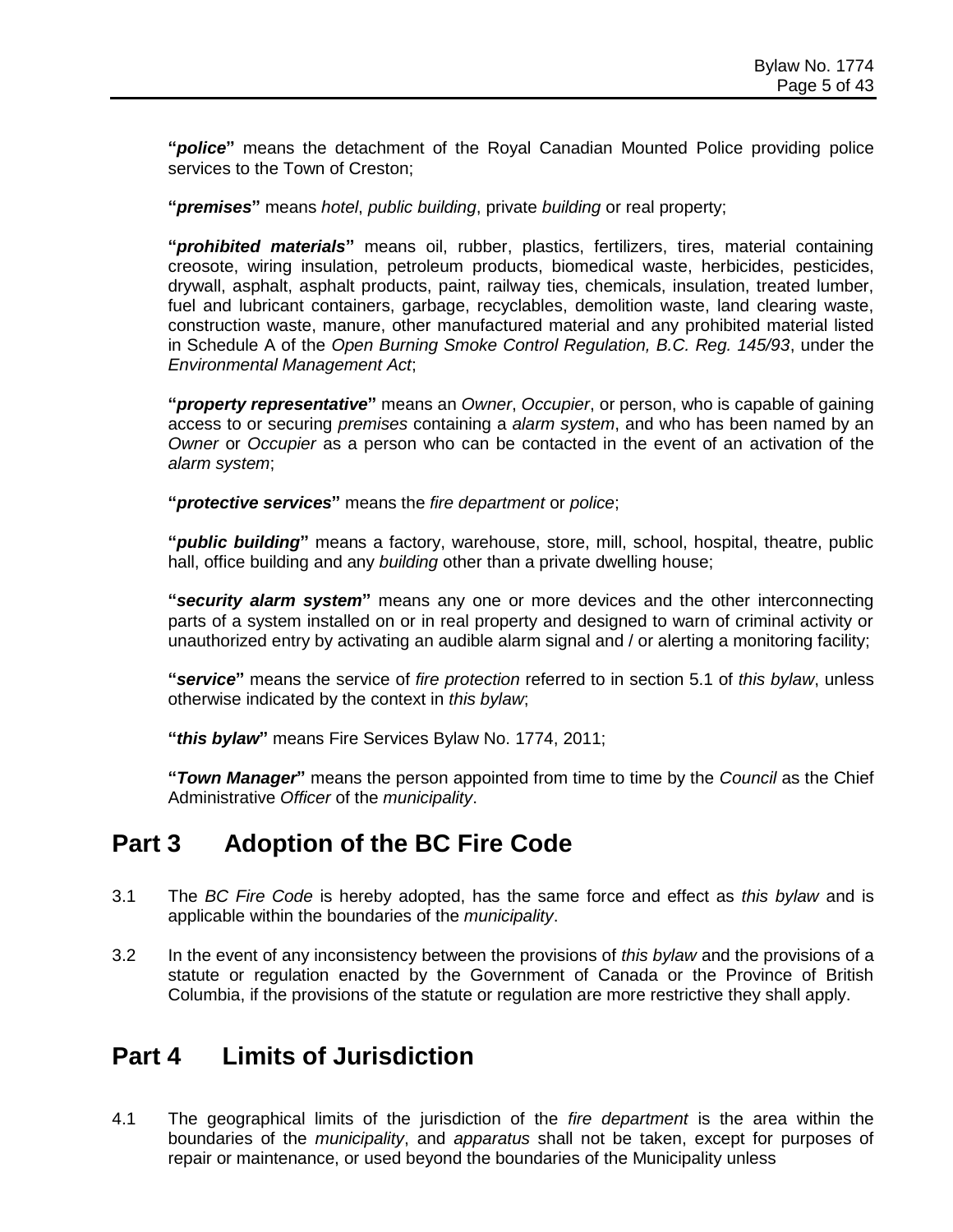- (a) a written contract or agreement, approved by *Council* and signed on behalf of the *municipality*, expressly authorizes the supply of *fire protection* and *assistance response* outside the *municipality*'*s* boundaries;
- (b) the *Town Manager* or designate, or in their absence, the Emergency Operations Centre Director, gives approval in accordance with the policies or guidelines of the *Council*; or
- (c) under the authority of an agreement by the *municipality* to provide assistance in a declared provincial or local emergency within British Columbia or Canada.

## **Part 5 Continuation of Fire Protection Service and Fire Dept.**

- 5.1 The *fire protection service*, for the suppression and prevention of fires and the provision of *assistance response* provided by the *municipality* in accordance with the level of training of the *Member*s and policies relating to the provision of the *service* adopted from time to time by or under the authority of *Council*, is hereby established and continued.
- 5.2 The *fire department*, known as the Creston Fire & Rescue Service, is continued for the purpose of providing the *service* within the *fire protection service area*.
- 5.3 Nothing in *this bylaw* shall be construed to mean that the *fire department*, its *Officer*s or *Member*s, a *Peace Officer*, or a person designated as an *authority having jurisdiction* has a duty to perform any of the functions or tasks assigned to them under *this bylaw*.
- 5.4 The function of the Creston Firefighters Society and the duties of the society's members shall in no way interfere with or supersede the operation of the *fire department*.

### **Part 6 Fire Chief's Authority and Responsibilities**

- 6.1 The *Fire Chief* is the head of the *fire department* and reports to the *Town Manager* in respect of the management of the *fire department* and the condition of *building*s, *apparatus* and *fire department equipment* under the control of the *fire department*.
- 6.2 The *Fire Chief* may appoint *Officer*s of and admit *Member*s to the *fire department*, as he / she deems necessary, subject to restrictions, if any, in the *fire department* budget adopted by the *Council*.
- 6.3 The *Fire Chief* may appoint *Officer*s of the *fire department* to act as *Deputy Fire Chief* on his/her behalf or in his/her absence.
- 6.4 The *Officer*s and *Member*s of the *fire department* shall carry out the duties and responsibilities of the *fire department* assigned to them by the *Fire Chief*.
- 6.5 The *Fire Chief* may require any *Member* or prospective *Member* to undergo a medical examination and supply a medical report, at no cost to the *municipality*, to determine that person's suitability to carry out the duties of a firefighter.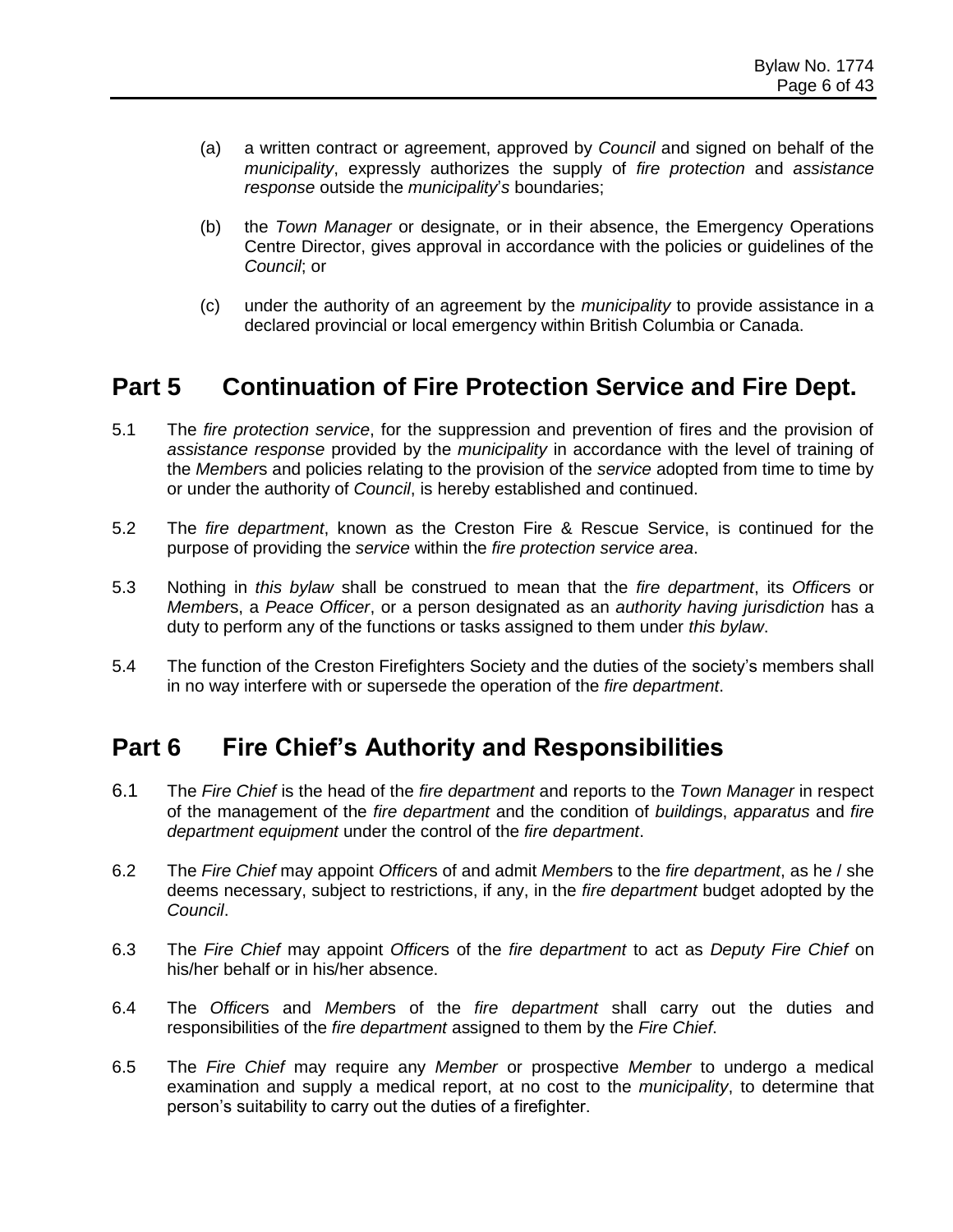- 6.6 The *Fire Chief* is authorized to
	- (a) administer *this bylaw*;
	- (b) exercise the powers of the Fire Commissioner under Section 25 of the *Fire Services Act*, and for these purposes that section applies;
	- (c) make rules for the efficient administration and operation of the *fire department* and change, replace or withdraw the rules as he or she considers necessary;
	- (d) take measures respecting the discipline of *Member*s of the *fire department*;
	- (e) enter on property and inspect *premises* for conditions that may cause a fire, increase the danger of a fire or increase the danger to persons or property from a fire;
	- (f) make provisions for *assistance response* by the *fire department* as permitted under *this bylaw*;
	- (g) enforce municipal bylaws, rules, orders and regulations respecting fire prevention and suppression and the protection of life and property and take measures to prevent and suppress fires;
	- (h) fulfill the requirements of an ex officio *Local Assistant* to the Fire Commissioner in accordance with section 6(1) of the *Fire Services Act* including the *Local Assistant's* responsibilities under Sections 9 and 13 of that Act;
	- (i) inquire into, investigate and record the causes of fires in the *municipality*;
	- (j) collect and disseminate information in regard to fires in the *municipality*;
	- (k) manage the *Members*, fire station, *apparatus* and *fire department equipment*;
	- (l) organize or authorize programs and policies designed to inform the public or specified classes of the public on matters regarding fire safety, use of flammable/combustible materials, prevention, containment or suppression of fires or other emergencies and escape from fires or other emergencies.
	- (m) study methods of fire prevention; and
	- (n) provide advice and make recommendations to *Council*, other *Member*s of the *fire department* and the public, as appropriate, in relation to:
		- i. the administration of the *fire department*;
		- ii. the provision of adequate water supply and pressure in relation to firefighting;
		- iii. the installation or maintenance of automatic or other *fire alarm system*s and *fire protection equipment* and smoke control measures;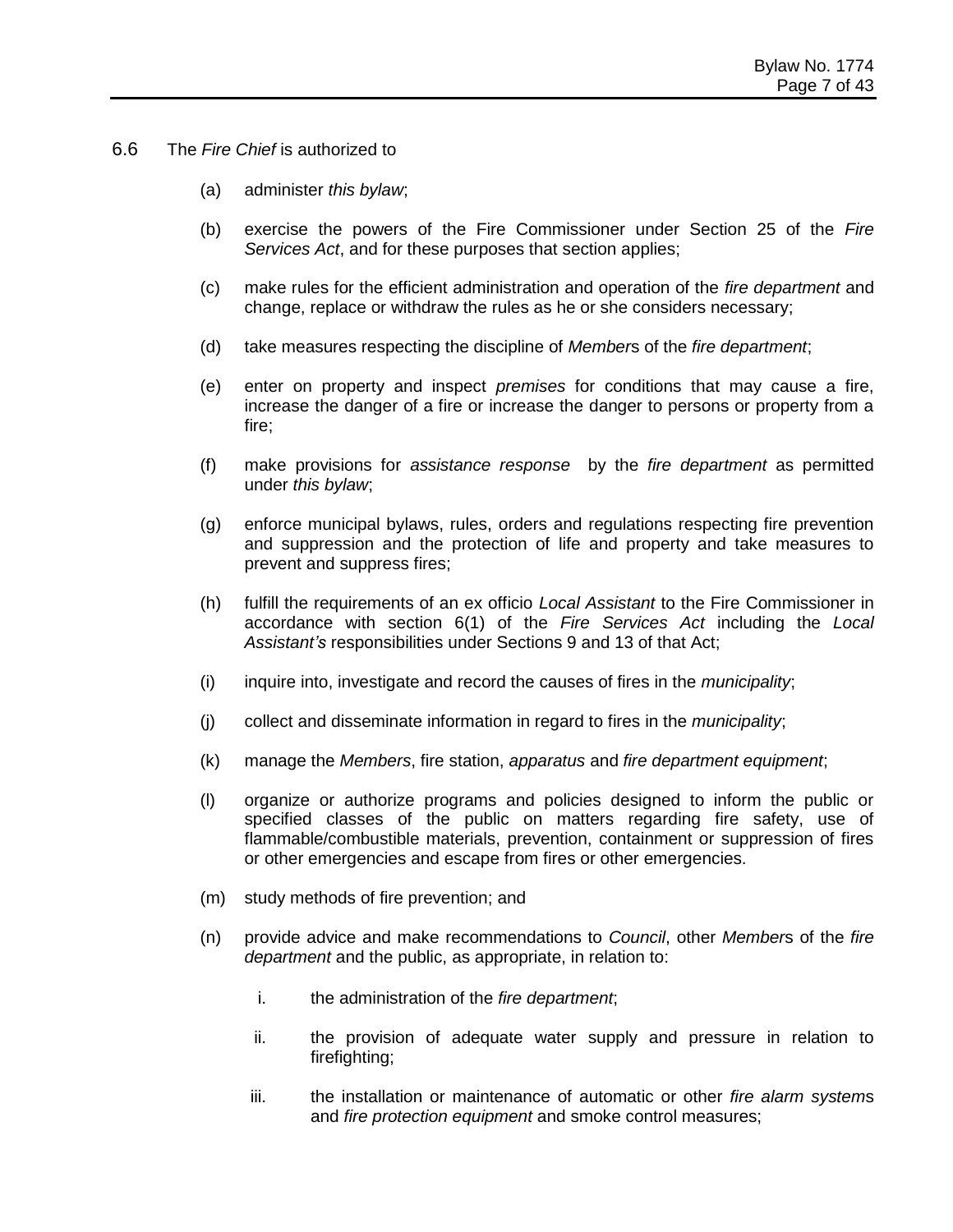- iv. the enforcement of measures for the prevention or suppression of fire and the protection of life and property; and
- v. fire prevention generally.
- 6.7 The *Fire Chief* must
	- (a) report to *Council* at least quarterly on the condition of the fire station, *apparatus* and *fire department equipment*; the training and experience of the *Member*s; and the complement strength of the *fire department*;
	- (b) report regularly, and at least annually, on significant issues affecting the administration and operation of the *fire department* to keep *Council* informed on the operation of the *fire department*; and
	- (c) submit a draft budget for the operation of the *fire department* on or before December 1 and a final budget on or before February 1 of each year.
- 6.8 The *Fire Chief* or in his/her absence, the *Deputy Chief* must develop, implement and revise operational guidelines for the *fire department*.
- 6.9 The *Fire Chief* is responsible to *Council* for ensuring that a regular system of inspections is provided by *Member*s of the *fire department*, as required by the *Fire Services Act*.
- 6.10 The *Fire Chief* must establish rules, regulations, policies and committees necessary for the proper organization and administration of the *fire department*, including but not limited to the
	- (a) use, care and protection of *fire department* property;
	- (b) conduct and discipline of *Officer*s and *Member*s of the *fire department*; and
	- (c) efficient operations of the *fire department*.
- 6.11 In accordance with the operational guidelines, rules and policies referred to in Section 6.10, the *Fire Chief* may demote, suspend or discharge any *Member* of the *fire department*, should the *Fire Chief* deem there is just cause or that the action is for the good of the *fire department*.

### **Part 7 Authority of the Fire Department**

7.1 The *Fire Chief* or any *Member* has the authority at all times, by day or night, without notice, to enter onto any real property to enter and examine a *building*, *premises*, motor vehicle, vessel or railway rolling stock where an *incident* has occurred, and, if necessary, those adjoining or near the *incident*, for the purpose of an *assistance response* and providing *fire protection* at any *incident* the *fire department* attends.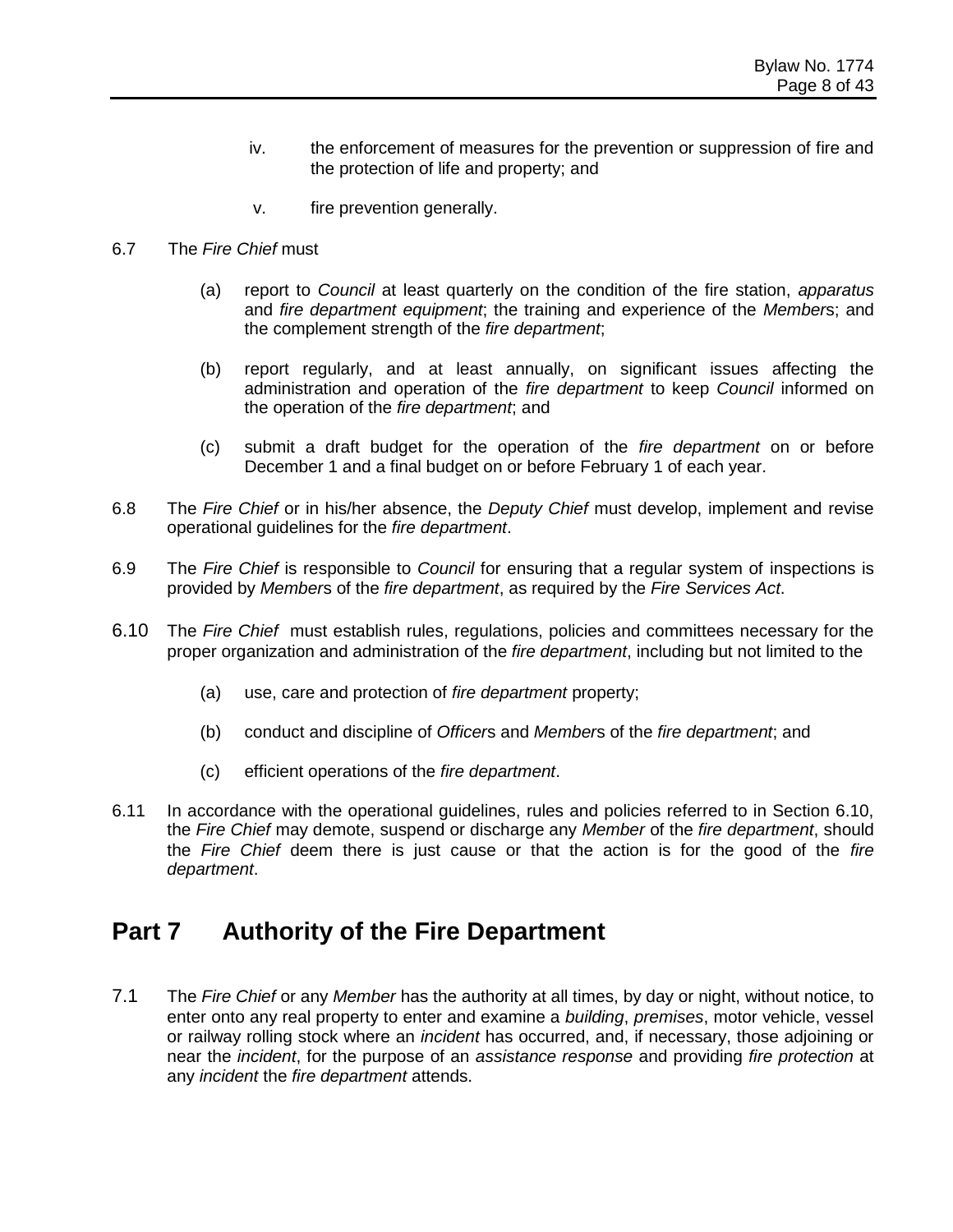- 7.2 The *Fire Chief* or a *Member* has the authority at all times, by day or night, without notice, to enter onto any real property to enter and examine a *building*, p*remises*, motor vehicle, vessel or railway rolling stock where a fire has occurred, and, if necessary, those adjoining or near the fire, to investigate in a general way the cause, origin and circumstances of each fire occurring in the *municipality*.
- 7.3 The *Fire Chief* or a *Member* has the authority at all times, by day or night, without notice, to enter onto any real property to enter and examine a *building*, *premise*s, motor vehicle, vessel or railway rolling stock where a *fire alarm system*, automatic fire sprinkler system, or other fire or life safety system has activated and, if necessary, those adjoining or near, to investigate in a general way the cause, origin and circumstances of the activation of each *fire alarm system*, automatic fire sprinkler system or other fire or life safety system in the *municipality*.
- 7.4 The *Fire Chief* or a *Member* authorized by the *Fire Chief*, on complaint or, if believed advisable, has the authority at all reasonable hours, by day or night, without notice, to enter onto any real property and enter and examine a *building*, *premises*, motor vehicle, vessel or railway rolling stock to ascertain whether
	- (a) they are in such a state of disrepair that a fire starting in them might spread rapidly to endanger life or other property;
	- (b) the use or *occupancy* of them would create a fire that would endanger life or property;
	- (c) combustible or explosive material is kept or other flammable conditions exist on them so as to endanger life or property; or
	- (d) a fire hazard exists in or about them.
- 7.5 The *Fire Chief*, or in his absence, the senior ranking *Officer* or *Member* of the *fire department* present, shall have control, direction and management of all *apparatus*, equipment or *Member*s assigned to an *incident* and, where a *Member* is in charge, he or she shall continue to act until relieved by a senior *Officer* or the *Fire Chief*.
- 7.6 The *Fire Chief* or a *Member* in charge, while carrying out the duties in Sections 7.1 to 7.5, is authorized to cause any apparatus or equipment of the *fire department* to enter on real property, a *Premises*, motor vehicle, vessel or railway rolling stock, as he or she deems necessary.
- 7.7 The *Fire Chief*, or a *Member* in charge at an *incident*, is empowered to cause a *building*, structure or thing to be pulled down, demolished or otherwise removed if he or she deems it necessary to prevent the spread of fire to other *building*s, structures or things and the *municipality* may recover the *costs.*
- 7.8 The *Fire Chief*, or the *Member* in charge at an *incident* is empowered during the *incident* to enter, pass through or over *building*s or property adjacent to an *incident* and to cause *Member*s of the *fire department* and the apparatus and equipment of the *fire department* to enter or pass through or over *building*s or property, where he or she deems it necessary to gain access to the *incident* or to protect any person or property.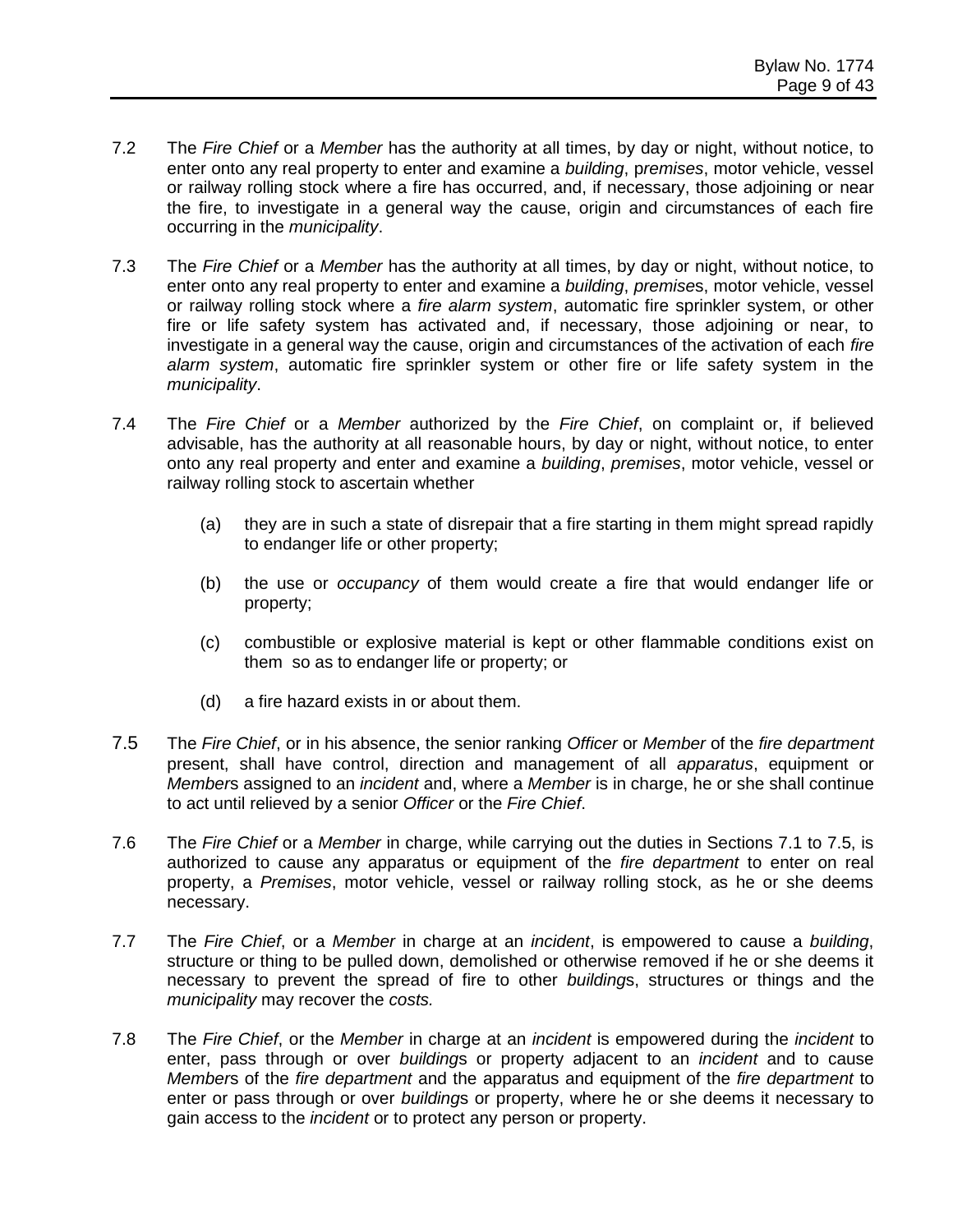- 7.9 The *Fire Chief* or the *Member* in charge, during an *assistance response* is empowered to commandeer privately owned equipment, which he or she considers necessary to deal with an *incident* and the *municipality* may recover its *costs* from the *Owner* or *Occupier* of the *Premises* where the *incident* occurred.
- 7.10 The *Fire Chief* or a *Member* has the authority, at all times, by day or night, to hire or engage the services of a fire protection service company to repair, inspect or maintain a *building*'s *fire protection equipment* that may require repair, inspection or maintenance and the actual cost to the *municipality* of doing so may be recovered from the *Owner* or *Occupier*.
- 7.11 The *Fire Chief* or a *Member* has the authority, at all times, by day or night, to hire or engage the services of a traffic control provider or the *municipality's* public works to provide barricades, flagging personnel, pylons and other traffic control equipment to manage traffic on public and private roadways during an *assistance response* and the actual cost to the *municipality* of doing so may be recovered from the *Owner* or *Occupier*.
- 7.12 The *Fire Chief* or a *Member* has the authority, at all times, by day or night, to hire or engage the services of a security company, security person or provide *Member*s at an *incident* to maintain a *building* fire watch until the *Owner* or *Occupier* of the *building* is contacted or investigation is completed and the *costs* of the *municipality* of doing so may be recovered from the *Owner* or *Occupier*.
- 7.13 The *Fire Chief* or the *Member* in charge of an *incident* may request persons who are not *Member*s to assist in whatever manner he considers necessary to deal with an *assistance response*, including removing furniture, goods and merchandise from any *building* on fire or in danger thereof and in guarding and securing the same and in demolishing a *building* or structure at or near the fire or other *incident*.
- 7.14 The *Fire Chief* or the *Member* in charge at an *assistance response* may at his or her discretion establish boundaries or limits around the *incident* area and keep persons from entering the area within those established boundaries or limits.
- 7.15 No person shall enter the boundaries or limits of an *incident* area unless the person has been authorized to enter by the *Fire Chief* or the *Member* in charge.
- 7.16 The *Fire Chief* or the *Member* in charge at an *incident* may request *police* to enforce restrictions on persons entering within the boundaries or limits established under Sections 7.14 and 7.15.
- 7.17 The *Fire Chief* may obtain assistance from other officials as he deems necessary in order to discharge his/her duties and responsibilities under *this bylaw*.

# **Part 8 Prohibited Conduct**

- 8.1 No person shall connect an auto-dialer to the *fire department* emergency telephone number.
- 8.2 No person shall impede, obstruct or hinder in any manner the *Fire Chief*, a *Member* of the *fire department* or other persons assisting or acting under the direction of the *Fire Chief* or the *Member* in charge in the execution of their duties at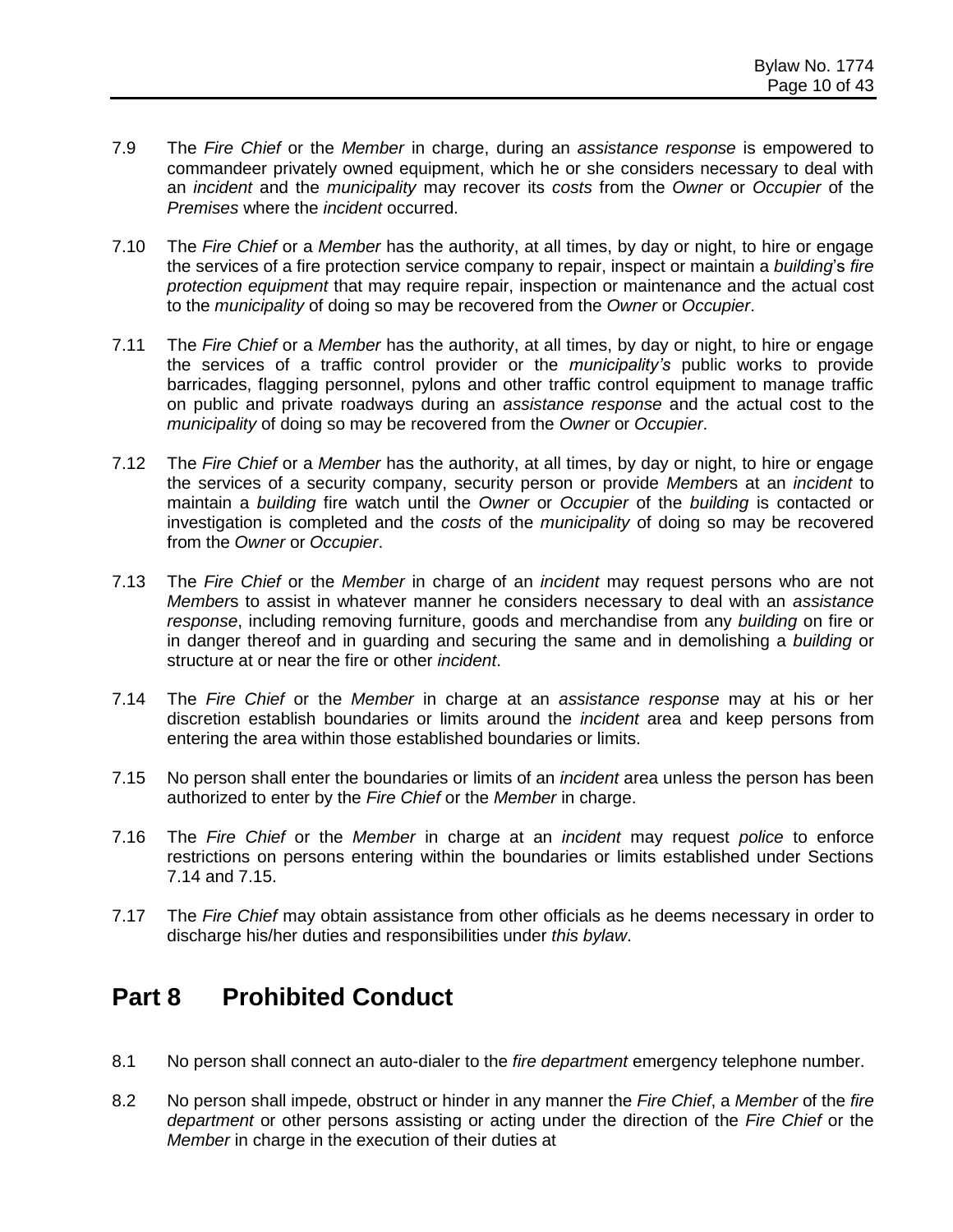- (a) an *assistance response*;
- (b) a fire scene for investigation to determine origin and cause;
- (c) a *building* to determine the cause of activation of a *fire alarm system*, sprinkler system or other fire or life safety system;
- (d) a complaint of a fire hazard; and
- (e) a *building* for the purpose of conducting a fire safety inspection as required by the *Fire Services Act* or *this bylaw*.
- 8.3 No person shall damage or destroy, or obstruct, impede or hinder the operation of any *apparatus* or *fire department equipment*.
- 8.4 No person shall grow shrubs, hedges, plants or trees so as to obstruct the visibility or use of a fire hydrant, standpipe or sprinkler connection.
- 8.5 No person shall place any object in such a manner that will obstruct the use of a fire hydrant, standpipe or sprinkler connection.
- 8.6 No person shall obstruct an exit of any *hotel* or *public building*.
- 8.7 No person shall obstruct in any way the egress of *apparatus* or other emergency vehicles from the fire station.
- 8.8 No person at an *incident* shall drive a vehicle over any *fire department equipment* without permission of the *Fire Chief* or the *Member* in charge.
- 8.9 No person shall obstruct or otherwise interfere with access roads or streets or other approaches to any *incident*, fire hydrant, cistern or body of water designated for firefighting purposes.
- 8.10 No person shall impersonate the *Fire Chief*, *Officer* or *Member* of the *fire department*.
- 8.11 Persons who have left the employ of the *fire department* shall return firefighting personal protective equipment, uniforms, text books and any other *fire department equipment* issued within fourteen (14) days of leaving their employment with the *fire department*.

### **Part 9 Addresses**

- 9.1 An individual street address number must be placed on the front of every new or existing *building* or structure in such a position as to be plainly visible and legible, day or night, from the street, road, fire lane, emergency access route or other right of way or easement, and the street address number must meet the following minimum criteria:
	- (a) be legible from a distance of fifteen (15) metres;
	- (b) the letters or numbers must be a minimum of four (4) inches in height and no less than one half (0.5) inch in width; and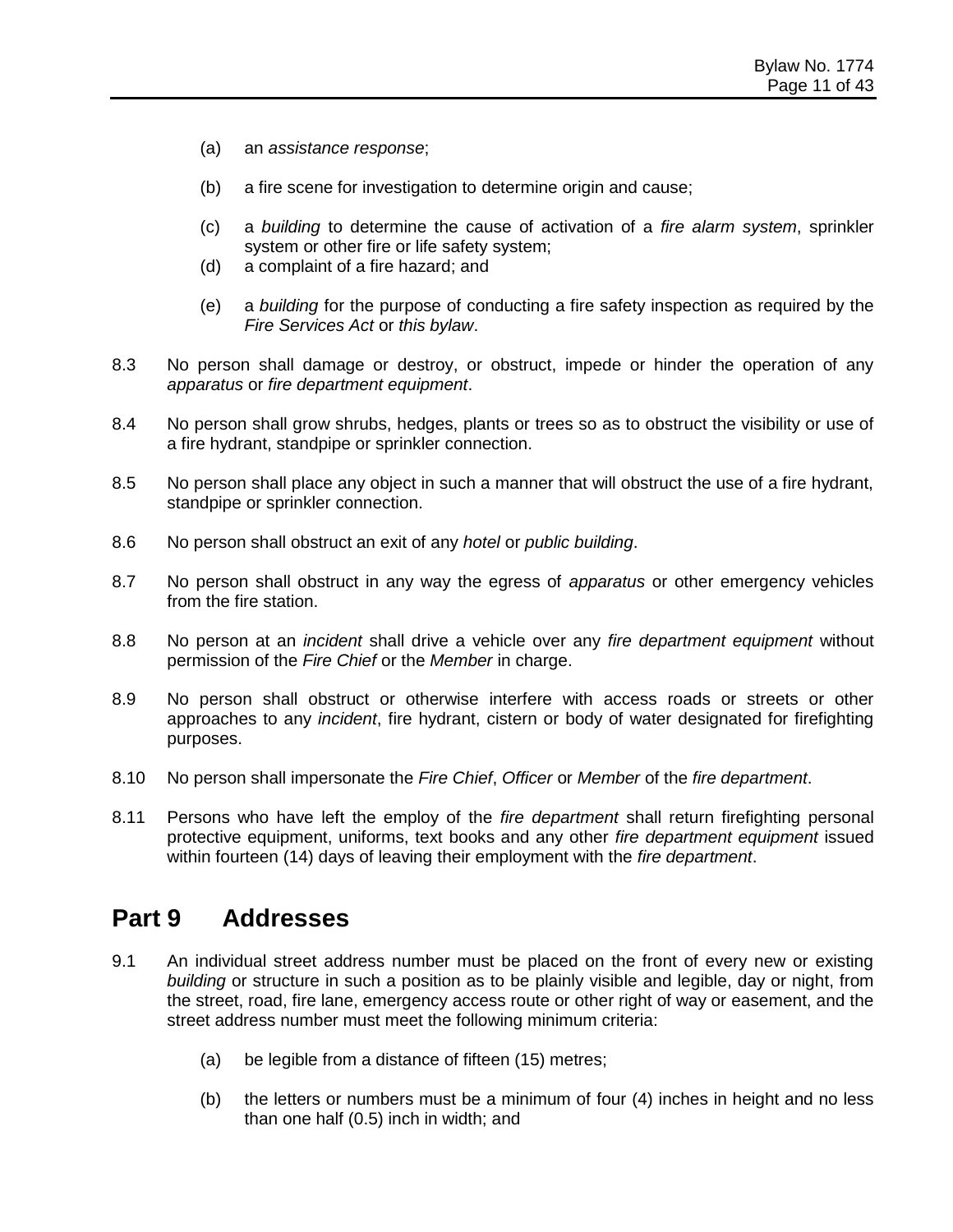(c) the letters or numbers shall be a contrasting colour to the background colour(s) of the *building* or structure.

# **Part 10 Open Burning Regulations and Permits**

#### **General Restrictions**

- 10.1 No person shall, except as expressly permitted by *this bylaw*, start, light, ignite or maintain any open air fire or allow any outdoor fire to burn on property owned or occupied by that person or on property owned or occupied by any other person or business.
- 10.2 No person shall light, start or maintain a fire on public lands without submitting a written fire safety plan and obtaining a valid *permit* approved by the *Fire Chief* prior to commencement of the fire.

#### **Exemptions – Cooking Fires**

10.3 A *permit* is not required under *this bylaw* for cooking fires contained within a barbecue or fire pit having a surface area not greater than .5 meter (half meter) in diameter and less than .5 meter (half meter) high, using natural gas, propane, charcoal or clean dry seasoned firewood with a screen covered fire area or within a manufactured gas, propane, electric, charcoal or wood fired barbecue as long as the requirements of Schedule A of *this bylaw* are met.

#### **Open Burning Permits**

- 10.4 Except as provided for in Sections 10.6 and 10.7, open air burning is only permitted
	- (a) during the months of April and October; and
	- (b) where authorized by a *permit* issued by the *Fire Chief* under *this bylaw*.
- 10.5 The *Council*, in consultation with the *Fire Chief*, may authorize a period of time for the issuance of open burning *permits* in a month other than April or October if open burning during the months of April and October has been limited by weather conditions or fire bans authorized under *this bylaw* or provincial legislation.
- 10.6 The *Fire Chief* may, at his or her sole discretion, allow open air burning outside of the prescribed periods in section 10.4(a) and may issue a *permit* for open air burning for
	- (a) fire training exercise;
	- (b) municipal purposes and trail or forest maintenance in undeveloped lands where it enhances community protection through fuels mitigation;
	- (c) fires on special occasions for celebratory or religious ceremonial purposes; and
	- (d) land clearing for developments where burning in the periods prescribed in 9.4(a) would be considered an increased risk to the community due to fire hazard risks, forest proximity, lack of available firefighting water or environmental reasons.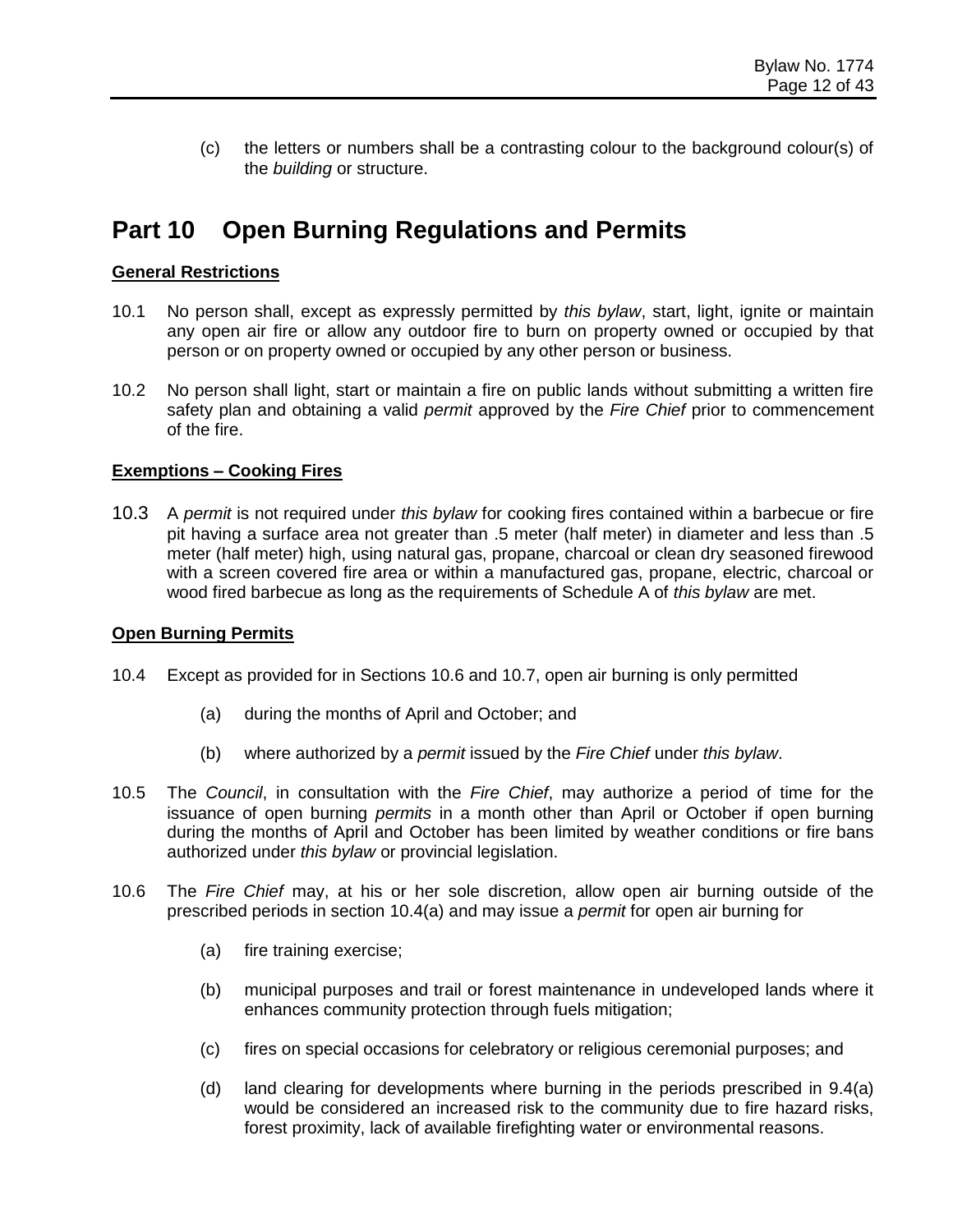- 10.7 In exercising his or her discretion to allow open air burning outside of the periods prescribed under section 10.4(a), the *Fire Chief* shall require that all regulations within *this bylaw* be adhered to and may, in issuing the *permit*, require stricter conditions than contained in *this bylaw* and in provincial and federal regulations in order to minimize impacts to the *municipality*.
- 10.8 A person must obtain an open burning *permit* in one of four (4) categories, issued by the *Fire Chief*, before burning any one or of the following:
	- (a) residential piles containing no more than the size specified in section 10.36 of leaves or foliage;
	- (b) field clearing of freestanding grass or underbrush;
	- (c) large piles exceeding the size of residential piles specified in section 10.36;
	- (d) commercial or industrial waste;
	- (e) natural vegetation generated from on-site land-clearing projects.
- 10.9 Permits issued for the categories listed in section 10.8 are subject to the applicable *fee*.
- 10.10 The *Fire Chief* may issue a *permit* authorizing open burning in accordance with *this bylaw* and may include as a condition of the *permit* any conditions that the *Fire Chief* considers advisable having regard to the nature and extent of the open burning and local conditions.
- 10.11 The *Fire Chief* or *Member* in charge may require site clearances and other stipulations on the *permit*.
- 10.12 Land clearing and large piles for burning require an on-site inspection by the *authority having jurisdiction*.
- 10.13 Only six (6) burning *permits* will be issued to a property address in each calendar year.
- 10.14 *Permits* issued for open air burning will be valid for one (1) week from the date of issuance, except for land clearing, unless revoked earlier by the *Fire Chief* due to violations of the open burning regulations in *this bylaw*.
- 10.15 *Permits* for open air burning may not be issued for a property where violations of the open burning regulations contained in *this bylaw* have occurred or to a person who has not adhered to those regulations, in both cases on more than one occasion. The *permits* will be refused for a period of one (1) year from the date of the last non-compliance.

#### **Open Burning – Fees and Costs**

- 10.16 The applicant for a *permit* under *this bylaw* must
	- (a) comply with all applicable Acts and regulations of the Province of British Columbia;
	- (b) comply with the burning *permit* regulations in *this bylaw*, including Schedule A of *this bylaw*; and
	- (c) pay the applicable *permit fee*.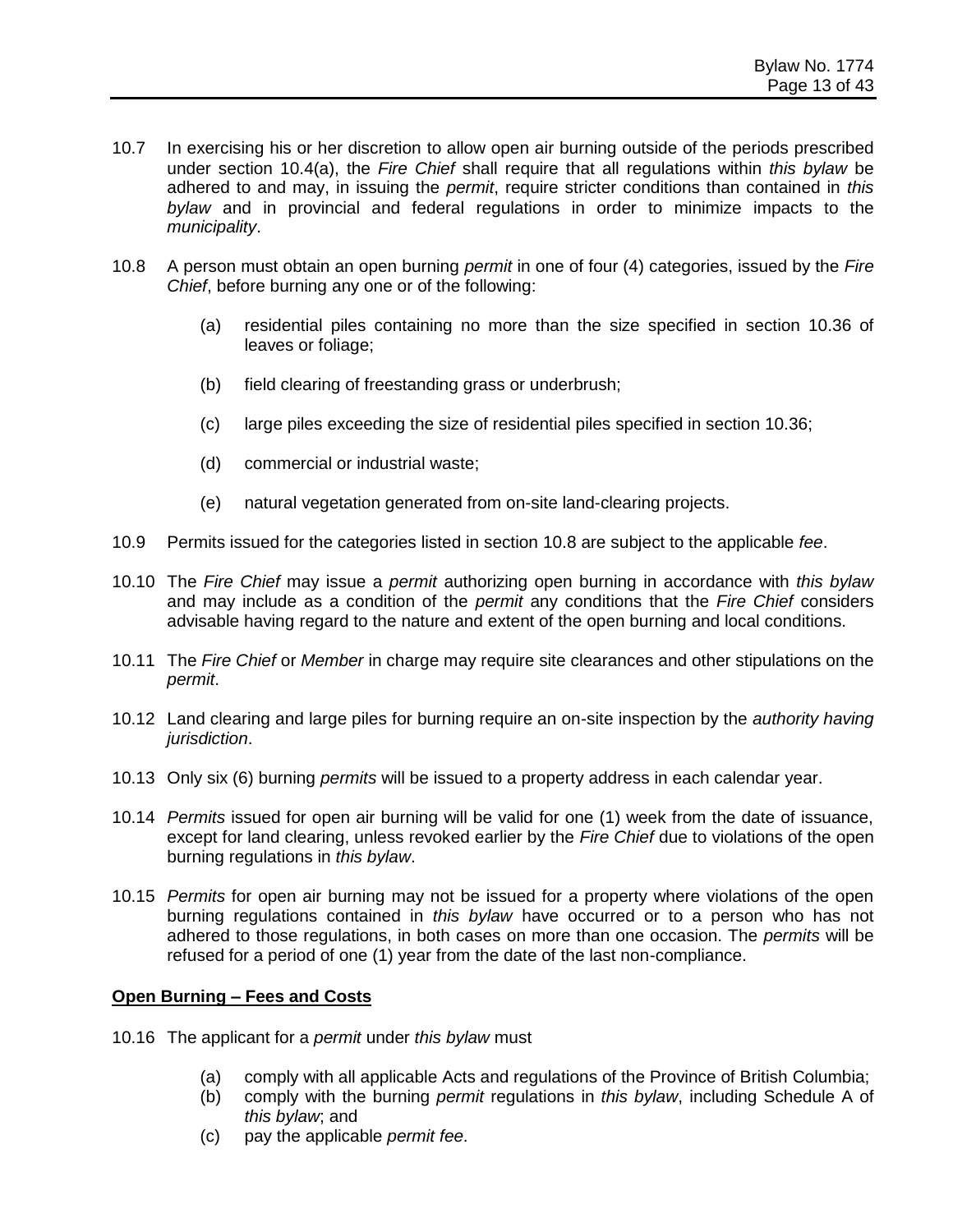- 10.17 A person who obtains an open burning *permit* under *this bylaw* and the *Owner* of the land on which the open burning takes place, are liable to the *municipality* for *costs* incurred by the *fire department* for fire suppression, containment or protection against an *exposure fire* on the land by the *fire department* required as a result of any one or more of the following:
	- (a) the *permit* holder's non-compliance with the conditions of the open burning *permit* or any other applicable regulations,
	- (b) weather or
	- (c) contact with combustible materials which may or did create an *exposure fire*.
- 10.18 An *Owner* or *Occupier* who fails to comply with the regulations, conditions or requirements for open burning prescribed by *this bylaw* and the attached Schedules is subject to a *fee* for the *assistance response.*

#### **Revocation of Permits and Bans on Fires**

- 10.19 The *Fire Chief* or *Member* in charge, due to weather conditions or violations of regulations, conditions or requirements for open burning prescribed by *this bylaw*, may revoke *permits*.
- 10.20 *Permits* shall be revoked or suspended during a total fire ban proclaimed by the *Fire Chief* or *Member* in charge, Ministry of Forests, British Columbia Forest Service or Ministry of Environment or other authority having jurisdiction to make that proclamation.
- 10.21 Where the *Fire Chief* considers that environmental conditions are not safe for open burning, he or she may impose a general ban on open burning for the duration of those conditions.

#### **General Regulations and Prohibitions – All Open Burning**

- 10.22 The *permit* holder must post the *permit* on the site for which the *permit* was issued and keep it available for inspection at the request of a *Member*.
- 10.23 No person shall burn during times for which the Ministry of Forests, the Ministry of Environment or other *authority having jurisdiction* to do so has issued a ban on open burning.
- 10.24 No person shall use burning barrels.
- 10.25 No person shall burn *prohibited materials*.
- 10.26 No person shall burn material brought from another location or property except clean dry seasoned firewood as permitted by *this bylaw*.
- 10.27 No person shall set, start or kindle open air burning or allow open air burning to continue to burn during winds strong enough to carry sparks to other combustibles.
- 10.28 No person shall set, start or kindle open air burning except during daylight hours or as otherwise permitted by *this bylaw*.
- 10.29 No person shall burn during periods of air stagnation.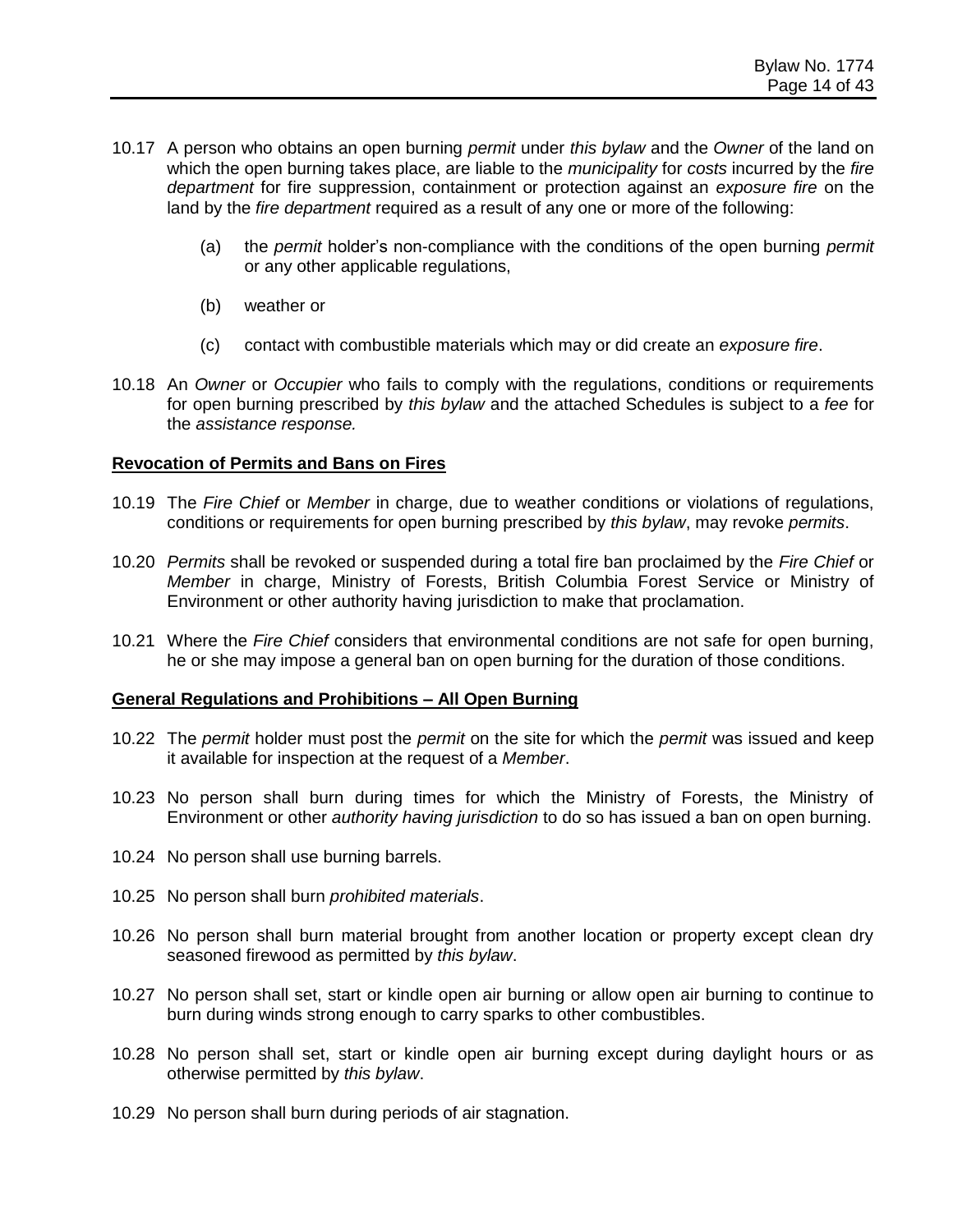- 10.30 No person shall burn unless the ventilation index is favorable, as provided by the Ministry of Environment.
- 10.31 No burning shall exceed a 4 hour duration unless otherwise permitted by *this bylaw*.
- 10.32 All fires must be contained within a firebreak (bare ground) equal in size to the height of the pile.
- 10.33 Fires shall be extinguished immediately if smoke or ash is a nuisance to neighbours.
- 10.34 Burning shall be in open areas, no closer than 4.5 metres (15 feet) from combustibles, such as standalone trees, coniferous shrubs, fences and *building*s and shall be 15 metres (50') from standing timber / tree line.
- 10.35 Permission of the *Owner,* for *permits* under *this bylaw,* must be obtained in writing if the burning takes place on the *Owner's* property by another person, particularly if the property is rented or leased property.

#### **Specific Permit Conditions**

- 10.36 **Residential fires** (open burning) must
	- (a) not exceed size 1 metre in diameter and .5 metres high;
	- (b) consist only of leaves, clipping, pruning debris and other yard & garden debris that are generated on the property;
	- (c) be supervised as required in Schedule A of *this bylaw*;
	- (d) be provided with firefighting water and equipment required by Schedule A of *this bylaw*;
	- (e) consist of only one pile to be burned at a time unless permitted otherwise by *this bylaw*; and
	- (f) adhere to the additional requirements in Schedule A of *this bylaw*

#### 10.37 Fires for **field clearing** of **freestanding grass** or **underbrush**, burning must

- (a) be supervised in accordance with Schedule A of *this bylaw*;
- (b) be provided with firefighting water or equipment in accordance with Schedule A of *this bylaw*;
- (c) prior to commencing burn, have pre-fire preparation of clearing of fuels (grass & underbrush) away from property lines, combustibles such as fences, trees and structures;
- (d) have areas around combustibles, such as fences, trees and structures wetted down with a garden hose prior to and during burning to assist in fire control;
- (e) burn raked piles developed from clearing grass away from combustibles, according to the criteria listed in section 10.36; and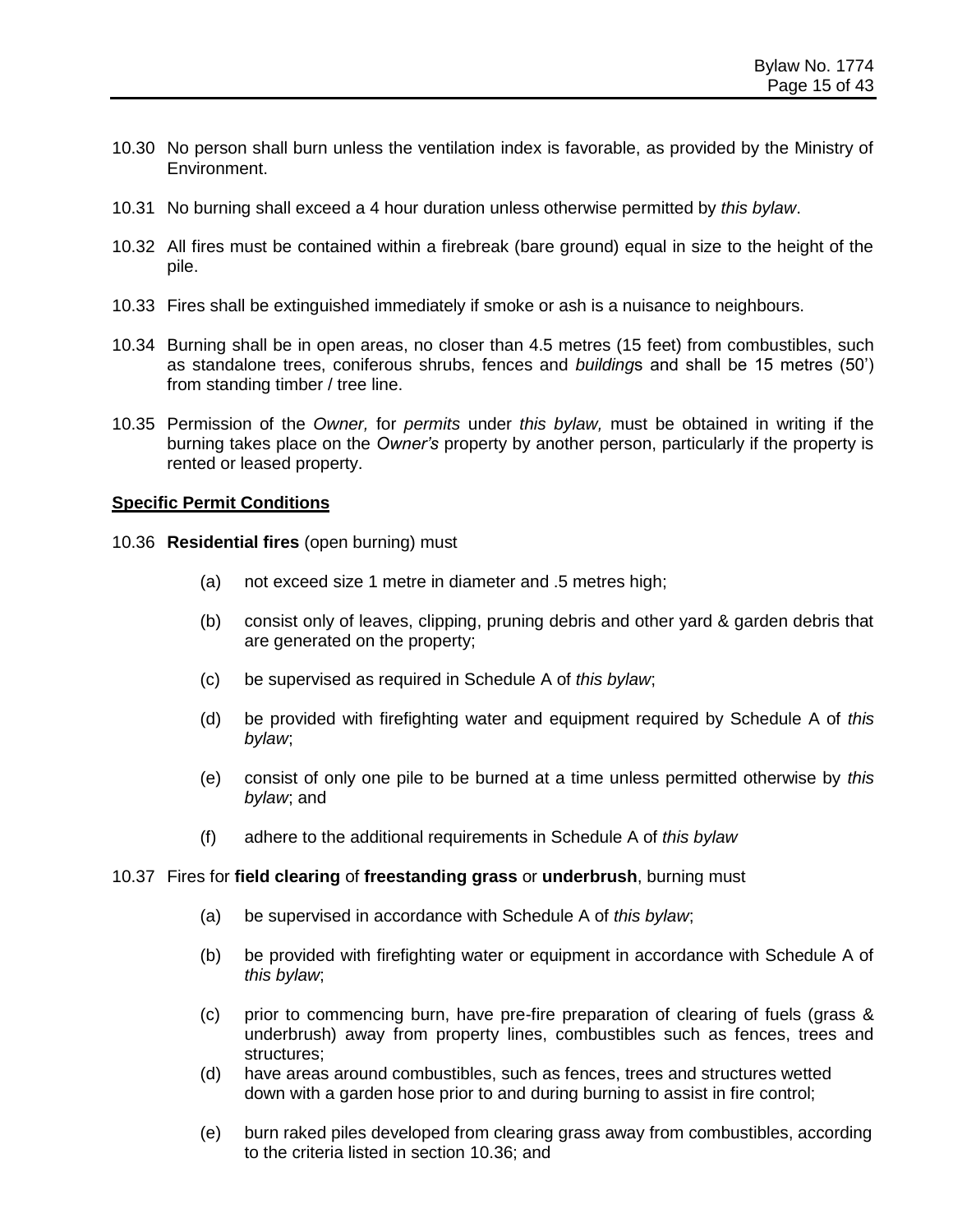- (f) meet additional requirements under Schedule A of *this bylaw*.
- 10.38 Fires of **Large piles** or for **land clearing** exceeding a residential pile size specified in section 10.36 must meet the following regulations:
	- (a) have appropriate supervision and persons present to control fire in accordance with Schedule A of *this bylaw*;
	- (b) have appropriate water supply for firefighting in accordance with Schedule A of *this bylaw*;
	- (c) have appropriate firefighting equipment in accordance with Schedule A of *this bylaw*;
	- (d) consist of piles of materials as restricted in Schedule A of *this bylaw*;
	- (e) piles not exceeding pile size limited by Schedule A of *this bylaw*;
	- (f) a written site plan provided to the *fire department* showing piles, dimensions of piles, locations, distances from property lines, location of firefighting equipment and supplies;
	- (g) burn land clearing waste a minimum of 100 metres (325 feet) from any occupied residence and 500 metres (1800 feet) from any schools in session, hospitals and continuing care facilities.
	- (h) not release smoke from the fire for more than 72 consecutive hours.
	- (i) in the case of large pile fires, conform to the Open Burning Smoke Control Regulation under the *Environmental Management Act*;
	- (j) comply with the thirty (30) days limit on the validity of *permits* issued for land clearing; and
	- (k) comply with the additional requirements of Schedule A of *this bylaw*

### **Part 11 Inspection and Testing of Fire Protection Equipment**

- 11.1 The *Owner* and *Occupier* of each *hotel* and public *building* in the *municipality* must ensure that all *fire protection equipment* in their *building*s are inspected and tested by a *fire protection technician* in accordance with the requirements of the *Fire Services Act* and the regulations made under it.
- 11.2 When a *fire protection technician* has inspected or tested *fire protection equipment* pursuant to 11.1 of *this bylaw*, the *fire protection technician* shall label the equipment and maintain records of the inspection in a manner acceptable to *ASTTBC* and the *authority having jurisdiction*.
- 11.3 *Fire protection equipment* labeling pursuant to section 11.2 of *this bylaw* must be in a format provided by *ASTTBC* as shown attached as Schedules B and C.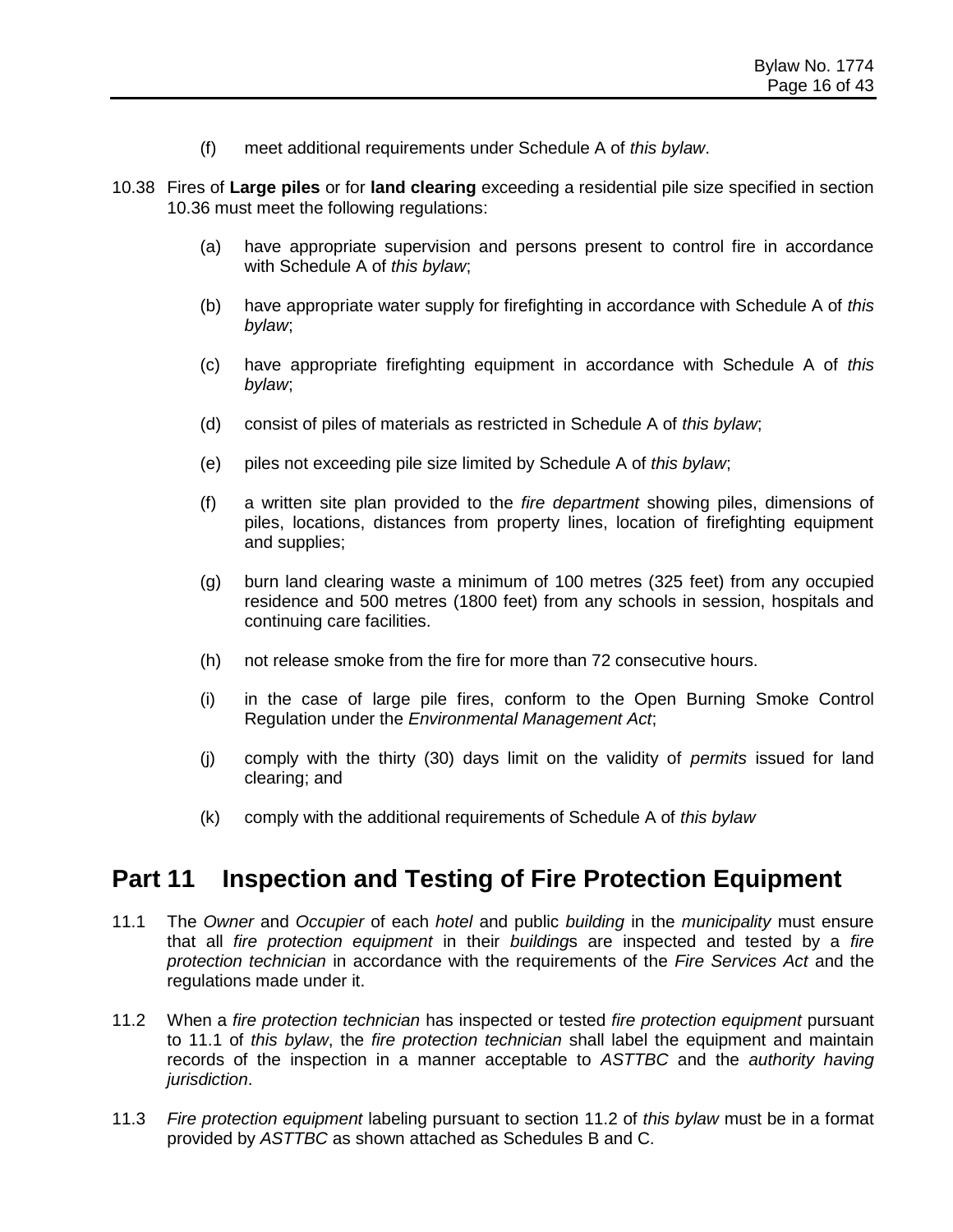- 11.4 Only a *fire protection technician* may inspect *fire protection equipment* in hotels and public *building*s within the *municipality* for the purposes of *this bylaw*.
- 11.5 The *Owner* and *Occupier* of a *hotel* or *public building* must notify the *fire department* immediately if the all or any part of the Fire *alarm system*, automatic sprinkler system or *fire protection equipment* in the *Owner*'s or *Occupier*'s *building* becomes inoperable.
- 11.6 The *fire department* shall be notified when a system referred to in section 11.5 has been restored to its full operational capabilities.

## **Part 12 Fire Prevention and Hazard Control**

#### **COMPLIANCE WITH CODES**

- 12.1 An *Owner* and *Occupier* of *Premises*, in relation to the *premises*, must comply with all requirements of
	- (a) the *Fire Services Act* and Regulations, including the *BC Fire Code*, and
	- (b) the provisions of *this bylaw*.
- 12.2 If any provision of Section 12 of *this bylaw* is repugnant to the *BC Building Code* or *BC Fire Code*, the respective Code shall prevail.

#### **FIRE PROTECTION UPGRADES**

12.3 The *Fire Chief* may require the *Owner* or *Occupier* of a *hotel* or public *building*, to provide or make alterations to the *building*'s *fire protection equipment* including heat and smoke detection, *fire alarm system*s, exit signs, fire separations and means of egress, to provide adequate life safety to occupants. These requirements must not exceed those established by the regulations contained in the current *BC Building Code* or *BC Fire Code* and may include equivalencies as determined by the *Fire Chief*.

#### **SMOKE ALARMS**

- 12.4 An *Owner,* who owns wholly or in part a single unit or multiple unit residence that is loaned, leased or rented, must ensure that
	- (a) a minimum of one working smoke alarm is located and maintained in good repair outside each sleeping area within the residence;
	- (b) at the time *occupancy* commences, the *Occupier* is informed of the functioning of the smoke alarm, the monthly method for testing the device, and the need for and means of reporting any malfunction or requirement for repair to the *Owner*;
	- (c) a written statement is signed by the *Owner* and *Occupier* and kept for inspection upon request by the *authority having jurisdiction* for a period of two years, indicating that at the time the Occupant took possession of the *premises* the *Owner* demonstrated to the *Occupier*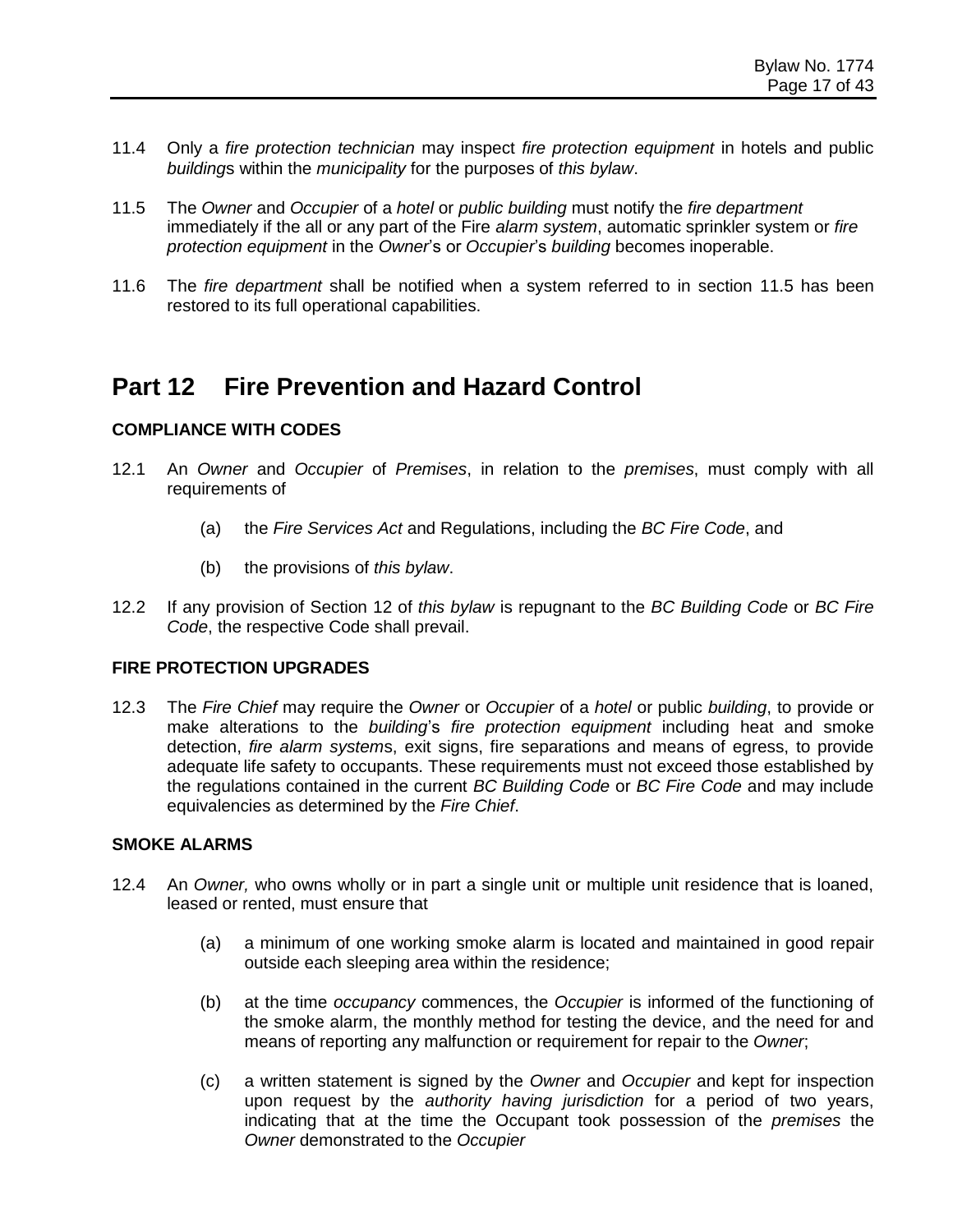- i. that the smoke alarm was functioning; and
- ii. how to perform the monthly smoke alarm test and the means of reporting any malfunction or requirement for repair.
- (d) an Owner must install both visual and auditory smoke alarms where it is evident that persons who are hearing challenged are or will be occupying the residence.

#### **SMOKING**

12.5 The *Owner* or *Occupier* of a public *building*, or their agent, must not permit smoking in areas of their *building* where conditions exist that make smoking a fire or explosion hazard and must post "No Smoking" signs in conspicuous locations in those areas.

#### **FUEL OR OIL STORAGE TANKS**

- 12.6 An *Owner, Occupier* or person must not install or remove an underground or above ground fuel, oil or waste oil storage tank without
	- (a) first providing the *Fire Chief* with a drawing of the site showing all underground and above ground tanks and piping, a safety plan and emergency procedures for the installation or removal,
	- (b) obtaining approval from the *Fire Chief*; and
	- (c) paying the required site inspection and plan review *fee*.
- 12.7 The *Fire Chief* shall review and comment on, if necessary, the plans for installation or removal of an underground or above ground fuel, oil or waste oil storage tank for compliance with the *BC Fire Code*, having regard to the nature and location of the tank with respect to public safety.

#### **DISPOSAL OF MATERIAL**

12.8 No person may dispose of any explosive, flammable substance, hazardous substance or any liquid of a petro-chemical nature in an unsafe manner in the *municipality*.

#### **GARBAGE AND REFUSE CONTAINERS**

- 12.9 A person using a container with any dimension greater than 1.5 meters for the disposal, removal or storage of garbage, refuse, *building* debris, papers or combustibles must ensure that
	- (a) the container is constructed of non-combustible material;
	- (b) the container is equipped with a non-combustible tight-fitting lid;
	- (c) the container's lid is kept closed at all times unless otherwise approved by the *Fire Chief*;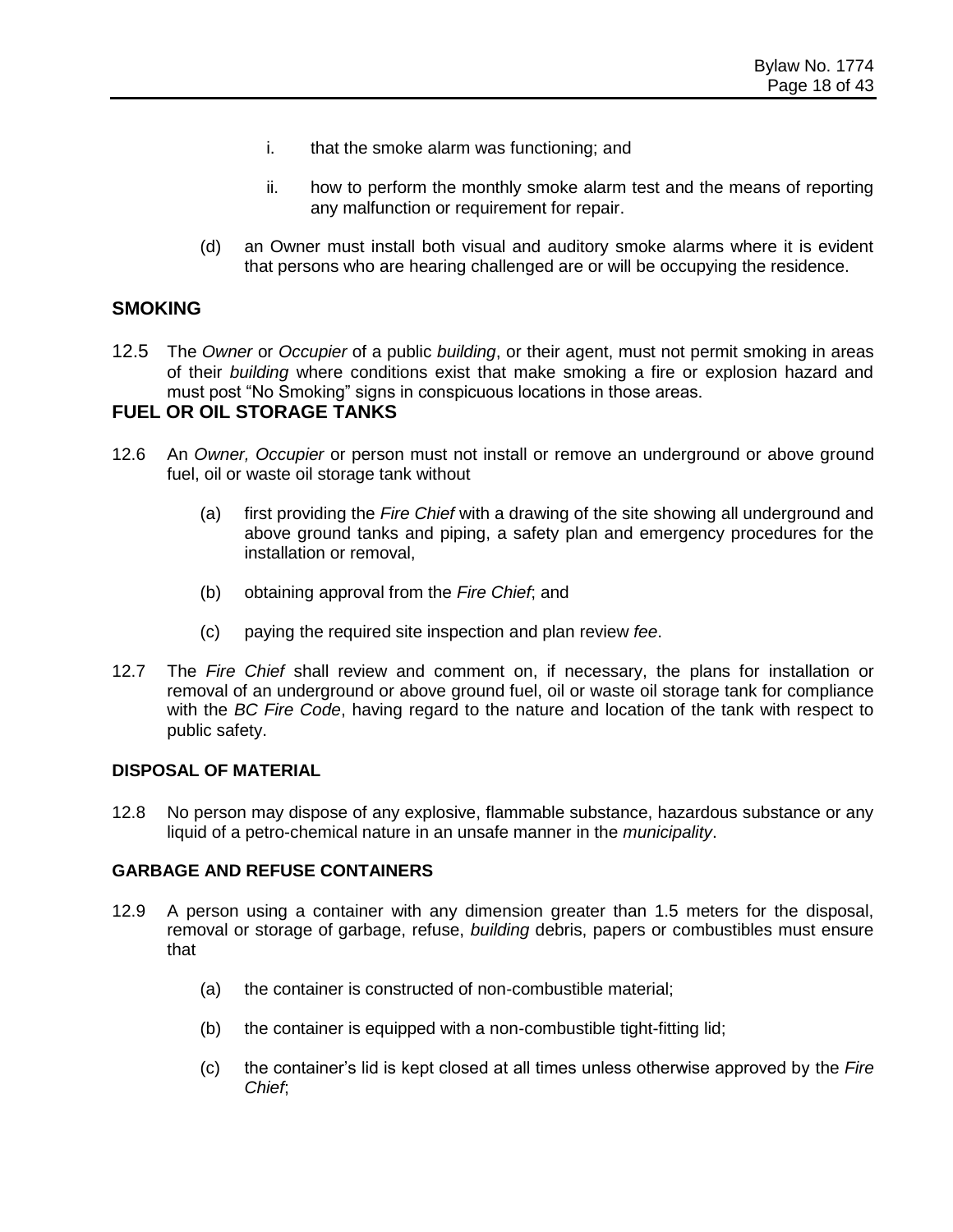- (d) the container is not located within 5 meters of any combustible *building* or structure, unless stored within a non-combustible structure or in a location approved by the *Fire Chief*; and
- (e) may locate the container up to 1 meter from any combustible *building* or structure if the container is of non-combustible construction, with a self closing lid and has no hold open device.
- 12.10 No person or *Owner* or *Occupier* of a *premises* shall allow combustible waste materials, or garbage to remain longer than twenty-four (24) hours in any street, lane, alley or sidewalk located within five (5) meters of the *building*.

#### **VACANT AND FIRE DAMAGED BUILDINGS**

- 12.11 The *Owner* of a vacant *building* must, at all time, keep all openings in such *building* securely closed and fastened so as to prevent entry by unauthorized persons.
- 12.12 The *Owner* or *Occupier* of a fire damaged *building* must, at all times, ensure that the *building* are guarded or keep all openings in the *building* securely closed and fastened so as to prevent entry by unauthorized persons.
- 12.13 The *municipality* may secure any vacant *building* or fire damaged *building* if the *building*'s *Owner* does not comply with sections 12.11 or 12.12 of *this bylaw*, and may recover the *municipality*'s *cost* of doing so from the *Owner* or *Occupier*.

#### **EXPLOSION OR POTENTIAL EXPLOSION**

- 12.14 The *Occupier* or, if none, the *Owner* of a property, *building*, *premises*, motor vehicle, vessel or railway rolling stock (the "property"), must, by telephoning 911, report immediately to the *fire department* any of the following circumstances in relation to the property:
	- (a) when an explosion, discharge, emission, escape or spill of a *hazardous material* occurs, and
	- (b) where the potential for an explosion or a discharge, emission, escape of spill of a *hazardous material* exists by reason of abnormal or unusual circumstances.

#### **COMBUSTIBLE MATERIALS**

- 12.15 *Owner*s and *Occupier*s of *building*s must not allow or cause combustible materials in and around the *building*s to accumulate in quantities or locations that will constitute a fire hazard.
- 12.16 If the *municipality*, by its own workforce or a third party contractor, removes combustible materials from in and around a *building* that have accumulated contrary to section 12.15, the *municipality*'s *cost* of the removal may be recovered from the *Owner* or *Occupier*.
- 12.17 The *Owner* or *Occupier* of a parking garage, underground parking garage or storage garage (the "facility") designed for the parking of motor vehicles as per the *BC Building Code*, must not accumulate or store or allow combustible materials to be accumulated or stored in the facility.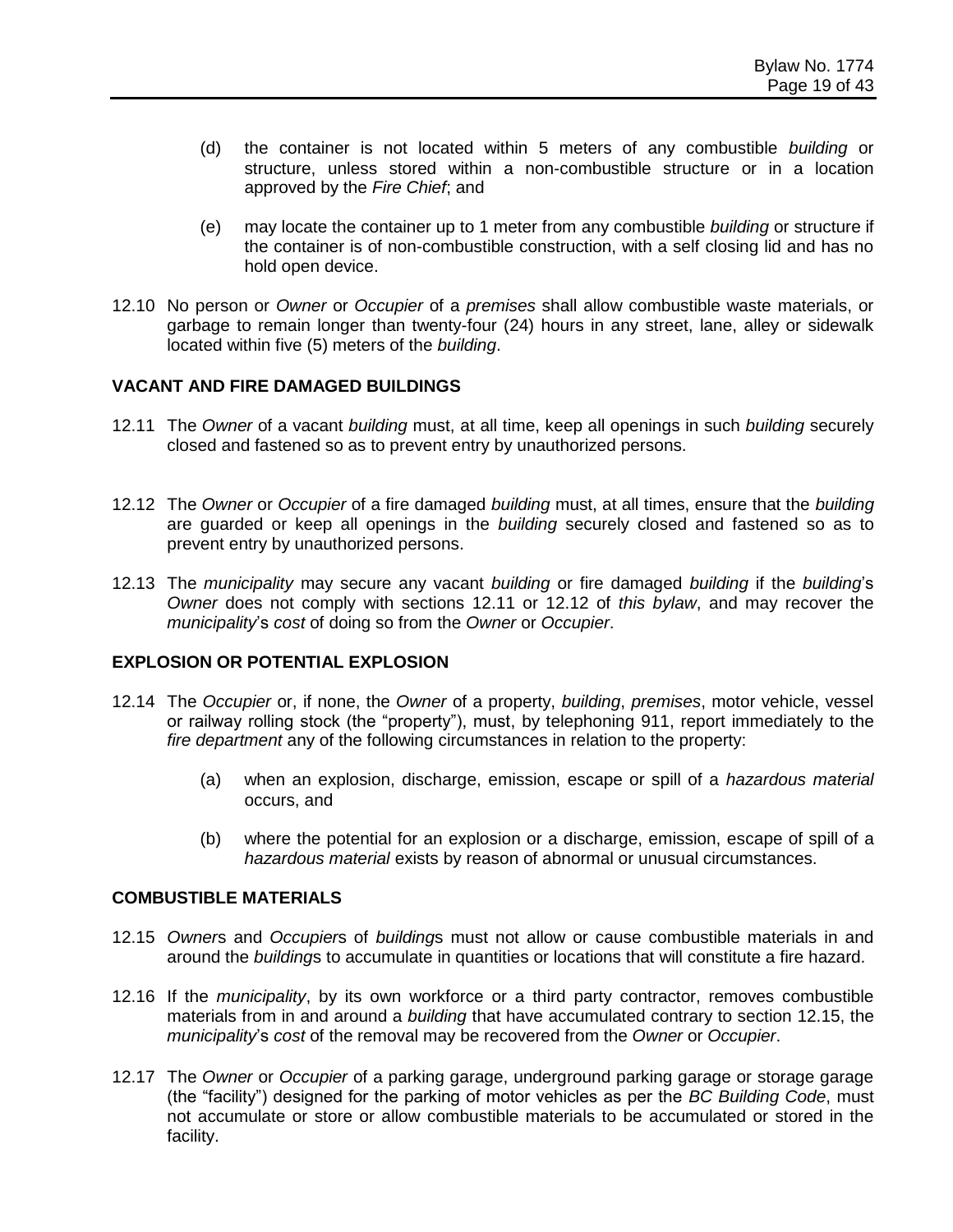#### **REVIEW OF PLANS**

- 12.18 The *Fire Chief* or a *Member* is authorized to review plans for and inspect the construction of all new *building*s and structures in the *municipality*, other than single family dwellings to determine if the *fire protection equipment* and life safety features comply with all applicable regulations, codes and standards.
- 12.19 The *Fire Chief* may request an *Owner* to provide *building* pre-plan information, including floor plans and diagrams showing the type and location of any *building* service, fire protection system, fire department connection, fire hydrant, fire department access, *hazardous materials* storage or process for any *building* required by the *BC Fire Code* to have an emergency plan.

#### **DEFINITIONS**

12.20 In Sections 12.21 through 12.48 of *this bylaw*, words and terms shall have the same meanings as in the *British Columbia Fire Code* Regulation and the *British Columbia Building Code* Regulation, unless the context otherwise requires.

#### **FIRE DEPARTMENT ACCESS**

- 12.21 *Owner*s and *Occupier*s of a *public building* must
	- (a) maintain and keep all streets, yards, and private roadways provided for fire department access ready for use at all times by *apparatus*; and
	- (b) maintain fire department access in compliance with the applicable codes and standards for such access, including municipal bylaws;
- 12.22 A person must not park vehicles so as to obstruct fire department access by *apparatus*.
- 12.23 *Owner*s and *Occupier*s of a *public building* must post signs prohibiting the parking of vehicles so as to obstruct access by *apparatus* on fire department access lanes.

#### **MEANS OF EGRESS**

- 12.24 *Owner*s or *Occupier*s of a *public building* must, in conformance with the *BC Building Code* and the *BC Fire Code*
	- (a) provide and maintain means of egress from the *building;*
	- (b) provide and maintain exit doors for the *building;*
	- (c) maintain exit doors and hardware for the *building* that activate and open freely without specialized knowledge of the opening device or without the use of keys or similar devices;
	- (d) maintain an exterior light outside of required exit doors; and
	- (e) maintain visible and illuminated exit lights.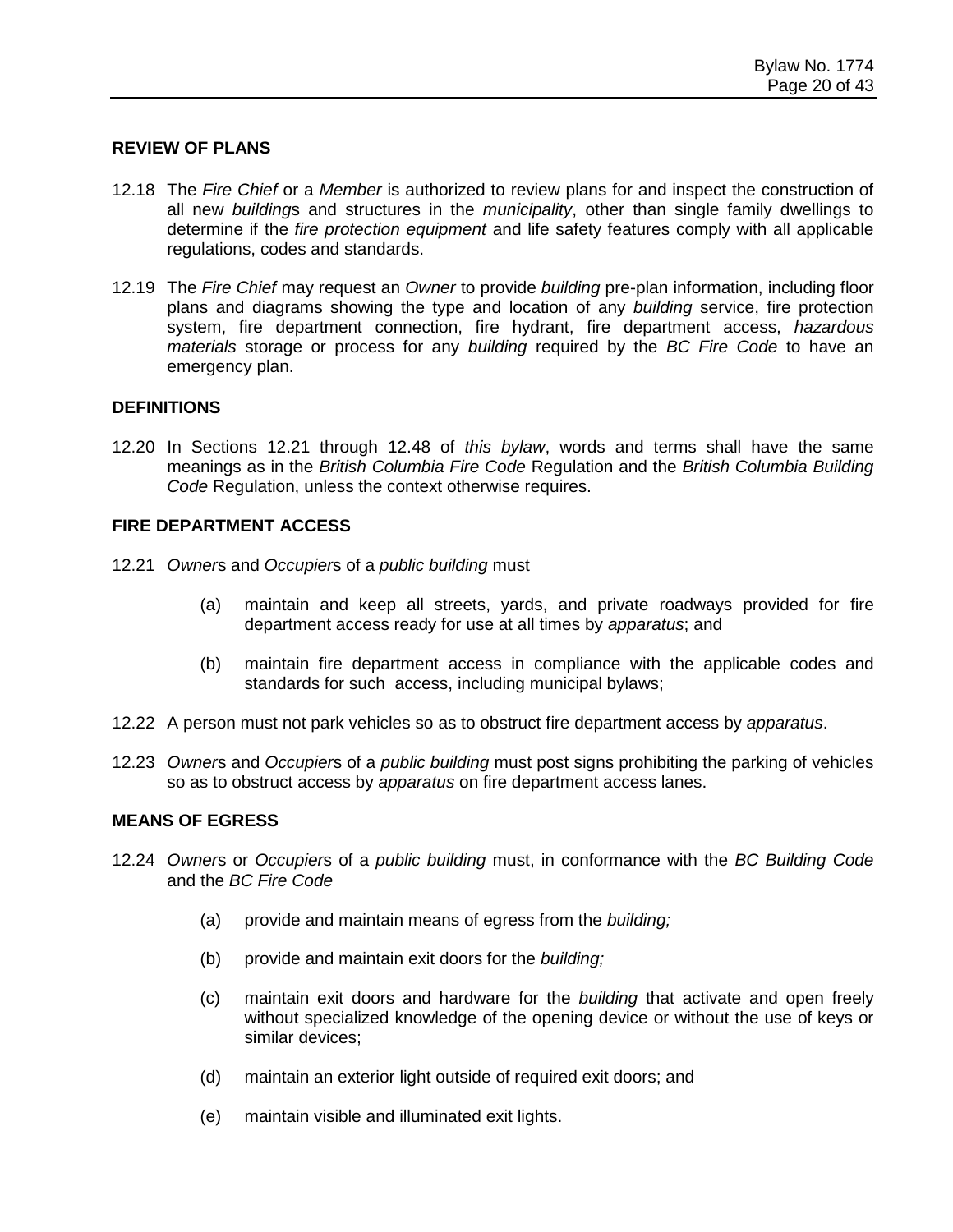- 12.25 *Owner*s or *Occupier*s of a *hotel* must, in conformance with the *BC Building Code* and the *BC Fire Code*
	- (a) provide and maintain means of egress;
	- (b) provide and maintain exit doors;
	- (c) maintain exit doors and hardware to activate and open freely without specialized knowledge of the opening device or without the use of keys or similar devices;
	- (d) maintain an exterior light outside of required exit doors; and
	- (e) maintain visible and illuminated exit lights.

#### **EMERGENCY LIGHTING AND POWER SYSTEMS**

- 12.26 *Owner*s and *Occupier*s of *public building*s must ensure that emergency power systems and unit equipment for emergency lighting systems are inspected, tested and maintained as required by the *BC Fire Code*.
- 12.27 *Owner*s and *Occupier*s of public *building*s must ensure that self-contained emergency lighting unit equipment is inspected, tested and tagged annually by a *fire protection technician*.

#### **EMERGENCY PLANNING**

- 12.28 The *Owner*s and *Occupier*s of the following *building*s must provide the respective fire emergency procedures (Fire Safety Plan) conforming to the *BC Fire Code* set out as follows for each *building*:
	- (a) *buildings* containing an assembly or care and detention *occupancy*;
	- (b) *buildings* required to have a *fire alarm system*;
	- (c) demolition and construction sites;
	- (d) indoor and outdoor storage areas;
	- (e) areas where flammable liquids or combustible liquids are stored or handled; and
	- (f) areas where hazardous processes or operations occur.
- 12.29 *Owner*s, *Occupier*s or persons in charge of a *hotel* or *public building* equipped with a *fire alarm system* which is not continuously monitored shall have a permanently mounted sign at each manual fire alarm pull station reading at minimum:

"LOCAL ALARM ONLY – IN CASE OF FIRE TELEPHONE 9-1-1".

12.30 The dimension of each sign in section 12.29 shall be not less than 50 mm by 100 mm with permanent red letters on white background, or white letters on red background, or equivalent as approved by the *Fire Chief*.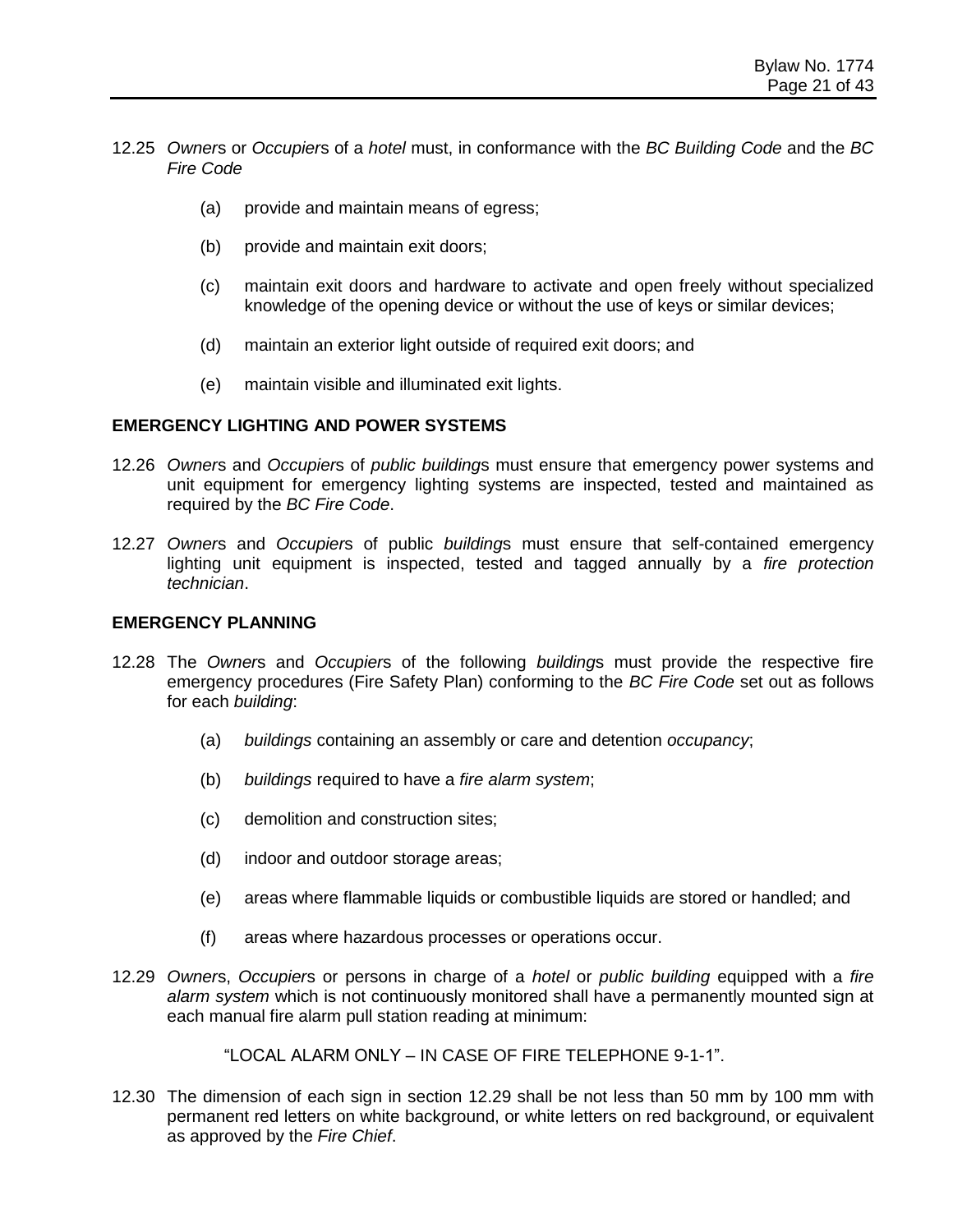- 12.31 The *Owner* or *Occupier* of a *hotel* or *public building* having three (3) or more stories must display a sign at each floor level, in each stairwell thereof, and conspicuously located therein, identifying each floor level and stairway.
- 12.32 The *Owner* or *Occupier* of a *hotel* or *public building* must keep readily available to on duty supervisory staff any keys or special devices needed to operate the *fire alarm system* or provide access to any *fire protection equipment* or other fire protection systems.

#### **COMMERCIAL COOKING EQUIPMENT**

- 12.33 *Owner*s or *Occupier*s of a *hotel* or *public building*, upon the approval of an *occupancy* by the *municipality's* building inspector or business license by the *municipality*, must use, inspect and maintain commercial cooking equipment, exhaust and fire protection systems in conformance with the *BC Building Code* and *BC Fire Code*.
- 12.34 The *Owner*s or *Occupier*s of a *premises* where commercial cooking equipment is used must ensure that hoods, grease removal devices, fans, ducts and other appurtenances are cleaned at frequent intervals to prevent surfaces from becoming heavily contaminated with grease or other residues.

#### **SPECIAL SUPPRESSION SYSTEMS**

- 12.35 Where a special fire suppression system, including one or more commercial kitchen fire protection systems has been installed, the *Owner* and *Occupier* of the *premises* must ensure that inspection, testing and maintenance of them is provided as required by the *BC Fire Code*.
- 12.36 The *Owner* or *Occupier* referred to in section 12.35 must post instructions for manually operating a special suppression system or a commercial kitchen fire protection system conspicuously in proximity to the equipment or manual controls, as part of the fire safety plan.
- 12.37 The *Owner* or *Occupier* referred to in section 12.35 must ensure that a special fire suppression system or fixed pipe fire suppression system in a commercial kitchen exhaust system is inspected, tested and tagged at intervals not greater than 6 months by a *fire protection technician*.

#### **WATER SUPPLY SYSTEMS FOR FIRE PROTECTION (Private Hydrants)**

- 12.38 An *Owner* or *Occupier* of real property must ensure the following is done in relation to the real property, in conformance with the *BC Building Code* and *BC Fire Code,*:
	- (a) maintain, inspect and test water supply systems and hydrants for fire protection;
	- (b) have hydrants on private property conform to the *municipality's* specifications in locations acceptable to the *fire department*. Plans for proposed hydrant locations must be submitted to the *fire department* for review and comment;
	- (c) keep hydrants clear of obstructions and readily accessible for firefighting use and their location clearly identified and minimum clearances must be maintained;
	- (d) keep fire department connections clear of obstructions;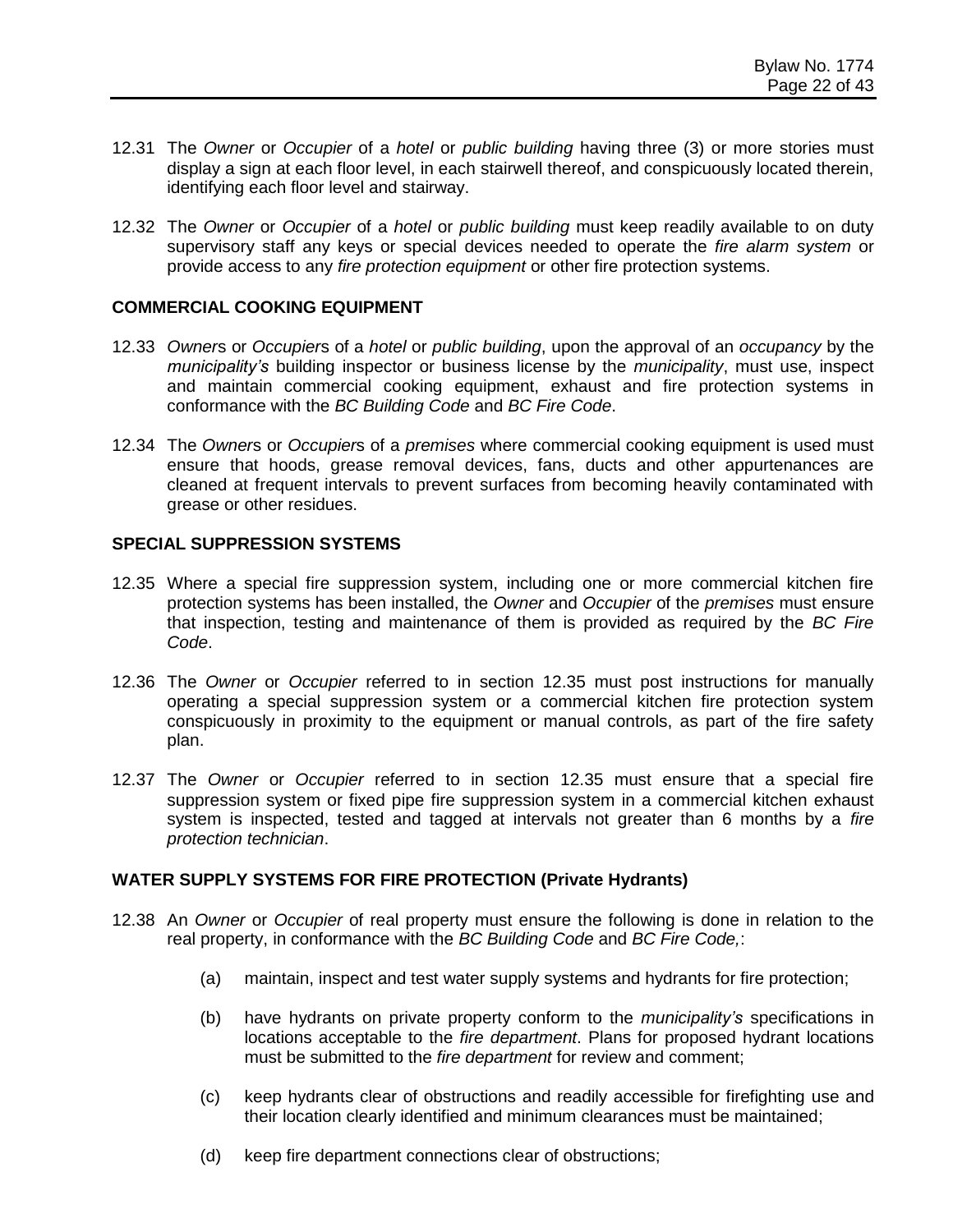(e) that fire department connections must have signage in good condition clearly identifying the connection;

#### *STANDPIPE AND HOSE SYSTEMS*

- (f) standpipe and hose systems must be inspected, tested, maintained and tagged in conformance with the *BC Fire Code* by a *fire protection technician*.
- (g) standpipe and hose systems must be maintained, inspected and tested in operable condition at all times.

#### *AUTOMATIC SPRINKLER SYSTEMS*

- (h) automatic sprinkler systems must be inspected, tested, and maintained with the *BC Fire Code* and NFPA 13 by a *fire protection technician*.
- (i) automatic sprinkler systems must be maintained in operable condition at all times.

#### **PORTABLE FIRE EXTINGUISHERS**

- 12.39 The *Owner* or *Occupier* of a *hotel* or *public building* or home based business must provide and maintain in good working condition an approved number of portable fire extinguishers, available and accessible for emergency use.
- 12.40 Portable fire extinguishers referred to in section 12.39 must be
	- (a) selected and installed as required by the *BC Fire Code* and NFPA 10, including ULC listing;
	- (b) located so as to be visible and readily accessible;
	- (c) designated by signage acceptable to the *Fire Chief,* if required by the *Fire Chief,* to assist in increasing visibility of the fire extinguisher location; and
	- (d) inspected, tested and tagged annually by a *fire protection technician*.

#### **FIRE DOORS, CLOSURES AND FIRE SEPARATIONS**

- 12.41 An *Owner* or *Occupier* of a *hotel* or *public building* must ensure the following is done in relation to the real property:
	- (a) Damaged fire separations affecting the integrity of the fire separation must be repaired in conformance with the *BC Fire Code* and *BC Building Code*;
	- (b) Where closures or fire dampers are installed in any *building* to prevent the spread of fire within such *building*, such doors or devices must at all times be kept and maintained in good operating condition and repair;
	- (c) A door used as a closure for fire purposes must not be blocked, wedged open, obstructed, kept open or altered or allowed to be so in any way which would prevent the intended operation of the closure; and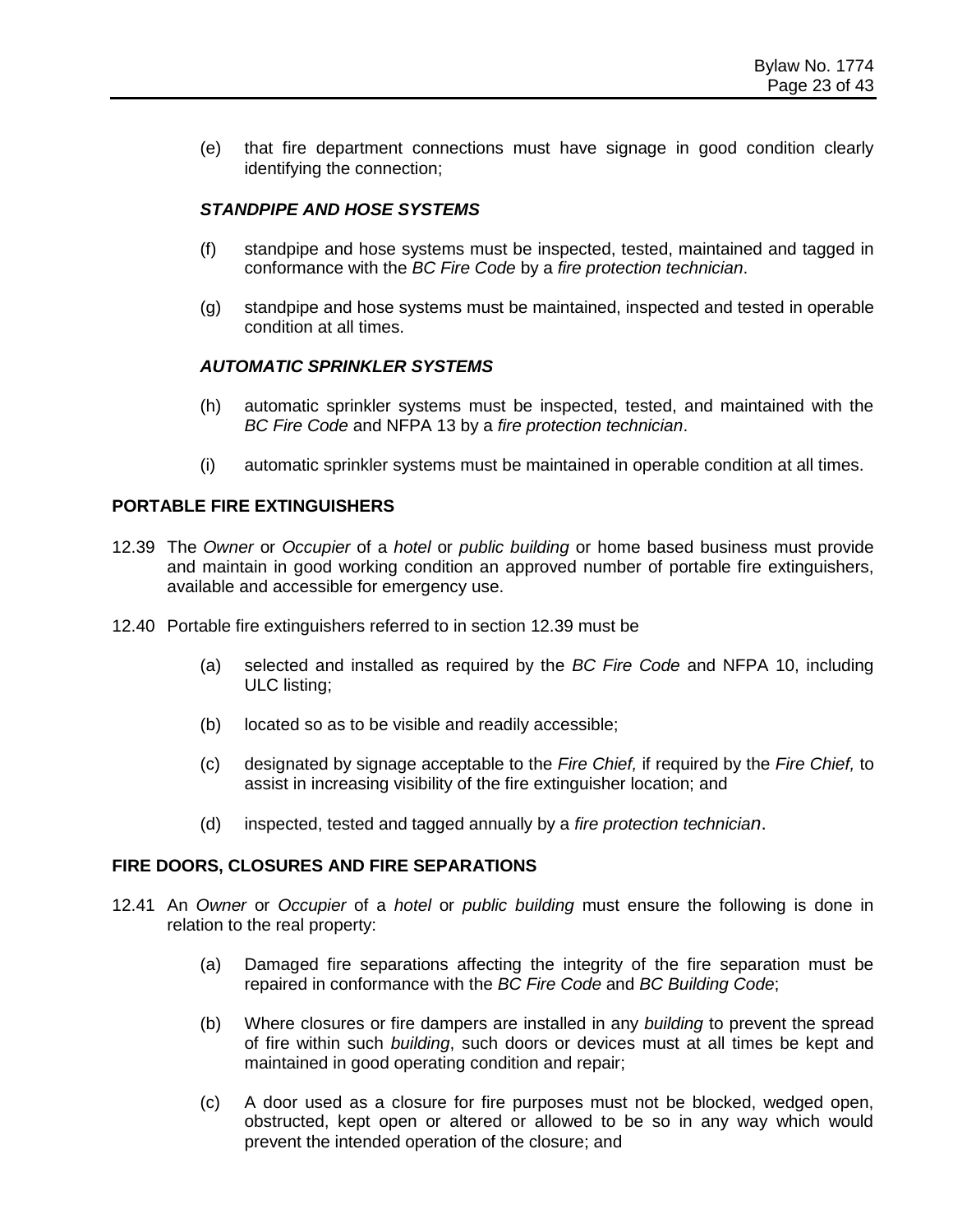(d) In accordance with the *BC Fire Code*, every door used as a closure with a fire protection rating must have a permanent sign posted on the visible side of the door when the door is in the open position, with the words "FIRE DOOR – KEEP CLOSED".

#### **COMBUSTIBLES AND DANGEROUS GOODS**

12.42 An *Owner* or *Occupier* of a p*remises* shall not permit

- (a) combustible materials, other than those for which the location is designed, to accumulate in quantities or locations that will constitute an undue fire hazard; or
- (b) combustible material to accumulate in any part of an elevator shaft, ventilation shaft, stairway or fire escape.
- 12.43 An *Owner* or *Occupier* of *hotel* or *public building* must ensure that
	- (a) interior finishing, furnishings and decorative materials conform to the *BC Fire Code*;
	- (b) flammable liquids, combustible liquids and dangerous goods are stored and handled in accordance with the *BC Fire Code*; and
	- (c) compressed gas cylinders are stored in a safe manner, racked or chained to a wall in accordance with applicable codes.

#### **OCCUPANT LOAD**

- 12.44 An *Owner* or *Occupier* of a *hotel* or *public building* shall not allow or permit the number of persons in a hall or public assembly *occupancy* to exceed:
	- (a) the maximum number of persons permitted to enter a room calculated in conformance with the *BC Building Code* for new construction; or
	- (b) the maximum number of persons permitted to enter a room calculated in conformance with the *BC Fire Code* for existing *occupancies*.
- 12.45 The *Owner* or *Occupier* of an assembly *occupancy* with an occupant load exceeding 60 persons or as required by the *BC Fire Code*, must post an occupant load sign
	- (a) in a conspicuous location near the principal entrance to the room or floor area;
	- (b) in a form prescribed by the fire commissioner; and
	- (c) signed by the *municipality's* Building Inspector.

#### **FIRE WATCH**

12.46 The *Owner* or Occupant of an occupied *hotel* or *public building* in which any of the *fire alarm system*, automatic sprinkler system, or emergency power system is not operating must institute and maintain in that *building* a fire watch, as described in Section 12.47 of *this bylaw*, until that system is in operation.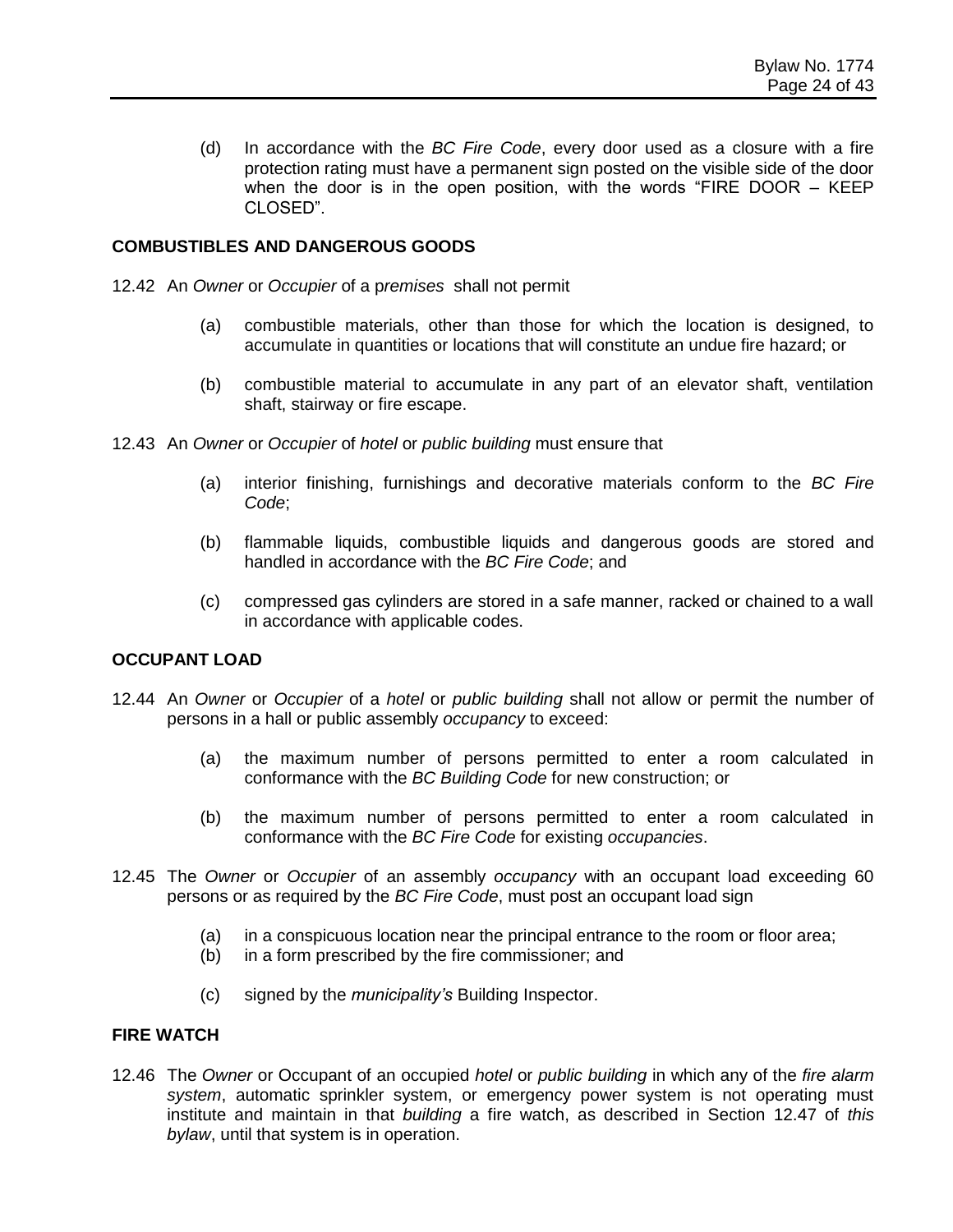12.47 A fire-watch must include all of the following activities:

- (a) posting of written notices at all entrances and exits on each floor stating that a fire watch is in effect and its expected duration;
- (b) a physical inspection of all public areas equipped with a fire alarm detection device;
- (c) notation in an entry book at least every hour of the conditions in the *building* by the person or persons performing the fire watch;
- (d) provision on site of a communications device capable of making a 911 call; and
- (e) posting of instructions in the *building* as to the alternate actions to be taken in the case of an emergency.

#### **RECORDS**

12.48 *Owner*s and *Occupier*s of *building*s must keep all records for fire and life safety features and *fire protection equipment* required by the *BC Fire Code* or by *this bylaw* for inspection by the *authority having jurisdiction*.

### **Part 13 Alarms**

#### **INSTALLATION AND MAINTENANCE OF ALARM SYSTEM(S)**

- 13.1 The *Owner* or *Occupier* of *premises* where a *security* or *fire alarm system* is installed shall be responsible for the proper use, installation, maintenance and operation of the system so as to prevent *false alarm*s.
- 13.2 The *Owner* or *Occupier* of a *hotel* or public *building* where a *fire alarm system* is installed, whether required or voluntarily, shall install the *fire alarm system* in accordance with the requirements of the *BC Building Code*.
- 13.3 The *Owner* or *Occupier* of *Premises* must
	- (a) maintain fire alarm and voice communication systems in operable conditions at all times;
	- (b) ensure that fire alarm and voice communication systems are inspected and tested in conformance with the *BC Fire Code* and CAN/ULC-S536-M, "Inspection and Testing of Fire Alarm Systems" as amended from time to time; and
	- (c) keep records of all *fire alarm system* tests and have them available for examination by the *authority having jurisdiction* if requested.

#### **CONTACT INFORMATION**

13.4 The *Owner* or *Occupier* of *premises* where a *security* or *fire alarm system* is installed and alerts a monitoring agency must ensure that the monitoring agency has current contact information for *property representative*s who are required to attend the *premises*.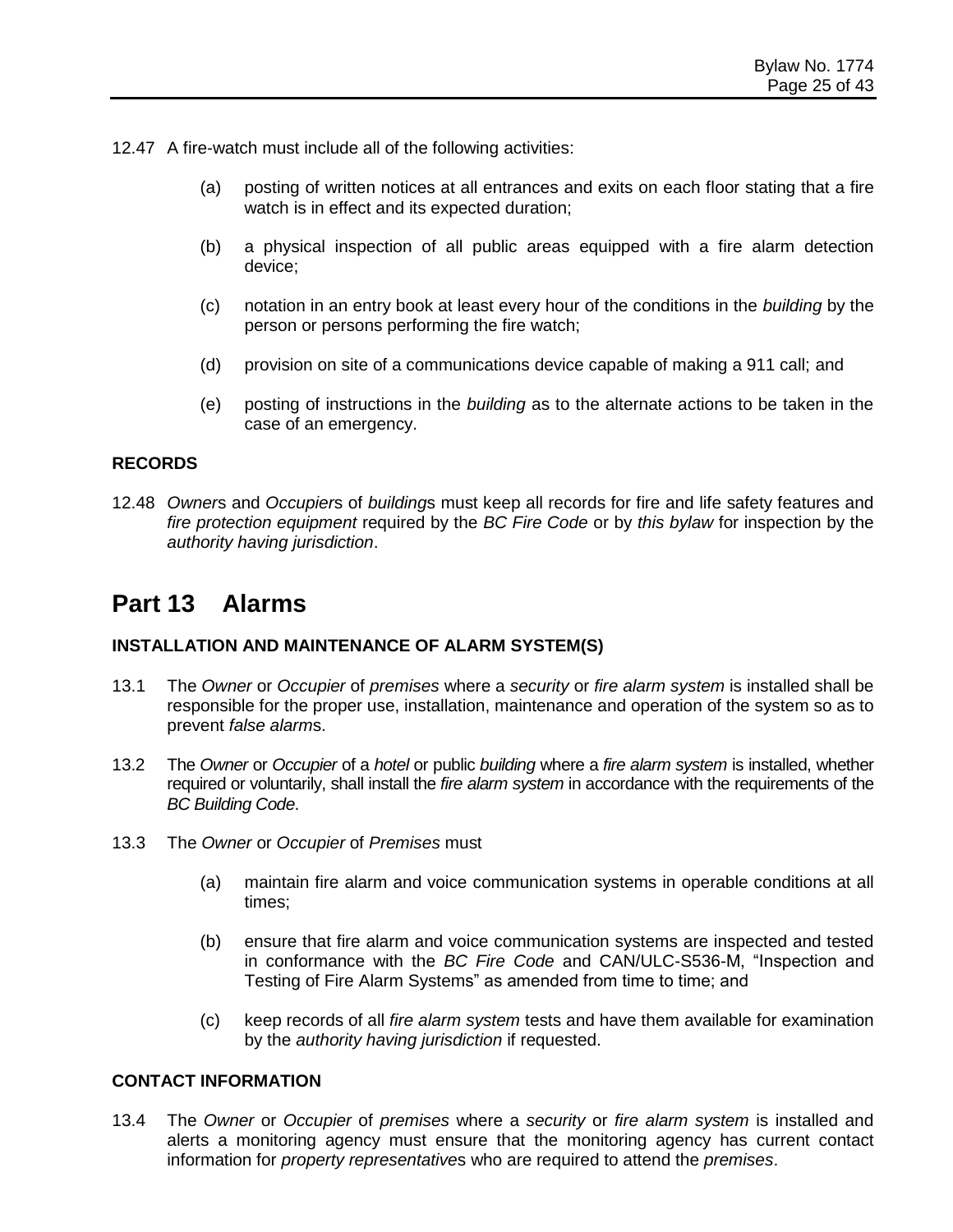- 13.5 The *Owner* or *Occupier* of a *hotel* or *public building* that has a *fire alarm system* or an automatic fire sprinkler system, non-monitored, shall post a sign displaying current twentyfour hour emergency contact phone numbers at the *building*.
- 13.6 The location, size and content of the sign required by section 13.5 shall be in a format acceptable to the *authority having jurisdiction*. Location preference is at the main entrance to the *building*; it must be visible and easy to read; and lettering stroke must be a minimum of 25 mm on a contrasting background. The intent is to provide emergency contact names and numbers for persons able to respond to a phone call in an immediate manner.
- 13.7 The *Owner* or *Occupier* of *premises* must provide a *property representative* to be available to attend the *premises*, when an alarm has caused *protective services* to respond, within 15 minutes of being requested by the monitoring agency or *protective services*.

#### **FALSE ALARMS**

- 13.8 The *Owner* or *Occupier* of *premises* where a *fire* or *security alarm system* is installed is allowed one (1) *false alarm* in a twelve (12) month period of time.
- 13.9 Each *false alarm*, except as provided in Section 13.8, which generates a *protective services* response is a violation of *this bylaw*.
- 13.10 A person who intentionally causes a *false alarm* by, but not limited to, pulling a manual pull station at *premises* where a *fire alarm system* is installed or activating a "hold up / panic" button on a *security alarm system* and thereby causes a p*rotective services* response, violates *this bylaw* and commits an offence.

#### **EXCESSIVE FALSE ALARMS**

- 13.11 An *Owner* or *Occupier* of a *premises*, where *excessive false alarms* have occurred is in violation of *this bylaw* for subsequent *false alarm*(s).
- 13.12 If, in any 12 month period, *protective services* respond to five or more *false alarm*s originating from one *security* or *fire alarm system*, a *Peace Officer* may cause notice to be sent to the *Owner* or *Occupier* of the *premises* in which the *security* or *fire alarm system* is installed advising that the *police* or *fire department* may elect not to respond or limit the type of response to subsequent alarms until sufficient evidence is provided that maintenance of the system has taken place to prevent further *false alarm*s.

#### **EXCEPTIONS**

13.13 Sections 13.8 through 13.12 do not apply to *fire alarm system*s or devices that are designed or intended to alert only the occupants of the dwelling unit in which they are installed.

### **Part 14 Fees for Service**

14.1 *Fee*s for services, including *fire department equipment* and *Member*s, but excluding *fire protection*, provided by the *fire department* to an *Owner* or *Occupier* of *premises* in the *municipality* by the *fire department* are prescribed in the *Fees and Charges Bylaw*, including, but not limited to;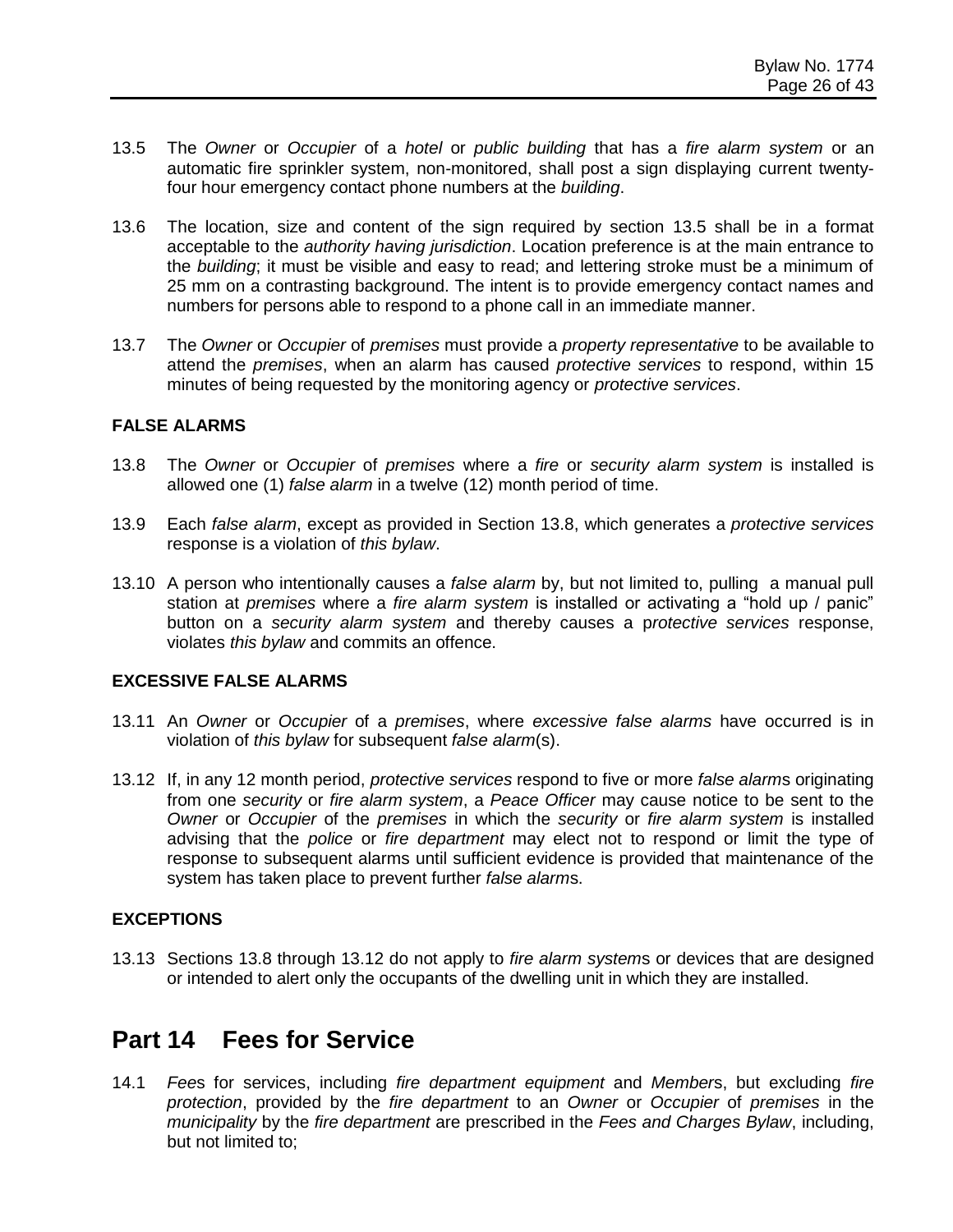- (a) providing *Member*s and *apparatus* as an onsite standby where *hazardous materials* are released, creating a life safety risk/hazard or fire/explosion risk at or near any *premise*, public land or public roadways;
- (b) the contamination or damage that occurs to *fire department equipment* at an *assistance response* as a result of the presence of a hazardous substance or dangerous good on that premise;
- (c) fire suppression activity as a result of a violation of any sections in *this bylaw*;
- (d) fire suppression or *assistance response* where the fire is willfully set and must be brought under control by the *fire department*;
- (e) an *assistance response* that arises as a result of or in connection with the commission of an indictable offence under the Criminal Code of Canada, that must be brought under control by the *fire department*;
- (f) responding to an *incident* involving a *building* or structure that is used for growing, processing or storage of plants or chemicals, *fee*s shall apply for the services provided by the *fire department*, such as an *assistance response*, *fire protection*, fire watch, security and traffic control of that *building*, *premises*, motor vehicle, vessel or railway rolling stock, including attendance at *exposure fire*(s) that occur as a result of the said use, where:
	- i. The use of the *building*, *premises*, motor vehicle, vessel or railway rolling stock for the said purpose is not permitted or approved under the authorized terms of *occupancy*, or under any applicable bylaw of the *municipality*.
	- ii. The use of the *premises* and any modifications of the *premises* made to facilitate that use, do not comply with the requirements of the *BC Building Code*, the *BC Fire Code*, the Canadian Electrical Code, or any applicable bylaw of the *municipality*.
- (g) a special event held, including but not limited to, parties, large concerts or other large gatherings of people and *Member*s are required to conduct inspections, provide standby time, use *fire department equipment* and other *fire protection services* because of the special event, whether before, after or during the special event;
- (h) specialized equipment from another local government, senior level of government or other source is utilized, called out or requested by the *fire department*, and the *municipality* is subsequently charged for the use of the specialized equipment;
- (i) traffic control, fire watch and security arising from an *assistance response* until such time the property is returned to the *Owner* or *Occupier*'s control, including additional actual costs for materials for providing the service.
- (j) fire prevention training or any training related to fire suppression, rescue, and *hazardous material* or other safety related topics, in addition to any associated actual costs.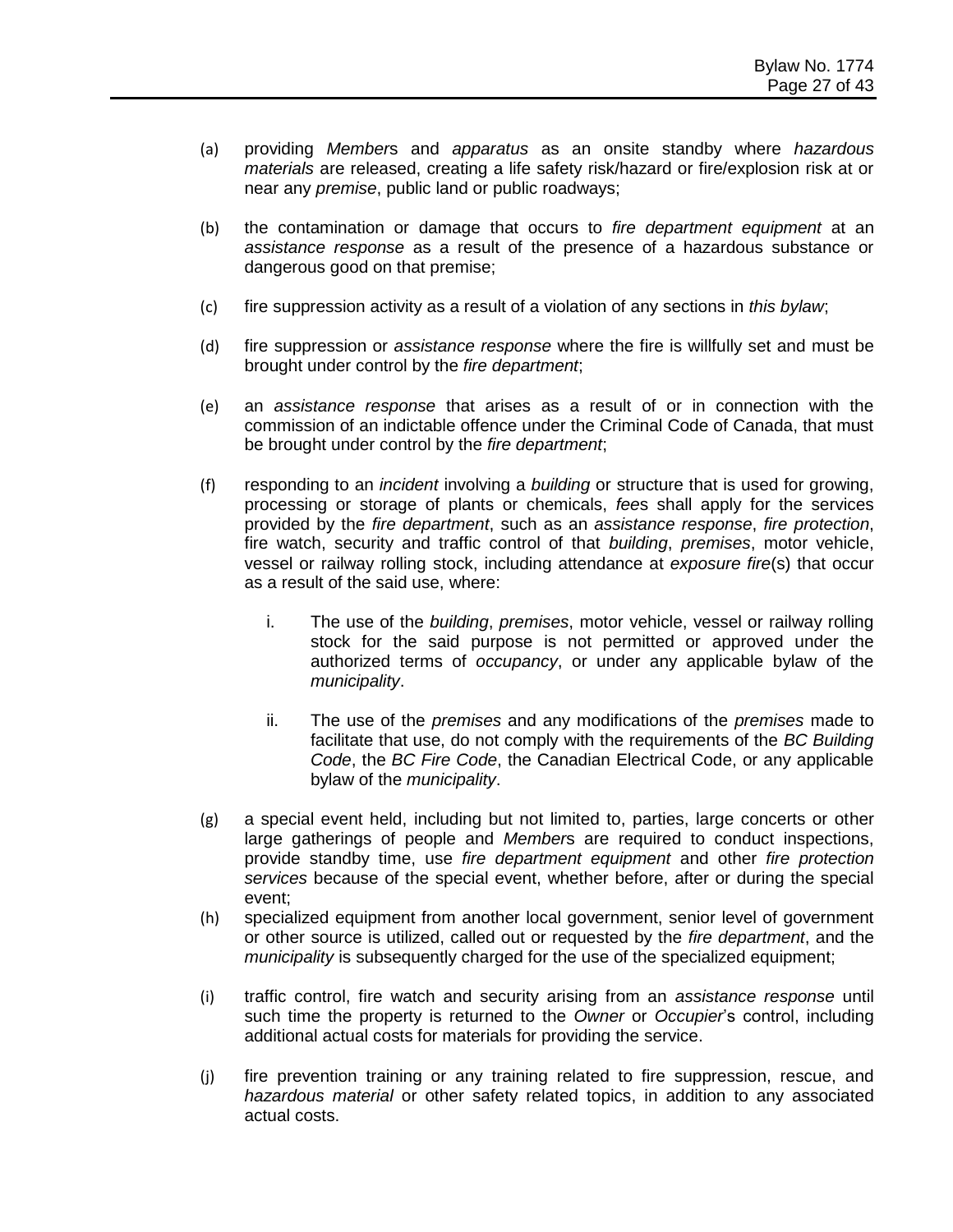# **Part 15 Enforcement of Bylaw**

#### **ORDERS**

- 15.1 If a *Peace Officer* finds any of the following circumstances in relation to real property, he or she may make an *order* to ensure full and proper compliance with *this bylaw*:
	- (a) a provision of this Bylaw has been contravened or has not be complied with, or has been complied with improperly or only in part, or
	- (b) conditions exist in or about a *building* or property to which *this bylaw* applies, which constitute a fire hazard or otherwise constitute a hazard to life or property or both.
- 15.2 In particular, but without limiting the generality of section 15.1, a *Peace Officer* may
	- (a) make the *order*s to the *Owner*s and *Occupier*s of the real property or to any person responsible for the actions which created the contravention;
	- (b) make recommendations to the *Owner* or *Occupier* of the real property about how to correct the contravention, ensure compliance with *this bylaw* or remove the conditions creating the hazards referred to in the *Order*; or
	- (c) issue a *Bylaw Notice*.
- 15.3 If the *Owner* or *Occupier* or responsible person does not comply with an *order* issued in respect of a condition referred to in section 14.1(b), the *Fire Chief* may take appropriate action to mitigate the hazard and the *municipality* may recover the *costs* of doing so, in accordance with section 17 of the *Community Charter*, from the *Owner*, *Occupier* or person responsible for the contravention.
- 15.4 An *order* made under section 15.1 in regard to sections 11 and 12 of *this bylaw* shall be in writing in the form of either a fire inspection report or other written report and may be directed to the *Owner* or *Occupier* of a *premises* in respect of which the written *order* is made, or to both.
- 15.5 An *order* made under section 14.1 in regard to any section other than sections 11 and 12 of *this bylaw* may be verbal or written at the discretion of the *Peace Officer* providing the *order* to remedy a condition which is in violation of *this bylaw*.
- 15.6 A written *order* made under *this bylaw*, whether a fire inspection report or written report, shall be served by delivering it or causing it to be delivered to the person to whom it is directed.
- 15.7 An *Owner*, *Occupier* or person shall, after receipt of a fire inspection report, written report, verbal *order* or *Bylaw Notice*, comply with it.

#### **APPEAL OF ORDER TO FIRE CHIEF**

15.8 A person against whom an *order* has been made under *this bylaw* may, before the expiration of seven days after the service of the *order*, appeal to the *Fire Chief*, who must review and may amend, revoke or confirm the *order* appealed against or substitute another *order*.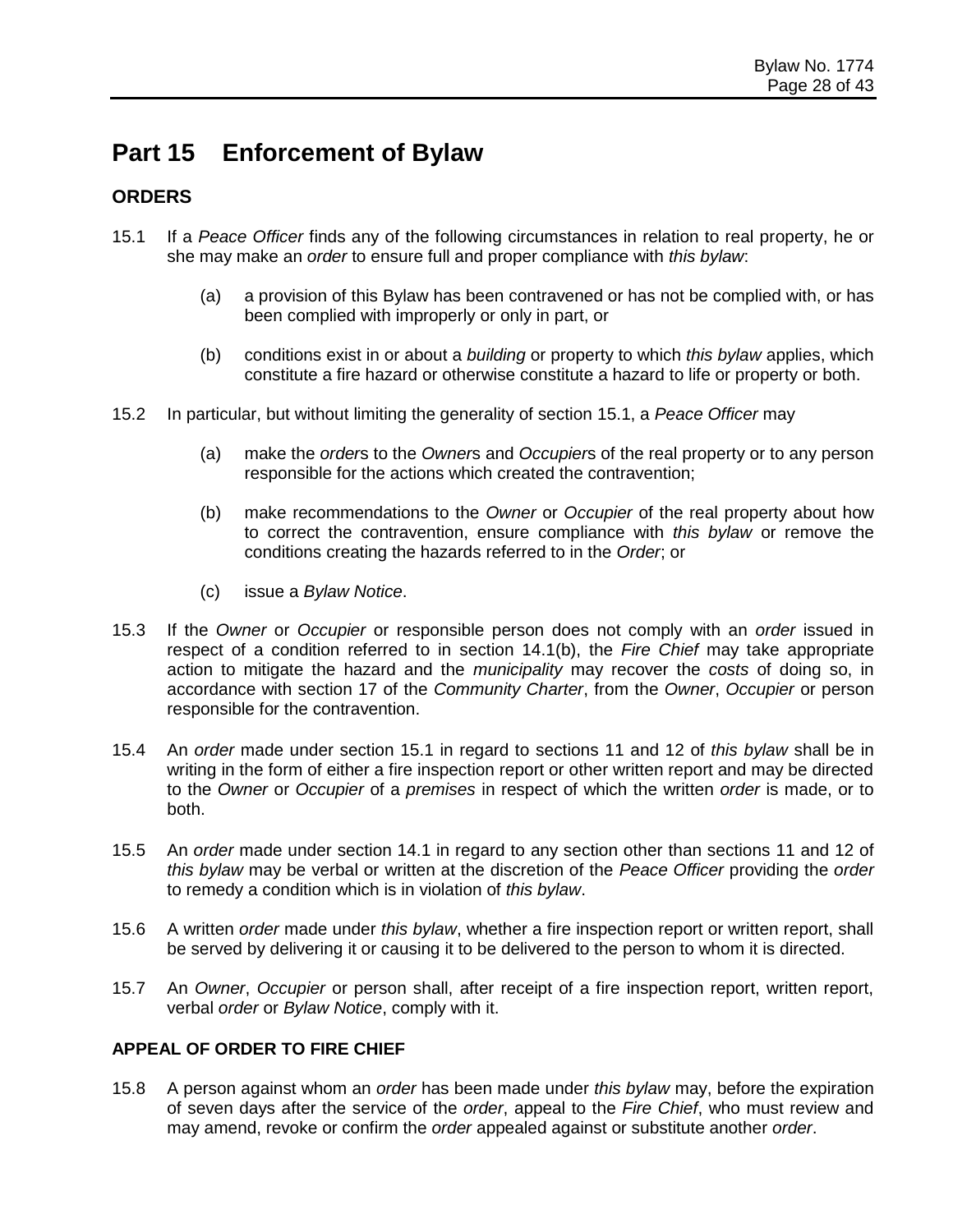#### **STANDARD OF WORK**

- 15.9 The *authority having jurisdiction* may, where work being completed in compliance with an *order* under section 13 is not covered by *this bylaw* or applicable codes, in the interest of safety adopt the latest edition of the National Fire Protection Association codes, standards, recommended practices and manuals by reference or equivalent.
- 15.10 The *authority having jurisdiction* may, after the examination of any work referred to in section 15.9, issue a written rejection of the work and the rejection shall have the same force and effect as an *order* issued under section 15.1.

#### **COST RECOVERY**

15.11 Where, under *this bylaw*, the *municipality* may recover from an *Owner*, *Occupier* or other person, its costs of doing work or providing services on behalf of or in default of the *Owner*, *Occupier* or other person doing the work or providing the services, the *costs* may be recovered in accordance with section 17 and other applicable provisions of the *Community Charter.*

### **Part 16 Severability**

16.1 If any portion of *this bylaw* is for any reason found invalid by decision of any court of competent jurisdiction, that decision shall not affect the validity of the remaining portions of *this bylaw*.

### **Part 17 Offence and Penalty**

17.1 A person who violates a provision of *this bylaw*, or who consents, allows or permits an act or thing to be done in violation of a provision of *this bylaw*, or who neglects or refrains from doing anything required by a provision of *this bylaw*, commits an offence and is liable, upon summary conviction, to a fine not exceeding \$10,000 and not less than \$2,500, and is liable to either or both of the minimum or maximum fine for each day that the offence continues.

### **Part 18 Repeal and Effective Date**

- 18.1 Fire *Service* Bylaw No. 1674 and all amendments thereto, are hereby repealed.
- 18.2 Fire *alarm system* Bylaw No. 1396 and all amendments thereto, are herby repealed.
- 18.3 This bylaw shall come into full force and effect upon adoption.

#### **Schedules**

Schedule A Burning Regulations Schedule B Fire Protection Equipment Labeling, Inspection and Testing Schedule C Kitchen Exhaust Systems Labeling, Inspection and Testing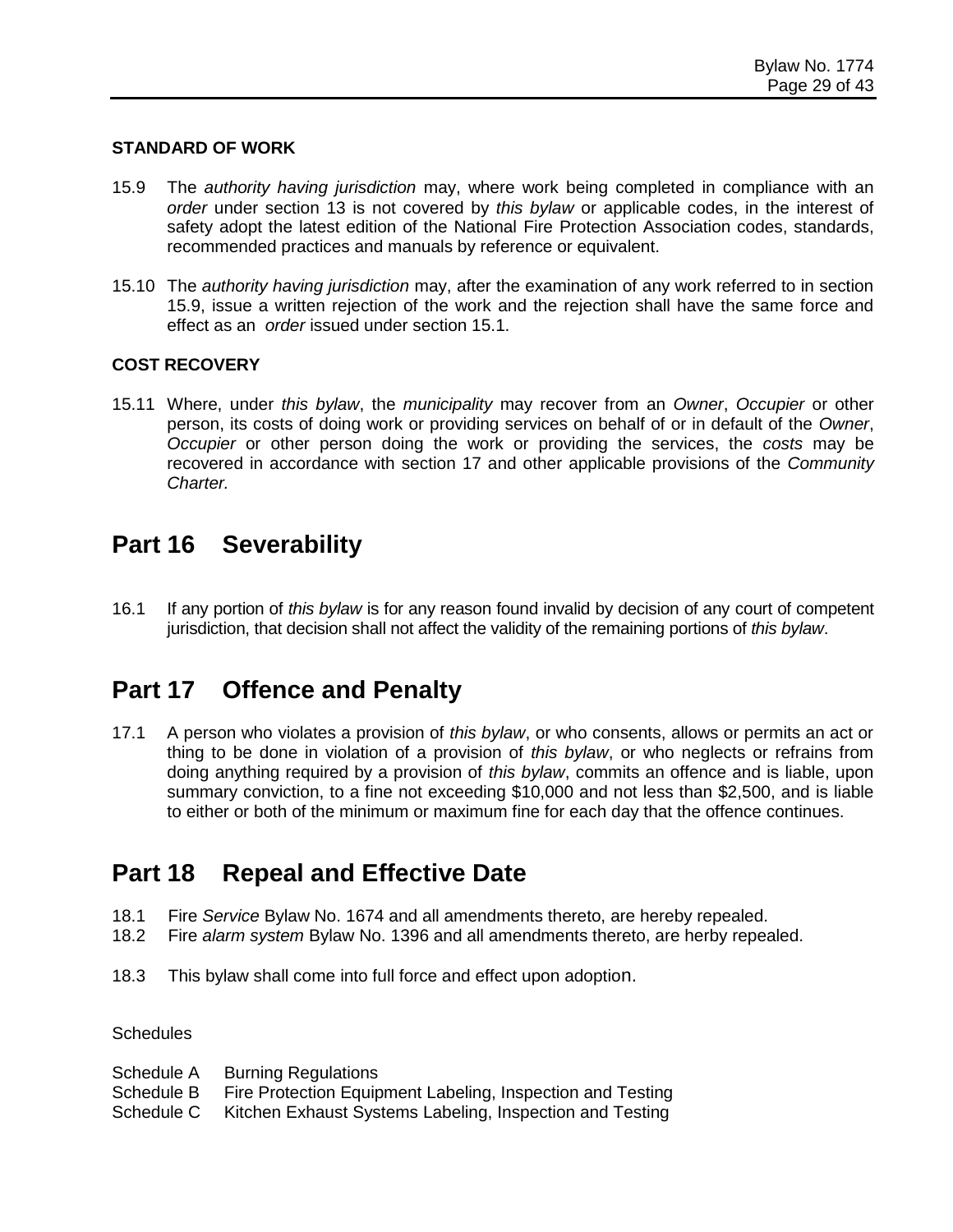Appendices

Appendix 1 Excerpts from Transportation of Dangerous Goods

READ A FIRST time by title and SECOND TIME by content this 13<sup>th</sup> day of March, 2012.

READ A THIRD TIME by title this  $27<sup>th</sup>$  day of March, 2012.

ADOPTED this 10<sup>th</sup> day of April, 2012.

 "Ron Toyota" "Bev Caldwell" Mayor Ron Toyota **Bev Caldwell, Executive Assistant**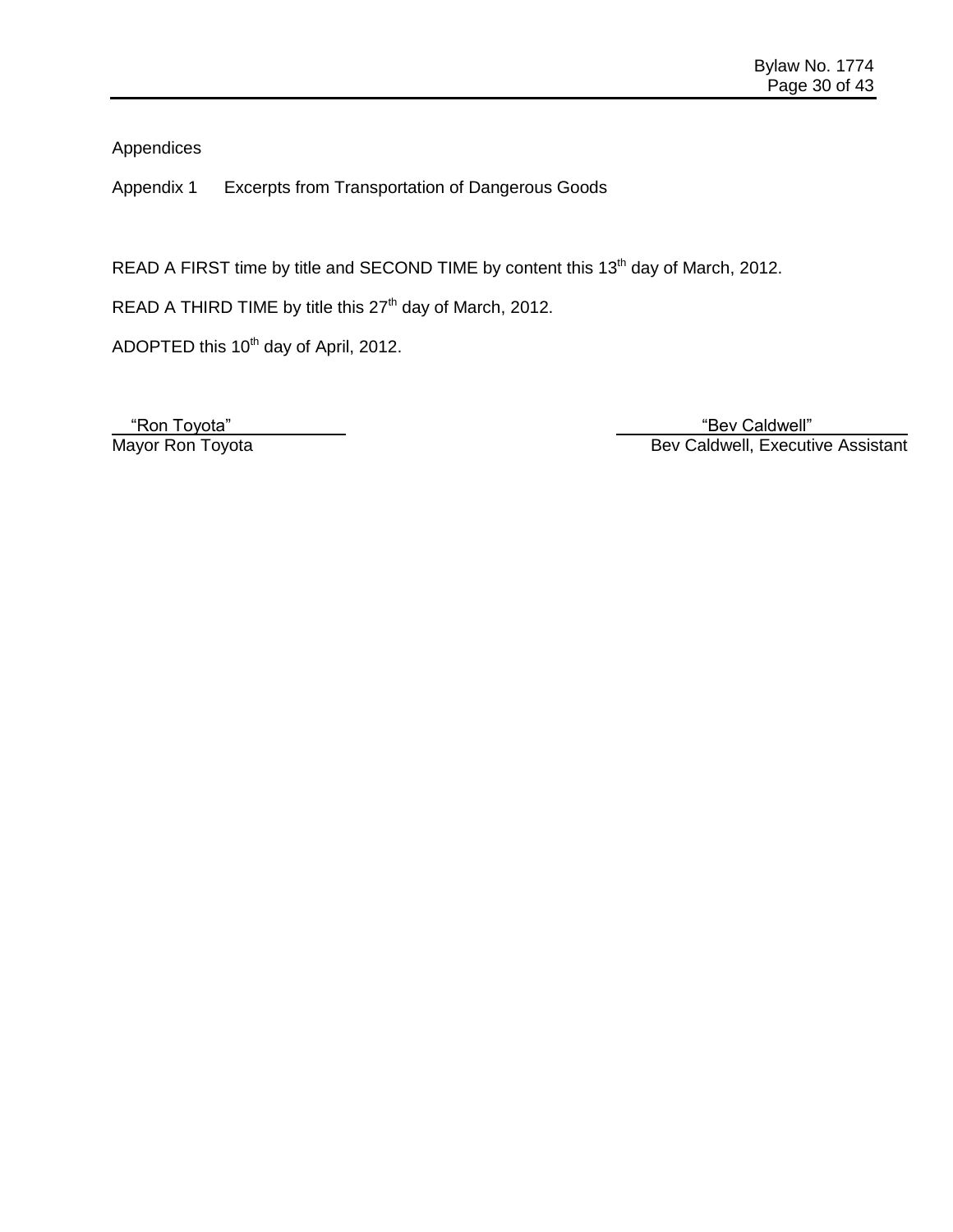**There are general regulations and prohibitions outlined in Part 10 of this bylaw in addition to the specific permit conditions listed within this appendix.**

# **Part 1 - Cooking Fires**

**Cooking fires are permitted under the following conditions;**

- a) Fire cannot exceed 0.5 metre diameter by 0.5 metre in height
- b) Fire may only be fueled by natural gas, propane, charcoal or clean dry seasoned firewood
- c) Materials being burned must be kept lower than the sidewalls of the enclosure and must be covered with a screen.
- d) Enclosures shall be of non-combustible materials.
- e) A charged garden hose shall be capable of reaching the fire on site near the fire and ready for use or 2 x 20 litre (five US gallon) buckets of water must be on site near the fire.
- f) One person19 years or older who is capable of putting the fire out must be in attendance at all times and have the means to contact 9-1-1;
- g) A shovel or rake must be on site near the fire and ready for use.
- h) The fire must be 7.5 meters (25 feet) from any standing timber / tree line.
- i) Tree branches must be cleared to the height of 4.5 metres (15 feet) above the enclosure.
- j) Burning must be in open areas, no closer than 4.5 metres (15 feet) from combustibles, such as standalone trees, coniferous shrubs, fences and *building*s.
- k) No yard waste can be burned on the fire at anytime unless with *permit*
- l) There is no bans on cooking (or camp fires) either by the *Fire Chief* or a provincial ministry.
- m) The fire does not contravene any general regulation or prohibition in Part 10 of this bylaw.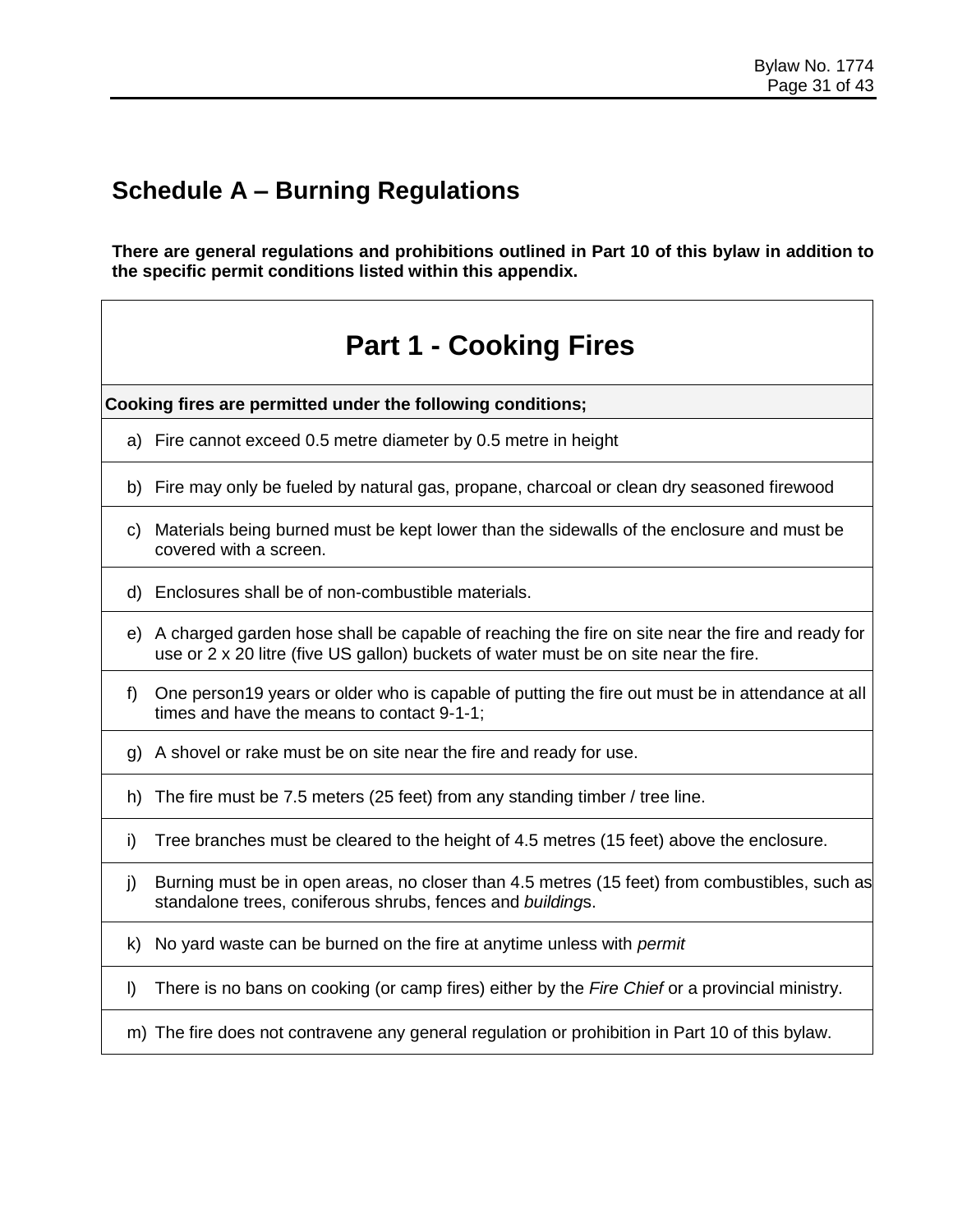# **Part 2 – Residential Piles**

**Residential pile fires are permitted under the following conditions;**

- a) Fire must not exceed 1 metre in diameter by 0.5 metre high
- b) Fire may only consist of leaves, clipping, pruning debris and other yard and garden debris that are generated on the property;
- c) A shovel or rake must be on site near the fire and ready for use.
- d) One person age 19 or older who is capable of putting the fire out must be in attendance at all times and shall have a method to call 911 if needed.
- e) A charged garden hose shall be capable of reaching the fire on site near the fire and ready for use or 2 x 20 litre (five US gallon) buckets of water must be on site near the fire.
- f) The fire does not contravene any general regulation or prohibition in Part 10 of this bylaw.

# **Part 3 – Free Standing Grass & Underbrush**

**Free standing grass & underbrush fires consist of the burning of grassy areas and underbrush away from free standing timber. Due to the nature of burning freestanding grass & underbrush the** *permit* **holder shall strictly conform to the following criteria;** 

- a) A shovel or rake must be on site near the fire and ready for use for each person controlling the fire.
- b) Two persons age 19 or older who is capable of putting the fire out must be in attendance at all times and shall have a method to call 911 if needed.
- c) A charged garden hose shall be capable of reaching the fire on site near the fire and ready for use or a minimum of a 220 litres water source with a pump can be utilized with enough hose capable of reaching the fire and potential areas within the property where fire may spread.
- d) Burning shall be done in small controllable areas, utilizing fire breaks of bare / tilled ground to a width of not less than 1 meter (3 feet)
- e) The fire does not contravene any general regulation or prohibition in Part 10 of this bylaw.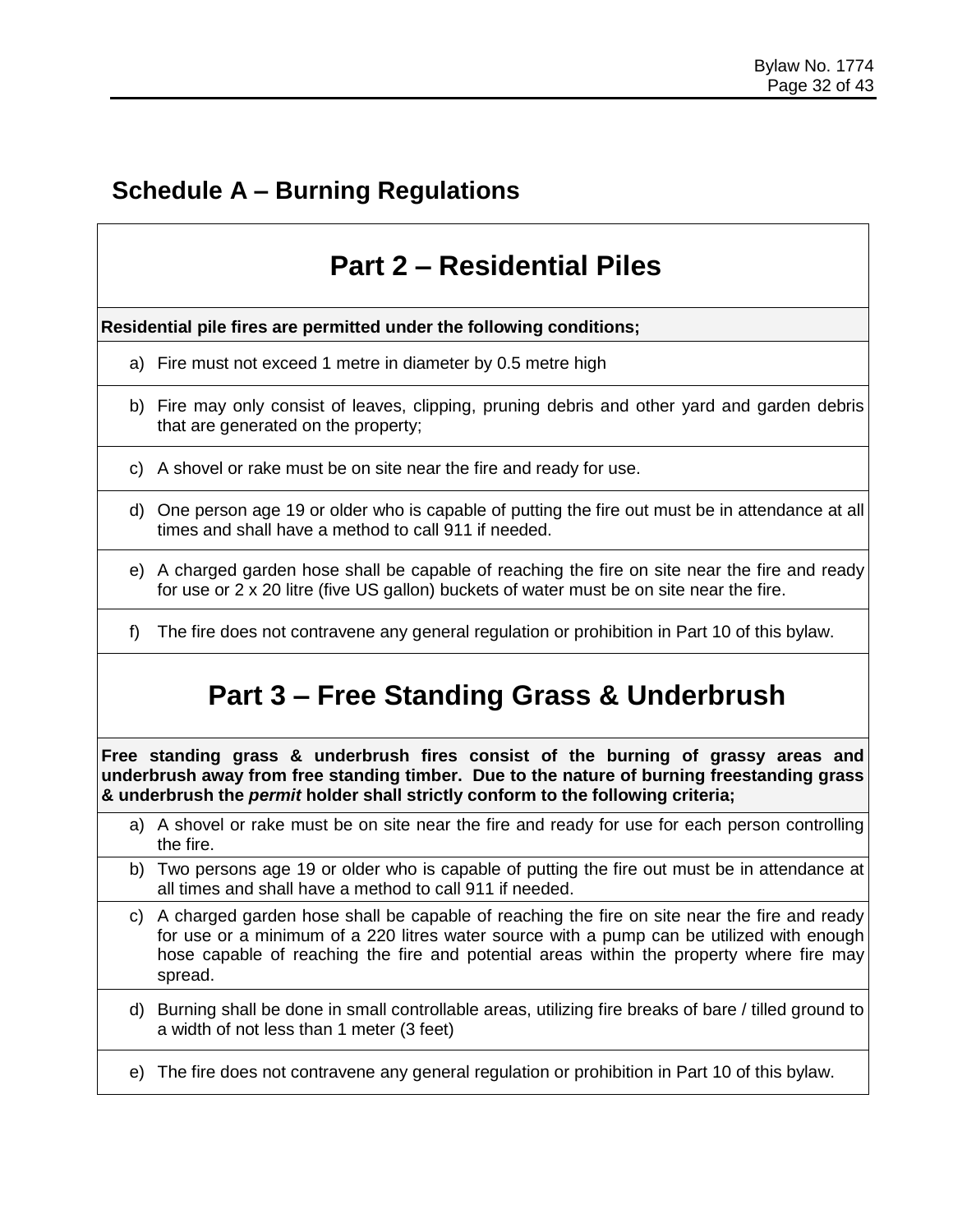# **Part 4 – Large Pile Fires**

**Large pile fires may consist of leaves, clipping, pruning debris and other yard & garden debris that are generated on the property. Large pile fires also apply to the burning of all industrial and commercial waste and land clearing.**

- a) Fires may exceed Residential Pile sizes defined in Section 10.36 of this bylaw.
- b) Only one pile can be burn at a time due to the limited firefighting equipment required unless permitted otherwise. Once one pile has been burnt, a second may be lit if required.
- c) Any fire size exceeding 1 metres (9 feet) in diameter may be required to have an onsite inspection by the *fire department* prior to the issuance of a *permit*.
- d) A shovel or rake must be on site near the fire and ready for use for each person controlling the fire.
- e) Two persons age 19 or older who is capable of putting the fire out must be in attendance at all times and shall have a method to call 911 if needed.
- f) A charged garden hose shall be capable of reaching the fire on site near the fire and ready for use or 2 x 20 litre (five US gallon) buckets of water must be on site near the fire.
- g) Water for firefighting must be on site:
	- Fires less than 1.2 metres (4 feet) must have a charged garden hose capable of reaching the fire or 10 gallons of water and a bucket.
	- Fires 1.2 to 3 metres (9 feet) must have a charged garden hose or a 220 litre (55 gallon) water source with a pump and enough hose capable of reaching the fire.
- h) Commercial and industrial waste cannot be *prohibited materials*, but may consist of wood product waste generated through the course of business activities.
- i) Upon inspection by the *fire department* of any pile, additional requirements may be made to ensure the safe burning of materials.
- j) The fire does not contravene any general regulation or prohibition in Part 10 of this bylaw.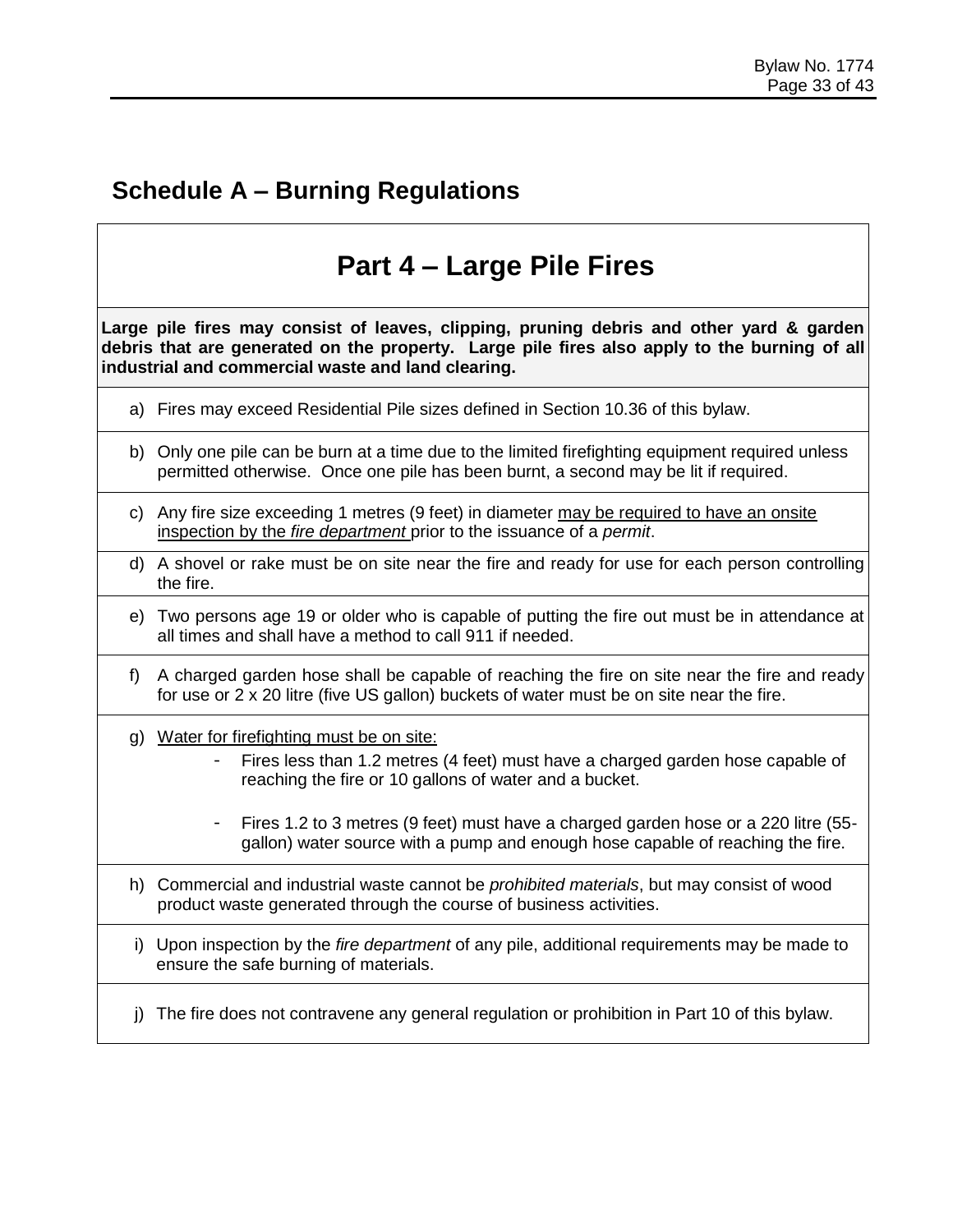# **Part 5 – Land Clearing (minimum requirements)**

**All land clearing fires require a Large Pile** *permit* **and consist of natural vegetation generated from on site land-clearing projects. All options on removal of debris from property should be considered first and not assumed that** *permits* **will be issued for all land clearing burning.**

- a) No pile size shall exceed 6 metres (20 feet) in diameter.
- b) A high volume fan must be used to start the fire and assist with burning.
- c) Any person carrying out fire control for a fire in one or two piles not exceeding 2 metres (6.5 feet) height and 3 metres (9 feet in width) shall have the following equipment & personnel available on site during all burning activities (minimum requirements of the BC Wildfire Act, as a defined category 2 fire);
	- One piece of heavy equipment (bulldozer or excavator) with an operator on site at all times during burning;
	- One fire suppression system with a minimum of a 1500 L (350 gallon) water source and enough 1.5" hose to reach the entire fire.
	- Six workers, each equipped with at least one fire fighting hand tool (shovel, rakes, Pulaski axe)
- d) Any person carrying out fire control for a fire in three or more piles not exceeding 2 metres (6.5 feet) height and 3 metres (9 feet in width) or one or two piles exceeding 2 metres (6.5 feet) height and 3 metres (9 feet in width) to a maximum of 6 metres in diameter (20 feet) shall have the following equipment & personnel available on site during all burning activities (minimum requirements of the BC Wildfire Act, as a defined category 3 fire);
	- Two pieces of heavy equipment
	- Two fire suppression systems with a minimum of a 1500 L (350 gallon) water source and enough 1.5" hose to reach the entire fire.
	- 11 workers, each equipped with at least one fire fighting hand tool (shovel, rakes, Pulaski axe)
- e) Upon inspection by the *fire department* of any pile, additional requirements may be made to ensure the safe burning of materials.
- f) The fire does not contravene any general regulation or prohibition in Part 10 of this bylaw.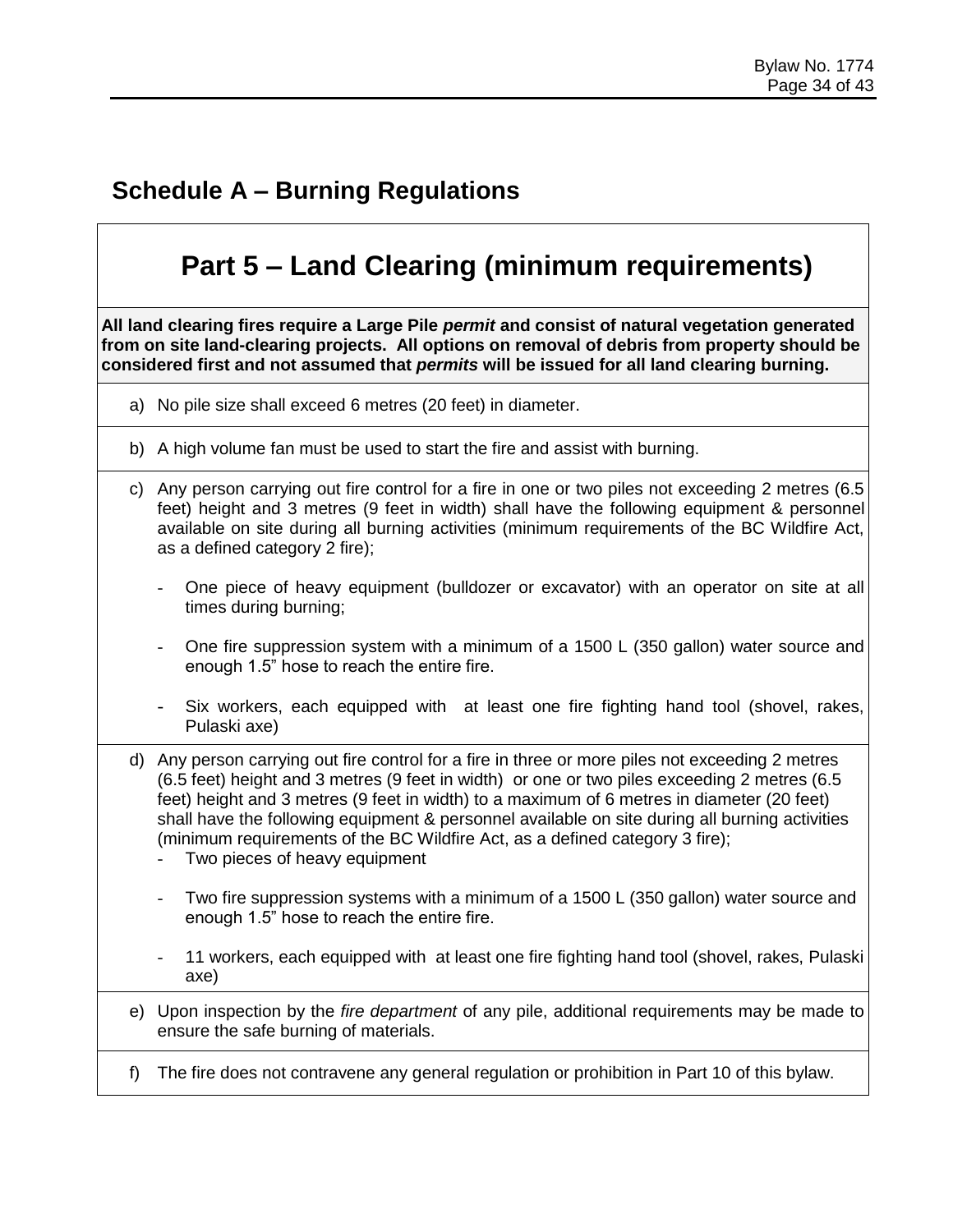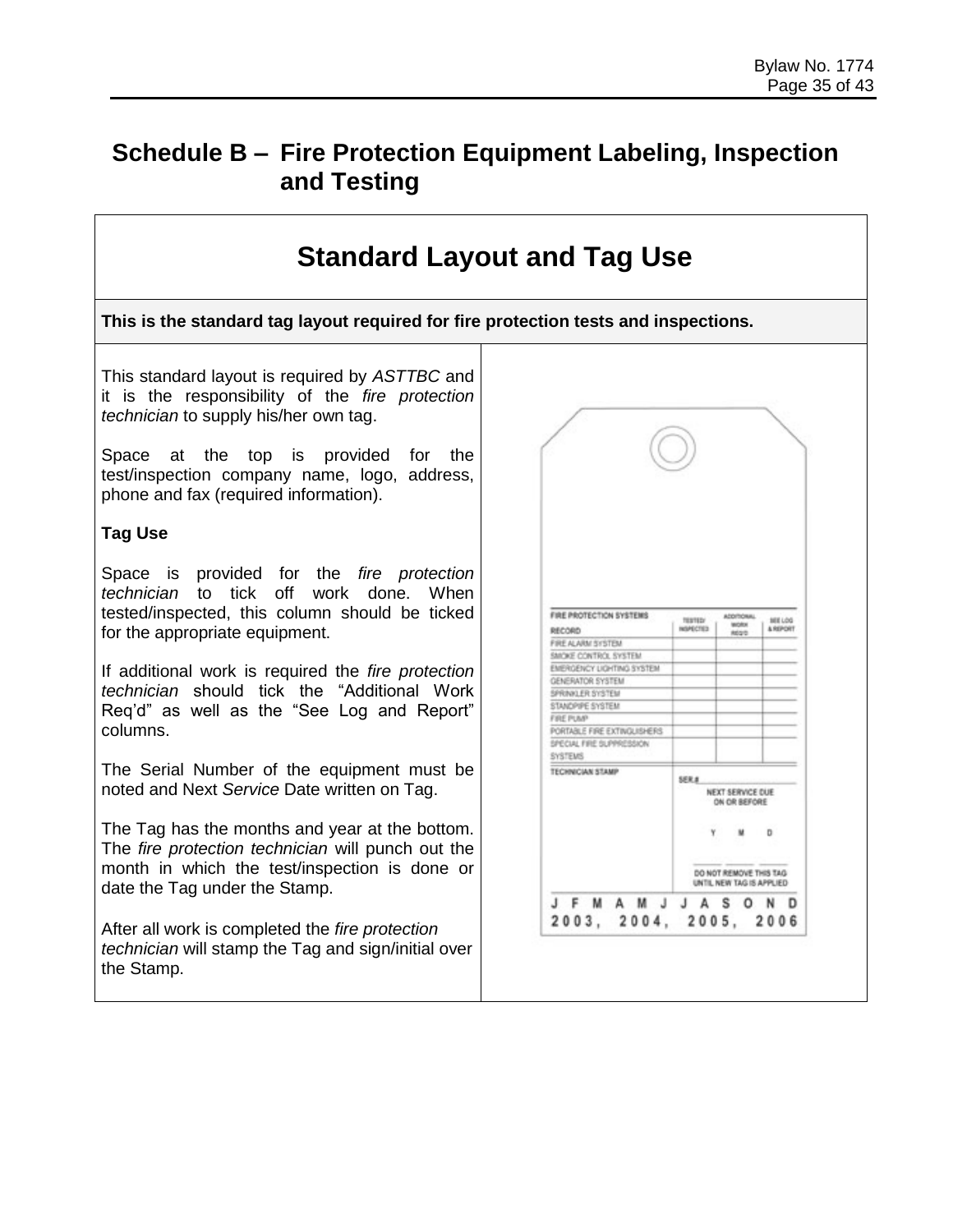|                   | <b>Inspection and Testing</b>                                                                                                                                                                                                                                                                                                                                                                                                                                    |
|-------------------|------------------------------------------------------------------------------------------------------------------------------------------------------------------------------------------------------------------------------------------------------------------------------------------------------------------------------------------------------------------------------------------------------------------------------------------------------------------|
| <b>Procedures</b> |                                                                                                                                                                                                                                                                                                                                                                                                                                                                  |
|                   | a) Fire protection equipment shall be inspected and tested as required by the BC Fire Code.<br>Any deviations or alternatives to the Fire Code must be approved in writing by the authority<br>having jurisdiction.                                                                                                                                                                                                                                              |
|                   | b) Deviations or alternatives to the BC Fire Code must also be acceptable to the Owner or<br>Occupier who is responsible for caring out the provisions of the BC Fire Code and may have<br>additional obligations with respect to inspections and testing relative to an insurance policy or<br>corporate loss control program.                                                                                                                                  |
|                   | c) When a fire protection system or individual piece of equipment has been inspected<br>and tested in accordance with the BC Fire Code and is free of deficiencies, a new tag<br>bearing the fire protection technician stamp and signature shall be attached to that<br>equipment. The standard inspection form shall be provided to the Owner, and the report<br>shall be stamped and signed by the fire protection technician.                                |
|                   | d) For "minor deficiencies" the new tag shall be punched as "inspected / tested" and "additional<br>work required".                                                                                                                                                                                                                                                                                                                                              |
|                   | e) "See log & report" shall also be punched to draw attention to the nature of the deficiencies. A<br>tag bearing the fire protection technician stamp and signature shall be attached to the<br>equipment. The standard inspection form shall be provided to the Owner and the report shall<br>be stamped and signed by the fire protection technician.                                                                                                         |
| f)                | For "major deficiencies" the new tag (provided by the fire protection technician) is to be<br>attached to the equipment. The tag shall be defaced using a large (preferably red) "X"<br>across the front and on the back. A complete description of the deficiencies shall be filled<br>out on the inspection form and the report shall be stamped and signed by the fire protection<br>technician. The standard inspection form shall be provided to the Owner. |
|                   | g) When fire protection systems or individual piece of equipment are not inspected or tested as<br>required by the BC Fire Code, the fire protection technician shall not tag or stamp that<br>equipment and the Owner shall be notified that the required inspection and test was not<br>completed.                                                                                                                                                             |
|                   | h) ASTTBC master form "F00" shall be completed and provided to the Owner. (refer to ASTTBC<br>documentation and forms).                                                                                                                                                                                                                                                                                                                                          |
| i)                | When these procedures are followed including the use of standard inspection forms, the fire<br>protection technician is authorized under the by-Laws and code of ethics of ASTTBC to affix<br>his/her stamp to the tags and inspection forms.                                                                                                                                                                                                                    |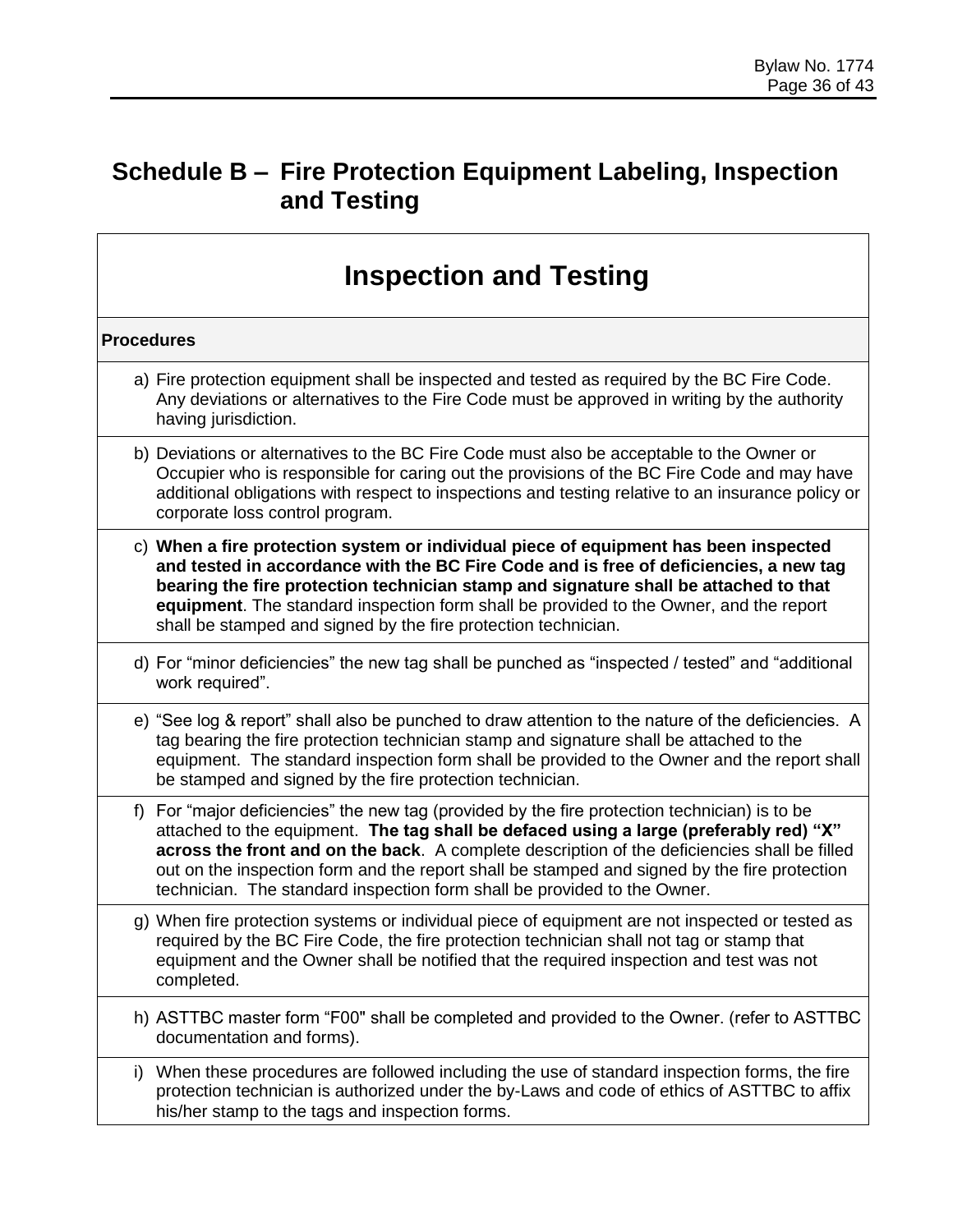# **Inspection and Testing**

#### **Procedures (continued)**

- j) If this procedure is not followed then the fire protection technician shall not affix his/her stamp to the tags or inspection forms.
- k) Tagging the fire protection equipment Tags used on the fire protection equipment shall be the standardized tag accepted by ASTTBC. Once the fire protection equipment has been inspected, tested and maintained in accordance with the fire code it shall have the tag place on the item with the fire protection technician stamp.
- l) Application of tags to fire protection equipment requires placing the tag facing out so that it is easily readable by the Fire Inspector.
- m) If a fire protection system does not meet code, the fire protection technician should stamp and sign the tag and then tick the additional work required and see inspection and test reports. He / she may wish to identify the problem by writing on the back of the tag.

#### **Minor Deficiencies (defined and examples)**

A minor deficiency in as a fire protection system or piece of equipment associated with a fire protection system would be if:

- a) it functions in accordance with the design criteria for which it was originally installed but,
- b) the equipment is in need of minor repair and or additional maintenance (not additional testing).

Examples of a minor deficiency would include, but not be limited to:

- a) a portable fire extinguisher that is less than 6 months overdue for a hydrostatic test.
- b) a *fire alarm system* where less than 5% of the total alarm initiating devices do not work and are in need of repair, (not complete circuits)
- c) a dry pipe sprinkler system that trips, however, exceeds the 1 min. maximum trip time,
- d) two or three painted sprinklers, and
- e) a fire pump that needs additional maintenance.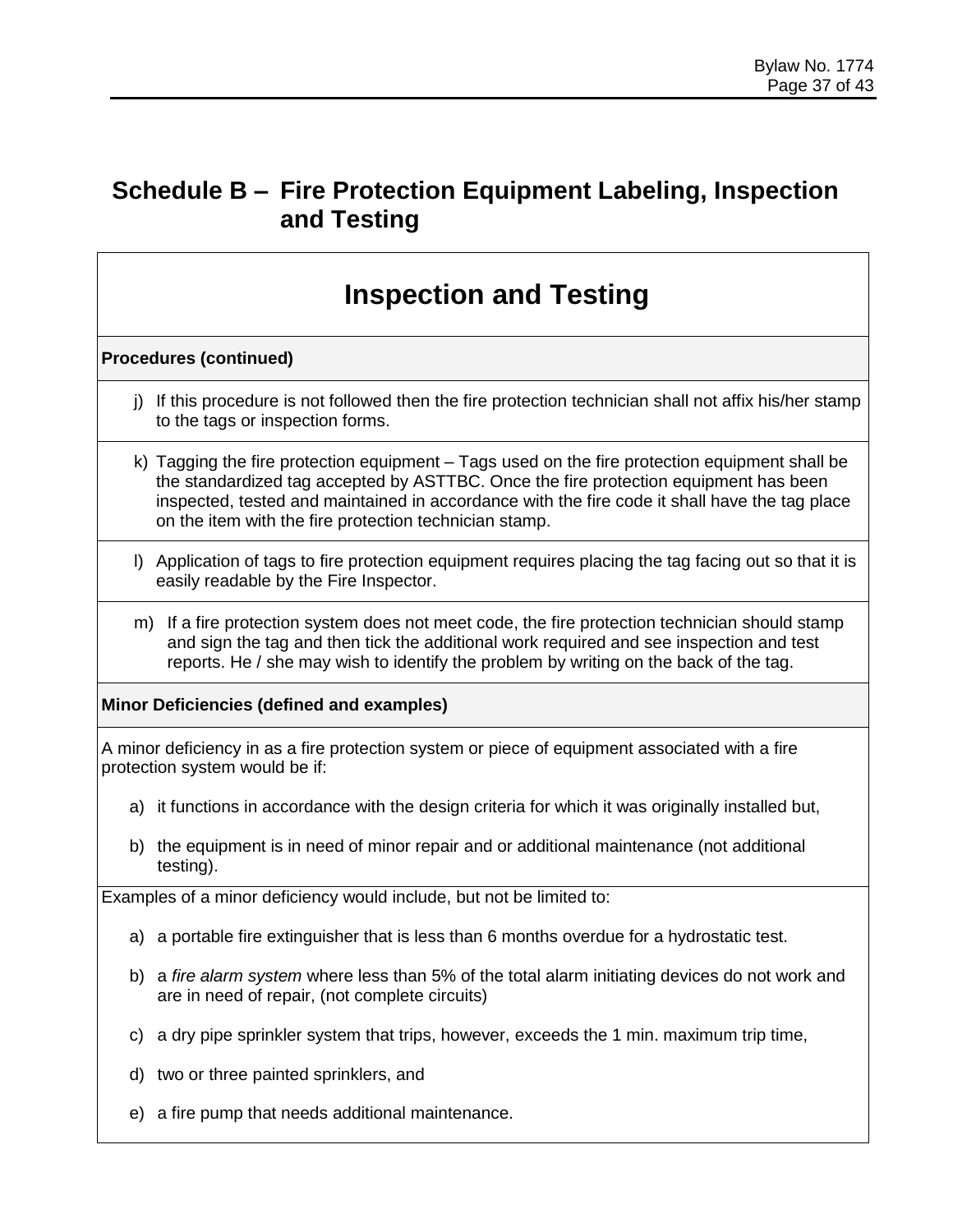# **Inspection and Testing**

**Major Deficiencies (defined and examples)**

A major deficiency in a fire protection system, or *fire protection equipment* would be if:

- a) the primary function is impaired relative to the original design due to deficiencies, and/or
- b) the operation of this equipment is in question due to lack of testing or inspection.

Examples of a major deficiency would include, but not be limited to:

- a) a battery pack that does not work,
- b) a fire extinguisher that has been discharged,
- c) a fire pump that does not start,
- d) audible alarm devices on a *fire alarm system* are not operative,
- e) more than 5% of the alarm initiating devices do not work,
- f) a sprinkler system that is impaired,
- g) a system or equipment was not tested in accordance with the *BC Fire Code* and 6 months overdue for inspection and testing,
- h) extinguishing agent discharge plug (squib) missing or disconnected,
- i) a portable fire extinguisher that is more than 6 months overdue for a hydrostatic test, and fire hose that is rotted and/or over due for a hydrostatic test.

*Note: Minor or major, deficiencies reduce the level of safety from the minimum standard of life safety and property protection required by the BC Fire Code.*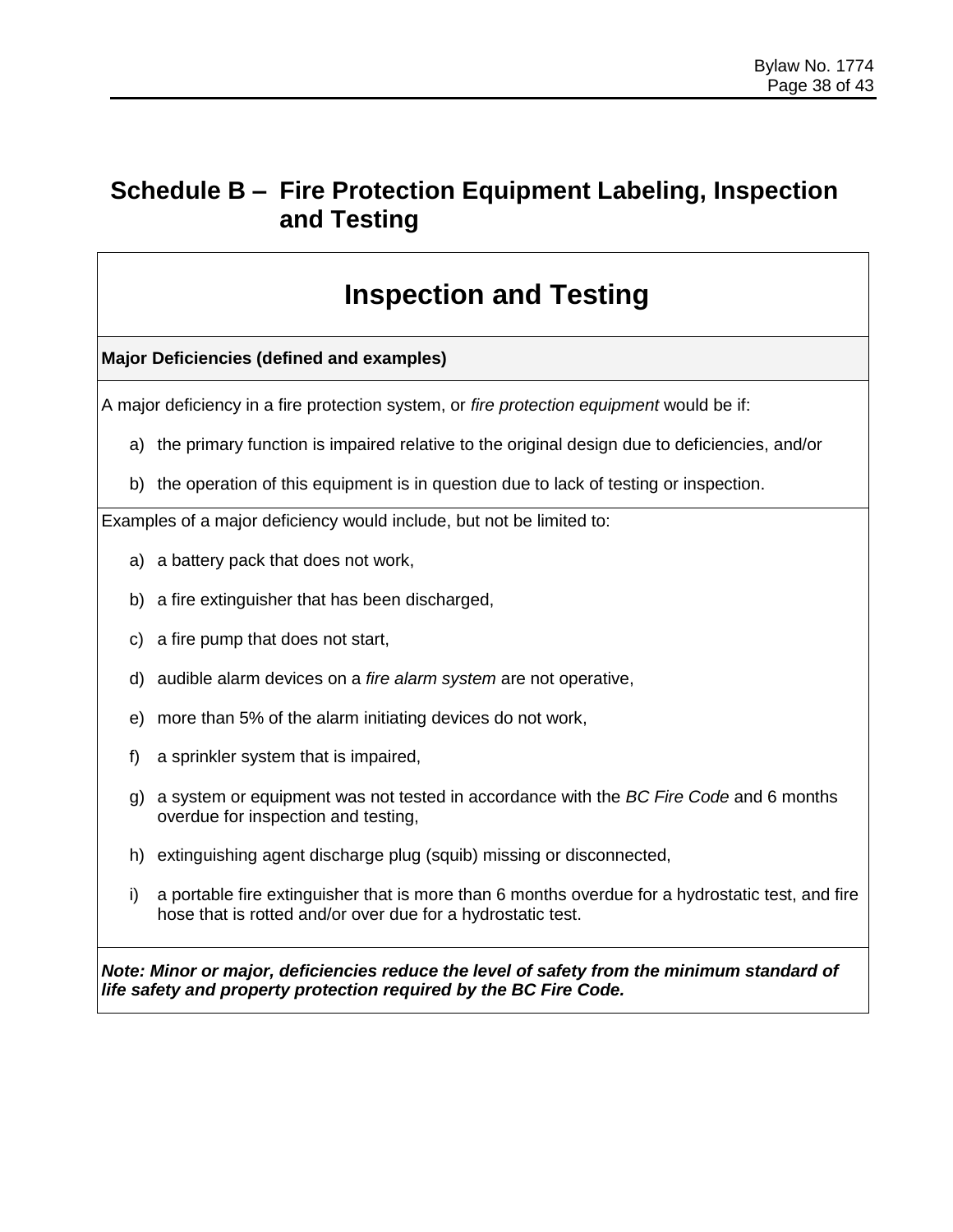# **Inspection and Testing**

#### **Red Tagging a Fire Protection System**

- a) For major deficiencies red tags can be used by the *fire protection technician* to indicate that the *fire protection* System was inspected, tested or maintained but does not provide the level of protection for which it was originally designed and installed or the fire protection system that is red tagged has deficiencies on the system that may cause it during activation, not to operate in the manner to which it was intended.
- b) A red tag would be used to advise and alert the *Owner* and *fire department* that although the system has been inspected, tested or maintained and there are deficiencies that remain on the system.
- c) The tag shall be defaced using a large (preferably red) "X" across the front and on the back.
- d) The fire protection technician shall notify the Owner or his authorized agent immediately of any deficiencies on the fire protection system(s).
- e) When major deficiencies of the fire alarm, fire extinguishing systems (including sprinkler systems), or a combination of major deficiencies are identified by the fire protection technician, and the Owner or Owners authorized agent after being advised by the technician does not take appropriate action, and when in the fire protection technicians opinion the public is placed in imminent danger.
- f) The fire protection technician shall notify the authority having jurisdiction by telephone or in person and document that notification in writing.

#### **Securing the Tag**

- a) The tag is to be secured to the unit being inspected, tested and/or maintained in a manner that would not be considered a hazard.
- b) When secured, the tag shall be visible and easy to read.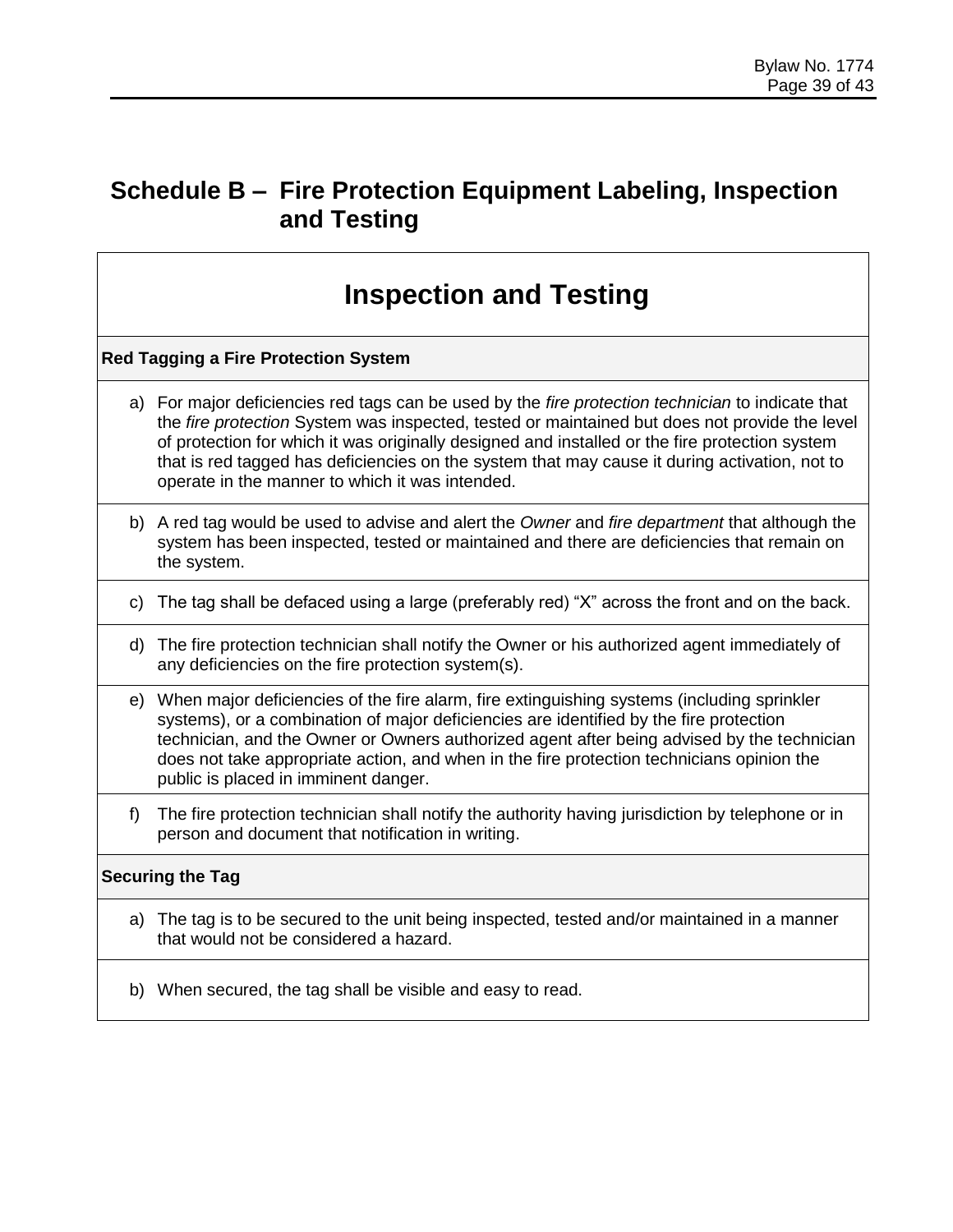# **Inspection and Testing**

#### **Test / Inspection Report**

- a) After each test/inspection the *fire protection technician* will complete and leave with the *Owner* or the *Owner*s agent, eg. *building* manager, a copy of the Test/Inspection Reports.
- b) The *fire protection technician* will retain one copy of the Report for the test/inspection company's records.
- c) The *fire protection technician* should remind the *Owner* to place the Report on file on site at the *building*.
- d) Note that Test/Inspection Reports are to be on location in a single location, preferably in a 3 ring binder at each *building* and not stored at some other location. The required Standard Test/Inspection Forms or templates for the Reports are available from *ASTTBC* and the *fire department*.

#### **Building Owner's Log**

a) A standard log will be kept by the *Owner* or the *Owner*s agent on site at every *building*. The *fire protection technician* should not make any entries in this book. This is the responsibility of the *Owner* or the *Owner*'s Agent.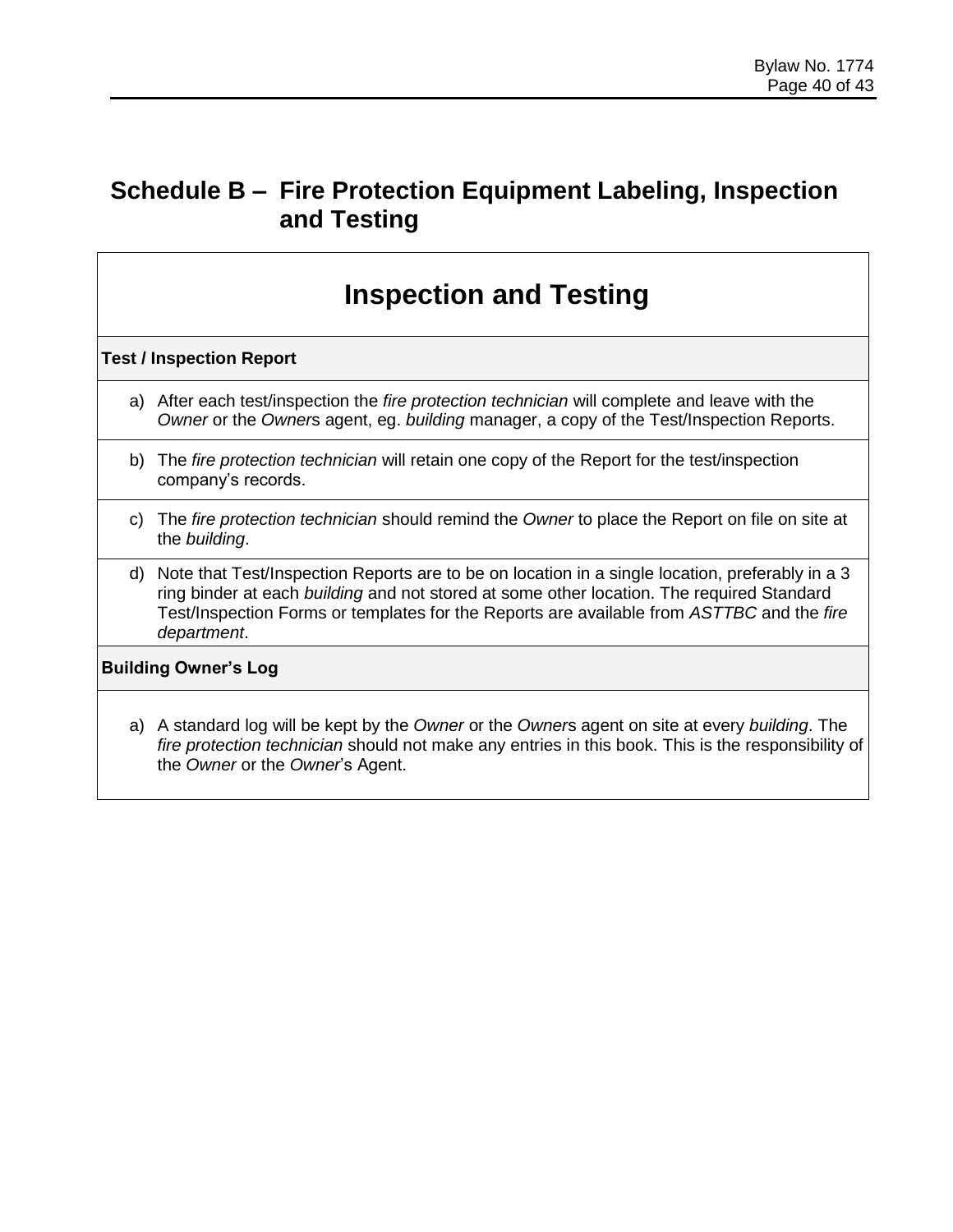## **Schedule C – Kitchen Exhaust Systems Labeling, Inspection and Testing**



The Tag has the months and year at the bottom. The *fire protection technician* will punch out the month in which the test/inspection is done or date the Tag under the Stamp.

After all work is completed the *fire protection technician* will stamp the Tag and sign/initial over the Stamp.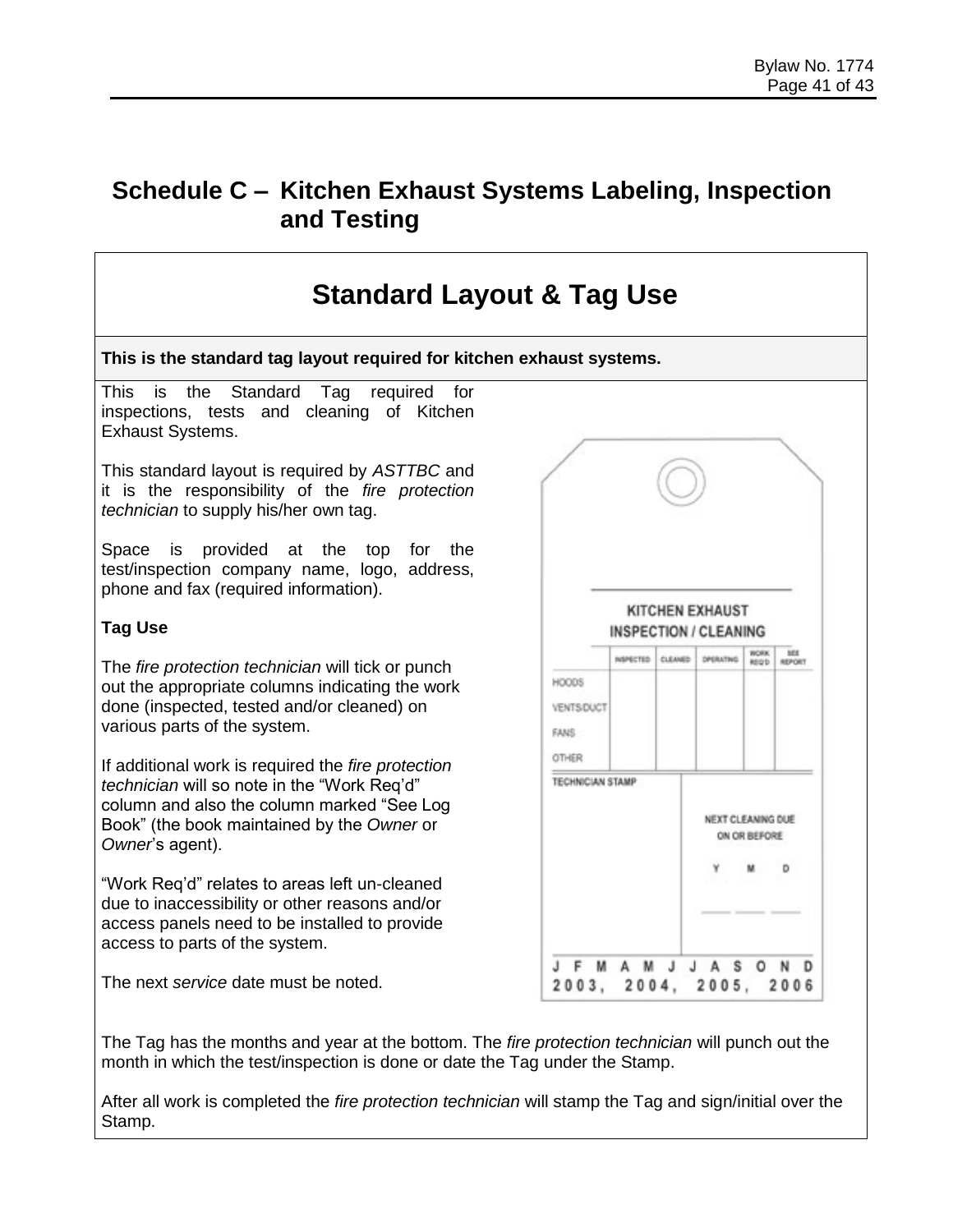# **Schedule C – Kitchen Exhaust Systems Labeling, Inspection and Testing**

# **Inspection and Testing**

#### **Securing the Tag**

a) The tag is to be secured to the unit being inspected, tested and/or maintained in a manner that would not be considered a hazard. When secured, the tag shall be visible and easy to read.

#### **Test / Inspection Report**

- a) After each test/inspection the technician will complete and leave with the *Owner* or the *Owner*s agent, (e.g. *building* manager), a copy of the Test/Inspection Reports.
- b) The *fire protection technician* will retain one copy of the Report for the test/inspection company's records.
- c) The *fire protection technician* should remind the *Owner* to place the report on file on site at the *building*. The *Owner* should retain all reports in a 3 ring binder at each *building* and not stored at some other location.
- d) The required Standard Test/Inspection Forms or template are available from *ASTTBC* and the *fire department*.

#### **Building Owner's Log**

a) A standard log will be kept by the *Owner* or the *Owner*s agent on site at every *building*. The *fire protection technician* should not make any entries in this book. This is the responsibility of the *Owner* or the *Owner*'s Agent.